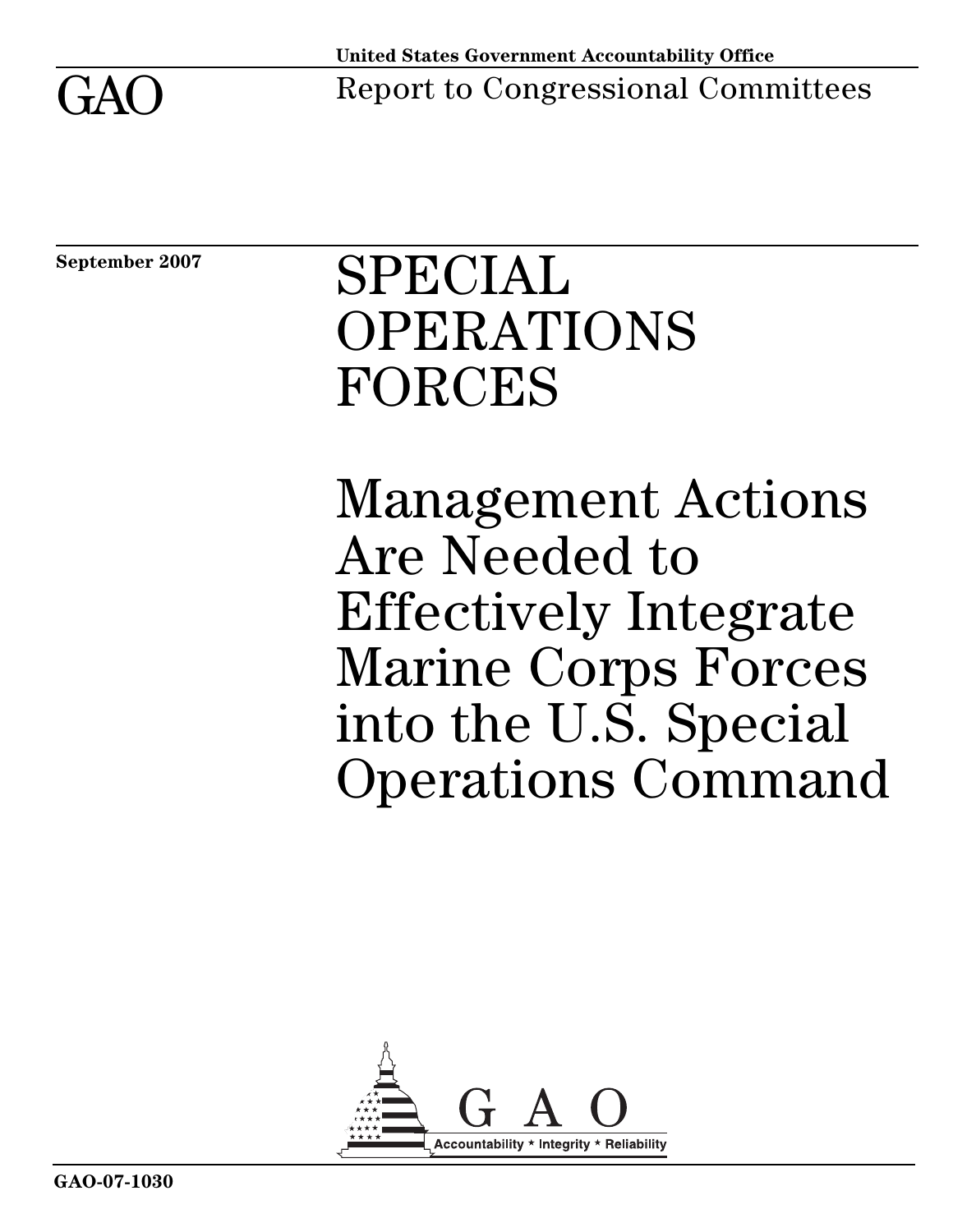

Highlights of [GAO-07-1030](http://www.gao.gov/cgi-bin/getrpt?GAO-07-1030), a report to congressional committees

#### **Why GAO Did This Study**

The Department of Defense (DOD) has relied on special operations forces to conduct military operations in Afghanistan and Iraq and to perform other tasks such as training foreign military forces. To meet the demand for these forces, DOD established a Marine Corps service component under the U.S. Special Operations Command (USSOCOM) to integrate Marine Corps forces. Under the authority of the Comptroller General, GAO assessed the extent to which (1) the Marine Corps special operations command has identified its force structure requirements, (2) the Marine Corps has developed a strategic human capital approach to manage personnel in its special operations command, and (3) USSOCOM has determined whether Marine Corps training programs are preparing its forces for assigned missions. GAO performed its work with the Marine Corps and USSOCOM and analyzed DOD plans for this new command.

#### **What GAO Recommends**

GAO recommends that the Marine Corps conduct an analysis of the critical skills and competencies required of personnel in its special operations command and that USSOCOM establish a basis to ensure they are trained to be fully interoperable with DOD's special operations forces. In commenting on a draft of this report, DOD generally concurred with GAO's recommendations and noted that actions consistent with the recommendations are underway.

#### www.gao.gov/cgi-bin/getrpt[?GAO-07-1030](http://www.gao.gov/cgi-bin/getrpt?GAO-07-1030).

To view the full product, including the scope and methodology, click on the link above. For more information, contact Sharon Pickup at (202) 512-9619 or pickups@gao.gov.

## SPECIAL OPERATIONS FORCES

## **Management Actions Are Needed to Effectively Integrate Marine Corps Forces into the U.S. Special Operations Command**

#### **What GAO Found**

While the Marine Corps has made progress in establishing its special operations command (Command), the Command has not yet fully identified the force structure needed to perform its assigned missions. DOD developed initial force structure plans to establish the Command; however, it did not use critical practices of strategic planning, such as the alignment of activities and resources and the involvement of stakeholders in decisionmaking processes when developing these plans. As a result of limitations in the strategic planning process, the Command has identified several force structure challenges that will likely affect the Command's ability to perform its full range of responsibilities, and is working to revise its force structure.

Although preliminary steps have been taken, the Marine Corps has not developed a strategic human capital approach to manage the critical skills and competencies required of personnel in its special operations command. While the Command has identified some skills needed to perform special operations missions, it has not conducted a comprehensive analysis to determine all of the critical skills and incremental training required of personnel in its special operations forces units. These analyses are critical to the Marine Corps' efforts to develop a strategic human capital approach for the management of personnel in its special operations forces units. Without the benefit of these analyses, the Marine Corps has developed an interim policy to assign some personnel to special operations forces units for extended tour lengths to account for the additional training and skills; however, the policy is inconsistent with the Command's goal for the permanent assignment of some personnel within the special operations community. Until the Command completes an analysis to identify and document the critical skills and competencies needed by its future workforce to perform its full range of special operations missions, the Marine Corps will not have a sound basis for developing or evaluating alternative strategic human capital approaches for managing personnel assigned to its special operations forces units.

USSOCOM does not have a sound basis for determining whether the Command's training programs are preparing units for their missions because it has not established common training standards for many special operations skills and it has not formally evaluated whether these programs prepare units to be fully interoperable with other special operations forces. The Command is providing training to its forces that is based on training programs for conventional units that were assigned some special operations missions prior to the Command's activation and incorporates the training that USSOCOM's other service components provide to their forces. However, USSOCOM has not validated that the training for Marine Corps forces prepares them to be fully interoperable with DOD's other special operations forces. Without an evaluation, USSOCOM cannot demonstrate the needed assurances that Marine Corps forces are fully interoperable with its other forces, which may jeopardize the success of future joint missions.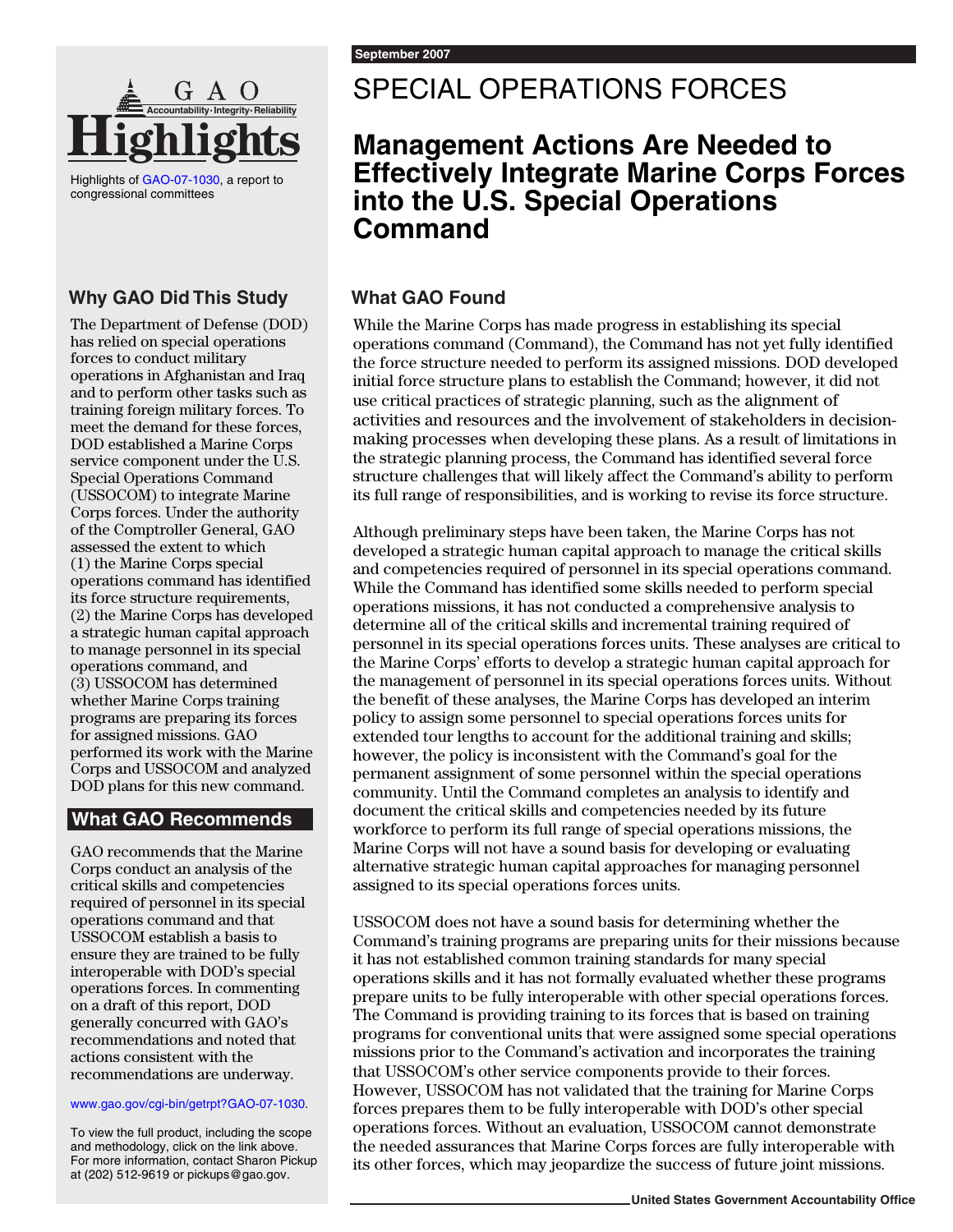## **Contents**

| Letter              |                                                                                                                                                                                                                                          | 1              |
|---------------------|------------------------------------------------------------------------------------------------------------------------------------------------------------------------------------------------------------------------------------------|----------------|
|                     | <b>Results in Brief</b>                                                                                                                                                                                                                  | $\overline{5}$ |
|                     | <b>Background</b>                                                                                                                                                                                                                        | 8              |
|                     | Although Some Progress Made in Establishing Marine Corps<br>Special Operations Command, Force Structure Needed to<br>Perform Its Missions Has Not Been Fully Identified                                                                  | 14             |
|                     | Although Preliminary Steps Have Been Taken, the Marine Corps<br>Has Not Developed a Strategic Human Capital Approach to<br>Manage the Critical Skills And Competencies Required of<br><b>Personnel in Its Special Operations Command</b> | 20             |
|                     | USSOCOM Does Not Have a Sound Basis for Determining Whether<br><b>Marine Corps Special Operations Forces Training Programs</b>                                                                                                           |                |
|                     | <b>Prepare Units for Missions</b>                                                                                                                                                                                                        | 26             |
|                     | <b>Conclusions</b>                                                                                                                                                                                                                       | 32             |
|                     | <b>Recommendations for Executive Action</b>                                                                                                                                                                                              | 33             |
|                     | <b>Agency Comments and Our Evaluation</b>                                                                                                                                                                                                | 33             |
| <b>Appendix I</b>   | <b>Scope and Methodology</b>                                                                                                                                                                                                             | 36             |
| <b>Appendix II</b>  | <b>Comments from the Department of Defense</b>                                                                                                                                                                                           | 40             |
| <b>Appendix III</b> | <b>GAO Contact and Staff Acknowledgments</b>                                                                                                                                                                                             | 43             |
| <b>Tables</b>       |                                                                                                                                                                                                                                          |                |
|                     | Table 1: Description of Special Operations Forces' Core Tasks                                                                                                                                                                            | 9              |
|                     | Table 2: Description of Units within the Marine Corps Forces                                                                                                                                                                             |                |
|                     | <b>Special Operations Command</b>                                                                                                                                                                                                        | 12             |
|                     | Table 3: Actual and Projected Funding for the Marine Corps                                                                                                                                                                               |                |
|                     | Special Operations Command, Fiscal Years 2006 through                                                                                                                                                                                    |                |
|                     | 2013                                                                                                                                                                                                                                     | 14             |
| <b>Figures</b>      |                                                                                                                                                                                                                                          |                |

[Figure 1: Timeline of Key Events in the Integration of Marine Corps](#page-14-0)  Forces into USSOCOM 11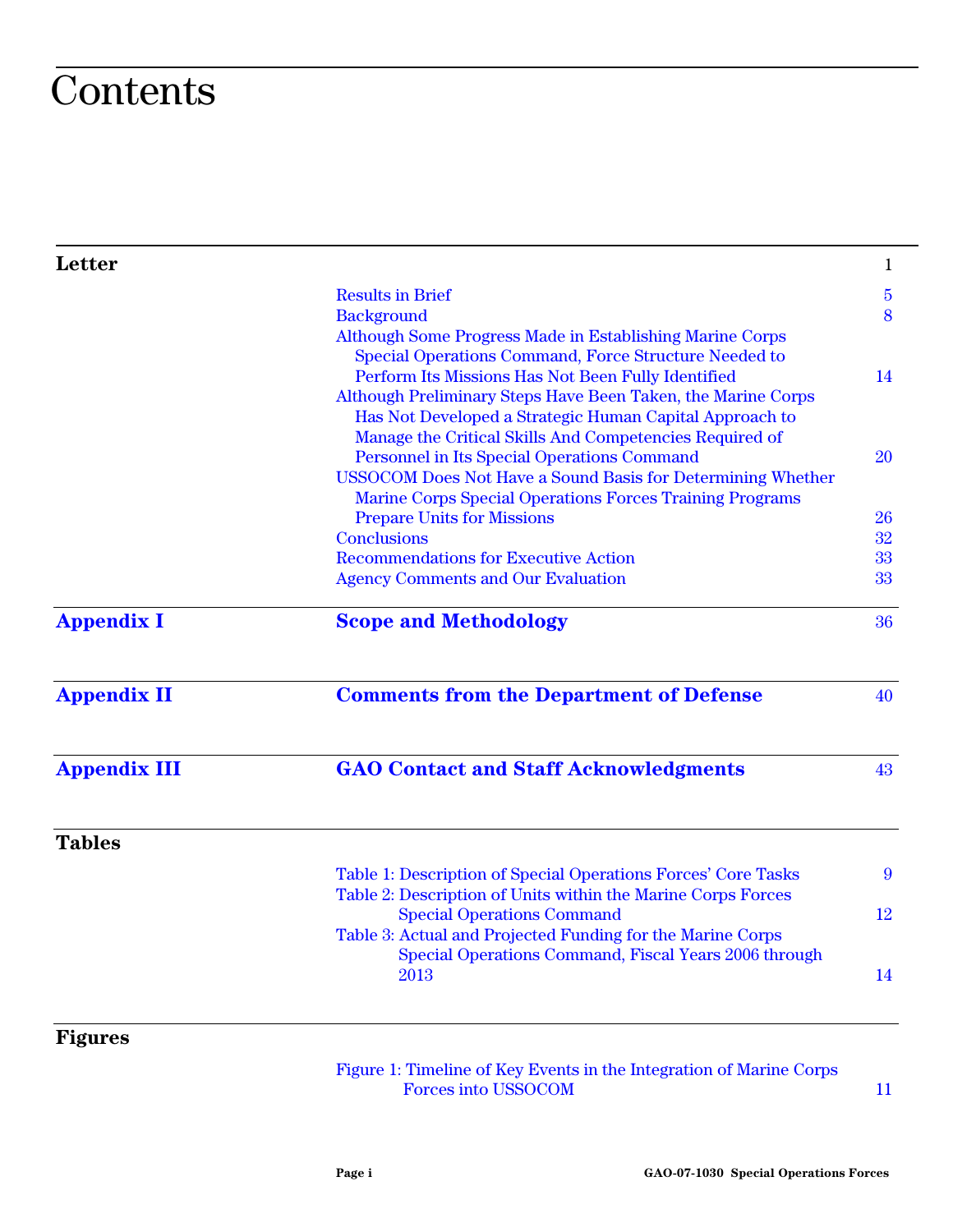[Figure 2: Fiscal Year 2007 Military Positions Authorized for Special](#page-16-0)  [Operations Forces Personnel in the Active Component](#page-16-0)  and Reserve Component 13

#### **Abbreviations**

| DOD.           | Department of Defense            |
|----------------|----------------------------------|
| GAO            | Government Accountability Office |
| <b>SEAL</b>    | Sea, Air, Land                   |
| <b>USSOCOM</b> | U.S. Special Operations Command  |

This is a work of the U.S. government and is not subject to copyright protection in the United States. It may be reproduced and distributed in its entirety without further permission from GAO. However, because this work may contain copyrighted images or other material, permission from the copyright holder may be necessary if you wish to reproduce this material separately.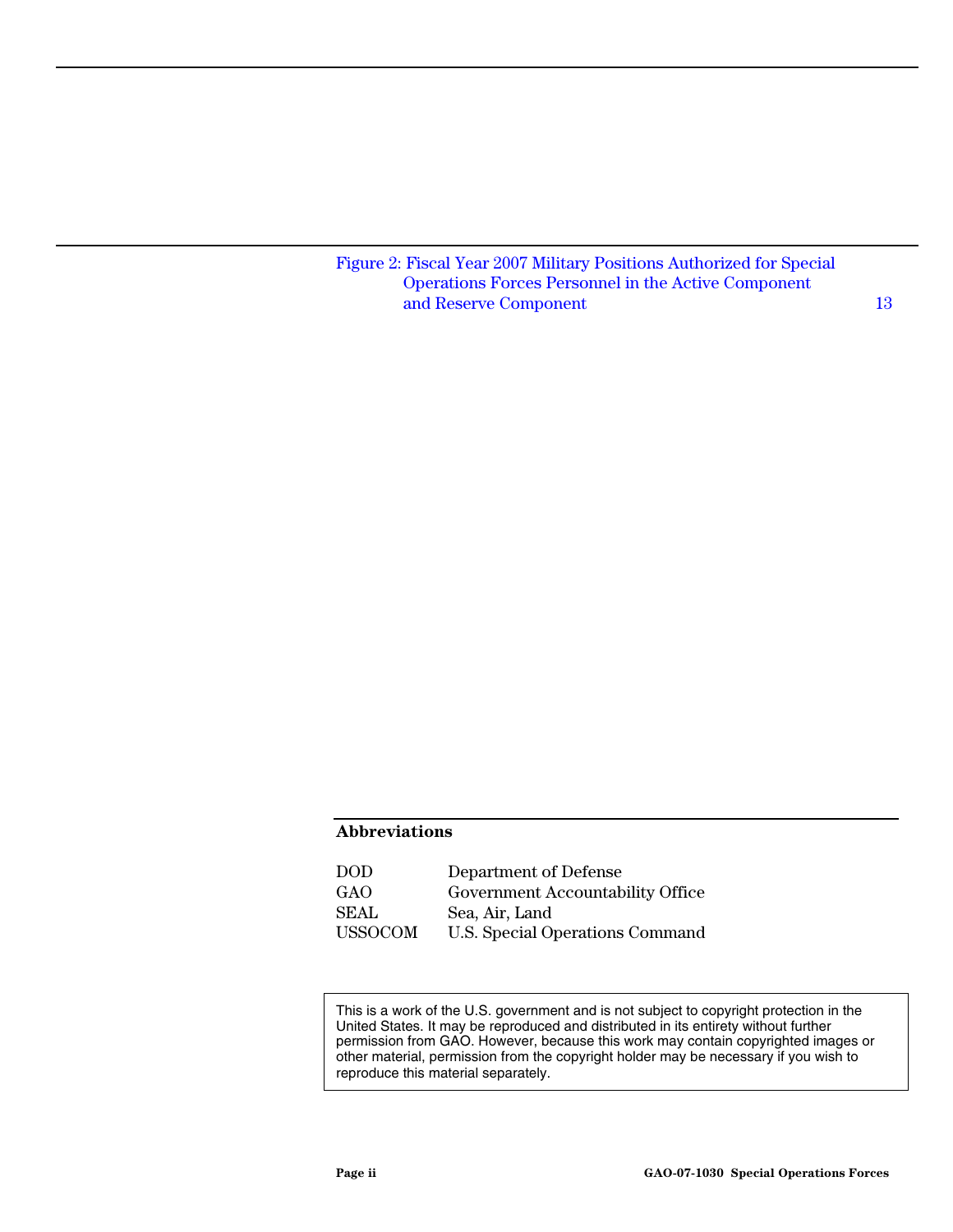

**United States Government Accountability Office Washington, DC 20548** 

September 5, 2007

The Honorable Carl Levin Chairman The Honorable John McCain Ranking Member Committee on Armed Services United States Senate

The Honorable Ike Skelton Chairman The Honorable Duncan Hunter Ranking Member Committee on Armed Services House of Representatives

In 1987, the Department of Defense (DOD) established the U.S. Special Operations Command (USSOCOM) with a primary mission to provide trained and combat-ready special operations forces to the department's geographic combatant commanders.1 These forces differ from conventional forces in that they are specially organized, trained, and equipped to conduct operations in hostile or politically sensitive environments and they employ military capabilities that are not present in conventional military forces. Subsequent to its activation, USSOCOM assumed operational control of existing units from the Army, Navy, and Air Force.<sup>2</sup> However, the Marine Corps did not assign any of its forces to USSOCOM, citing a need to retain the flexibility needed to perform its missions. Instead, the Marine Corps created a program to deploy forces to the geographic combatant commands that were trained to perform some special operations missions.

<sup>|&</sup>lt;br>1 <sup>1</sup>The department's five geographic commands—U.S. Central Command, U.S. European Command, U.S. Northern Command, U.S. Pacific Command, and U.S. Southern Command—are responsible for U.S. military operations within their areas. DOD plans to establish a U.S. Africa Command with a full operational capability by the end of fiscal year 2008.

 $^2$ Examples of existing special operations forces that were placed under USSOCOM's control include Army Special Forces and Navy Sea, Air, Land (SEAL) units.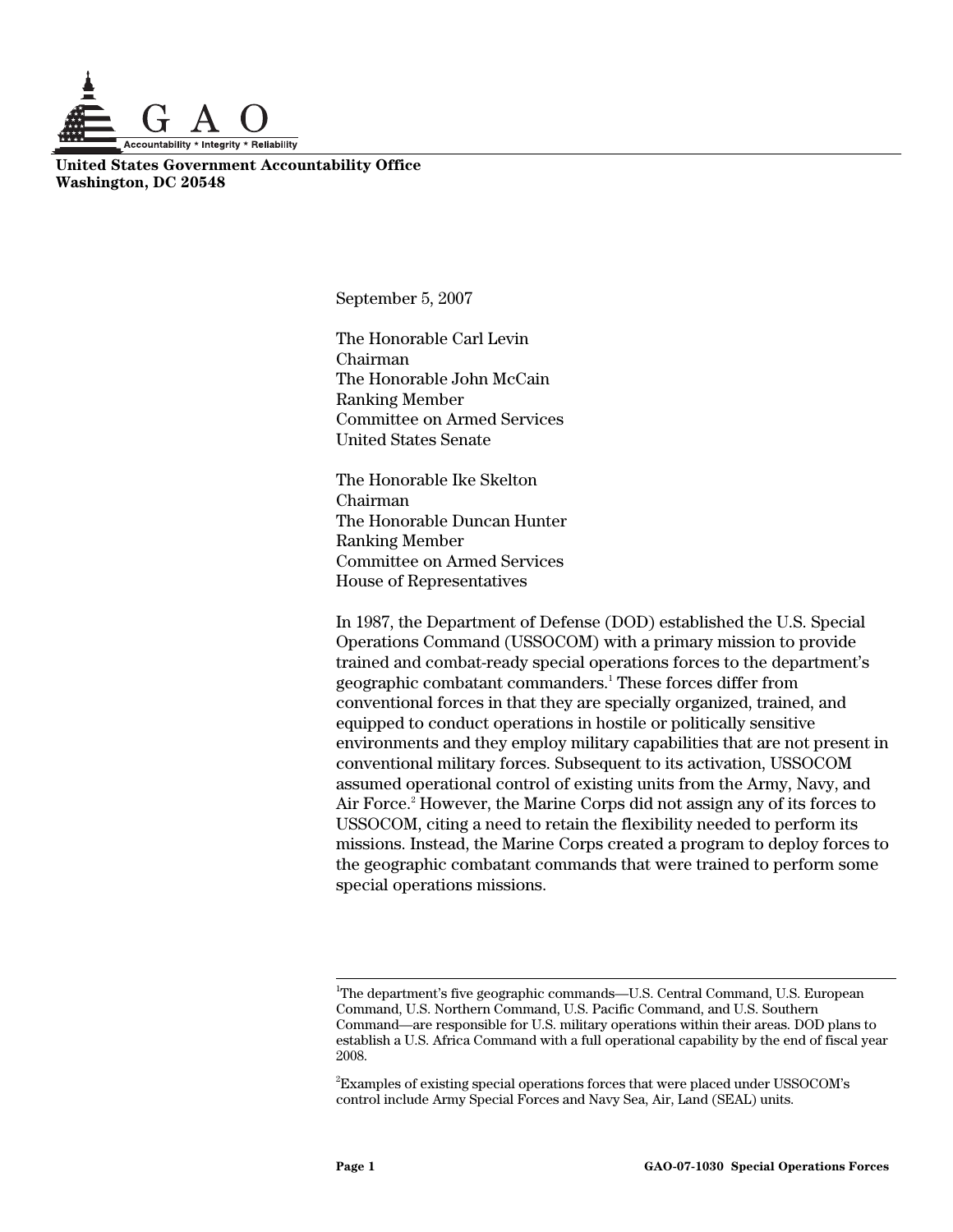With the onset of the war on terrorism, DOD has greatly expanded the role of USSOCOM. As part of its strategy for this war, the department has relied on special operations forces to conduct military operations in the ongoing conflicts in Afghanistan and Iraq. In addition, special operations forces have performed other types of military tasks, such as training and advising foreign military forces in a number of countries around the world, in order to build the capabilities of partner nations to combat terrorists more effectively within their own borders. To meet these commitments, special operations forces have experienced a substantial increase in deployments. For example, we reported in July 2006 that from fiscal year 2000 through fiscal year 2005, the average weekly number of special operations forces personnel who deployed to the department's geographic combatant commands increased by 64 percent.<sup>3</sup> DOD recognizes that it needs additional special operations forces to defeat terrorist networks and has sought to increase the number of these forces. One department initiative to increase the number of special operations forces has been to integrate Marine Corps forces into USSOCOM. In 2005, the Secretary of Defense requested that the Marine Corps and USSOCOM develop plans to establish a Marine Corps service component to integrate Marine Corps forces within the special operations community. In October 2005, the Secretary of Defense approved the establishment of a Marine Corps special operations command (Command) as a service component to USSOCOM.

The Marine Corps activated its special operations command in February 2006, and in August 2006 began deploying special operations forces units to conduct missions for the geographic combatant commanders. On the basis of initial department guidance, the Marine Corps special operations command will be comprised of approximately 2,600 Marines and Navy personnel to train foreign military forces and conduct other special operations missions. According to current plans, the Command will be fully operationally capable by the end of fiscal year 2008.<sup>4</sup> At DOD's request, the Congress has provided the Marine Corps and USSOCOM with regular and supplemental appropriations in fiscal years 2006 and 2007 totaling \$509.5 million (excluding military personnel costs) to establish the

 <sup>3</sup> GAO, *Special Operations Forces: Several Human Capital Challenges Must Be Addressed to Meet Expanded Role*, [GAO-06-812](http://www.gao.gov/cgi-bin/getrpt?GAO-06-812) (Washington D.C.: July 31, 2006).

<sup>4</sup> The Marine Corps special operations command defines fully operationally capable as the organization, training, and equipping of 6 special operations companies and 16 foreign military training teams.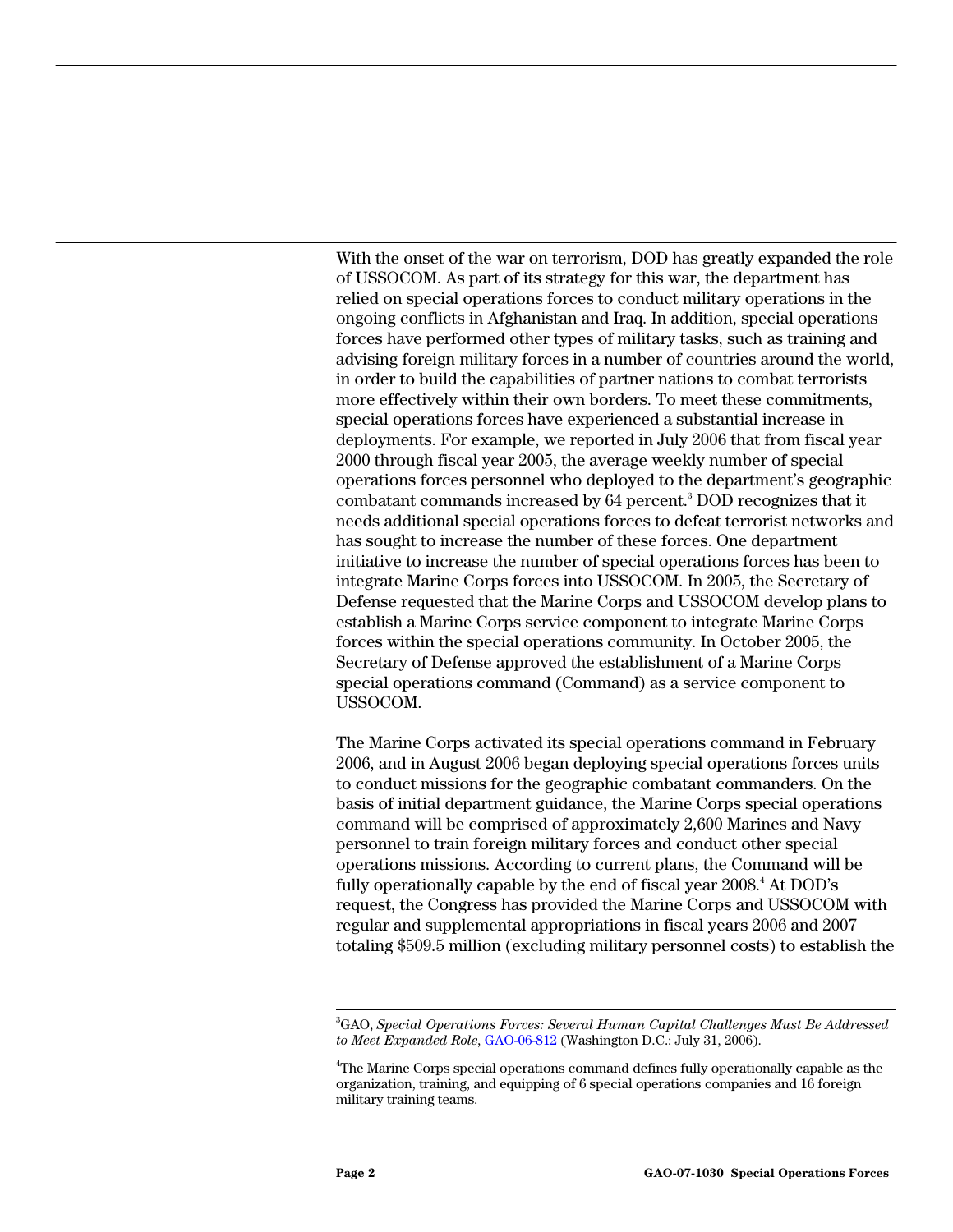Marine Corps special operations command.<sup>5</sup> In addition, the Marine Corps and USSOCOM have projected funding needs for the Command totaling \$907.8 million for fiscal years 2008 through 2013.

While USSOCOM is responsible for monitoring the status of its personnel, it does not have authority over personnel management issues such as recruiting, retention, or the assignment of servicemembers in special operations forces units. Instead, personnel management is the responsibility of each military service, and each service handles those responsibilities differently. For example, the Marine Corps is assigning personnel to its special operations command from a variety of career fields,<sup>6</sup> such as reconnaissance and intelligence, and plans to rotate these personnel between special operations forces units and conventional force units. This policy is in contrast to the management of some special operations forces personnel in the other military services. The Army, for example, has established separate career fields for Special Forces and Civil Affairs soldiers and in fiscal year 2007, the Navy established a separate career field for SEALs. Once assigned to the Command, personnel will be provided with additional training for the skills that are required to perform special operations missions. In general, the Marine Corps will retain the responsibility for providing training for basic Marine Corps skills to personnel who are assigned to its special operations forces units. USSOCOM, through its Marine Corps service component command, is responsible for providing training for special operations-unique skills to Marine Corps personnel in these units.

We prepared this report under the Comptroller General's authority to conduct evaluations on his own initiative. Our objective was to evaluate DOD's efforts to establish a Marine Corps special operations command. Specifically, we assessed the extent to which (1) the Marine Corps special operations command has identified the force structure needed to perform its mission, (2) the Marine Corps has developed a strategic human capital approach to manage the critical skills and competencies required of personnel in its special operations command, and (3) USSOCOM has determined whether Marine Corps special operations forces training programs are preparing these forces for assigned missions.

<sup>-&</sup>lt;br>5 Military personnel costs for all servicemembers, including special operations forces personnel, are included in the services' budgets.

 $^6$ The military services delineate their force structure through career fields, or occupational specialties, which represent the jobs that are necessary to meet their specific missions.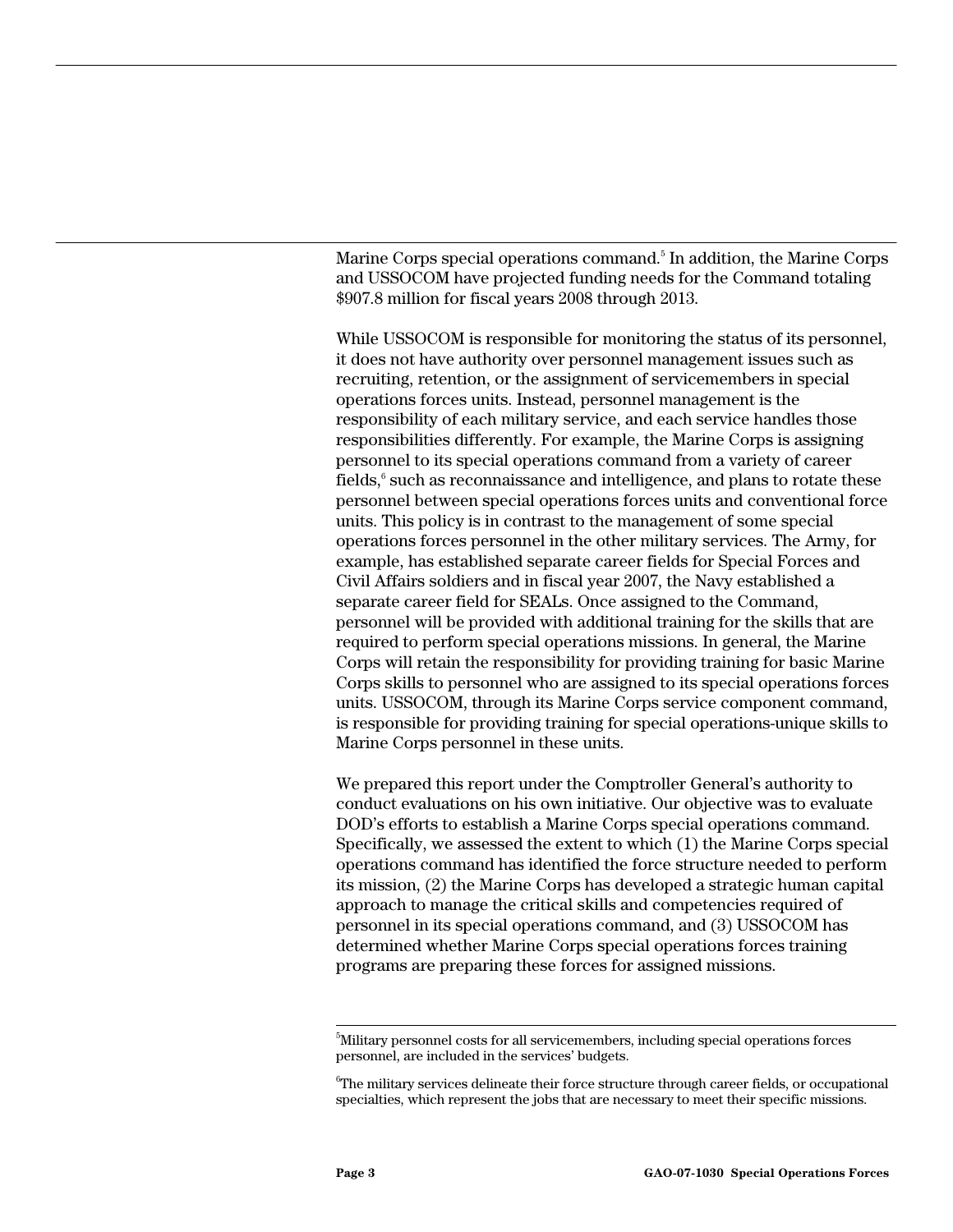To assess the extent to which the Marine Corps special operations command has identified the force structure needed to perform its mission, we identified and reviewed reports related to the department's efforts to increase the size of special operations forces by integrating Marine Corps forces into USSOCOM. We analyzed available internal DOD documentation such as briefings, guidance, and memoranda that identified DOD's plans and time frames for establishing the Marine Corps special operations command. We discussed DOD's decision-making processes for developing force structure plans for the new Command with officials from the Office of the Secretary of Defense; the Joint Staff; Headquarters, Marine Corps; USSOCOM; and the geographic combatant commands. We also reviewed documents and interviewed officials with the Marine Corps special operations command to determine the force structure challenges the Command has identified and the plans that are being developed to revise its force structure. To assess the extent to which the Marine Corps has developed a strategic human capital approach to manage the critical skills and competencies required of personnel in its special operations forces units, we analyzed relevant Marine Corps policies for assigning personnel to conventional force units and to special operations forces units. We conducted interviews with officials from Headquarters, Marine Corps, who are responsible for managing personnel assigned to the Marine Corps special operations command. To better understand the unique personnel needs of the Marine Corps special operations command, we interviewed officials from the Command to discuss the specialized skills and training that are required by personnel who are assigned to special operations forces units to perform the Command's assigned missions. To assess the extent to which USSOCOM has determined whether Marine Corps special operations forces training programs are preparing these forces for assigned missions, we examined relevant laws and DOD doctrine related to the responsibilities of the Marine Corps and USSOCOM for training special operations forces personnel. We reviewed available documents that detail training programs for Marine Corps special operations forces. We collected and analyzed documents related to USSOCOM's evaluations of Marine Corps special operations forces training, and we discussed the efforts that have been taken by the Marine Corps special operations command and USSOCOM to assess the effectiveness of these training programs. Our assessment of data reliability concluded that the data used to support this review were sufficiently reliable to answer our objectives. We conducted our review from August 2006 through July 2007 in accordance with generally accepted government auditing standards. A more detailed discussion of our scope and methodology is contained in appendix I.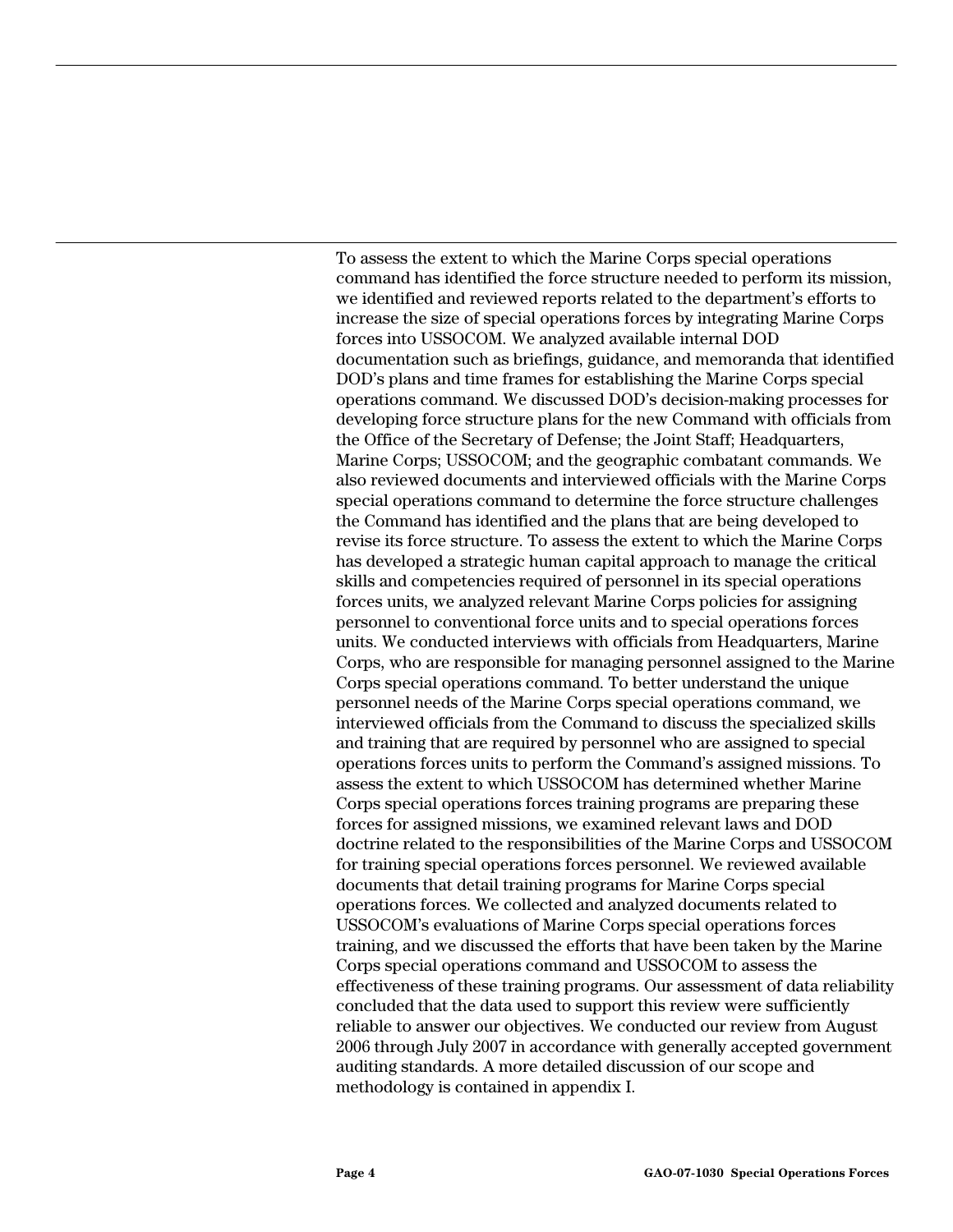<span id="page-8-0"></span>

| <b>Results in Brief</b> | Although the Marine Corps has made progress in establishing its special<br>operations command, the Command has not yet fully identified the force<br>structure needed to perform its assigned missions. The Marine Corps has<br>taken several steps to establish its special operations command, such as<br>activating the Command's headquarters, establishing Marine Corps special<br>operations forces units, and deploying these units to conduct special<br>operations missions. DOD developed initial force structure requirements<br>for the Command by basing the composition and number of special<br>operations units on existing units within the Marine Corps that had<br>performed similar missions in the past, but did not use critical practices of<br>effective strategic planning when developing these requirements. We have<br>previously reported on several practices that are critical to effective<br>strategic planning, including the alignment of activities and resources to                                                                                                                                                                                                                                                                                                                                                                                                                                                                                                                                                                                                                                                                                                                                                                                                                                                                                                               |
|-------------------------|------------------------------------------------------------------------------------------------------------------------------------------------------------------------------------------------------------------------------------------------------------------------------------------------------------------------------------------------------------------------------------------------------------------------------------------------------------------------------------------------------------------------------------------------------------------------------------------------------------------------------------------------------------------------------------------------------------------------------------------------------------------------------------------------------------------------------------------------------------------------------------------------------------------------------------------------------------------------------------------------------------------------------------------------------------------------------------------------------------------------------------------------------------------------------------------------------------------------------------------------------------------------------------------------------------------------------------------------------------------------------------------------------------------------------------------------------------------------------------------------------------------------------------------------------------------------------------------------------------------------------------------------------------------------------------------------------------------------------------------------------------------------------------------------------------------------------------------------------------------------------------------------------------------------|
|                         | support organizational missions and the involvement of stakeholders in<br>decision-making processes to help ensure efforts and resources are<br>targeted to the highest priorities. <sup>7</sup> However, DOD did not fully incorporate<br>these critical practices during its planning for the Marine Corps special<br>operations command. For example, the Command's activities and<br>resources were not fully aligned with the organization's mission. Neither<br>the Office of the Secretary of Defense nor the Marine Corps conducted a<br>comprehensive, data-driven analysis to determine the number of personnel<br>needed to meet the Command's mission requirements, and the number of<br>personnel authorized for the Command was not directly tied to specific<br>mission requirements. In addition, we found that some key stakeholders<br>were not involved in the establishment of the Marine Corps special<br>operations command. For example, the special operations components<br>within the department's geographic combatant commands—which are<br>responsible for commanding special operations forces around the world-<br>were not involved in the process to establish the Marine Corps special<br>operations command or in the decisions to target the service's resources<br>to their highest priorities and mission requirements. As a result of<br>limitations in the strategic planning process, the Command has identified<br>several challenges related to its planned force structure. For example,<br>officials identified shortfalls in the number of personnel available to<br>conduct support functions for Marine Corps special operations forces<br>units. Additionally, the Command has determined that the number and<br>composition of its special operations forces units are not aligned with the<br>Command's mission requirements and, at the time we issued our report, |

<sup>-&</sup>lt;br>7 GAO, *Executive Guide: Effectively Implementing the Government Performance and Results Act*, [GAO/GGD-96-118 \(](http://www.gao.gov/cgi-bin/getrpt?GAO/GGD-96-118)Washington, D.C.: June 1996).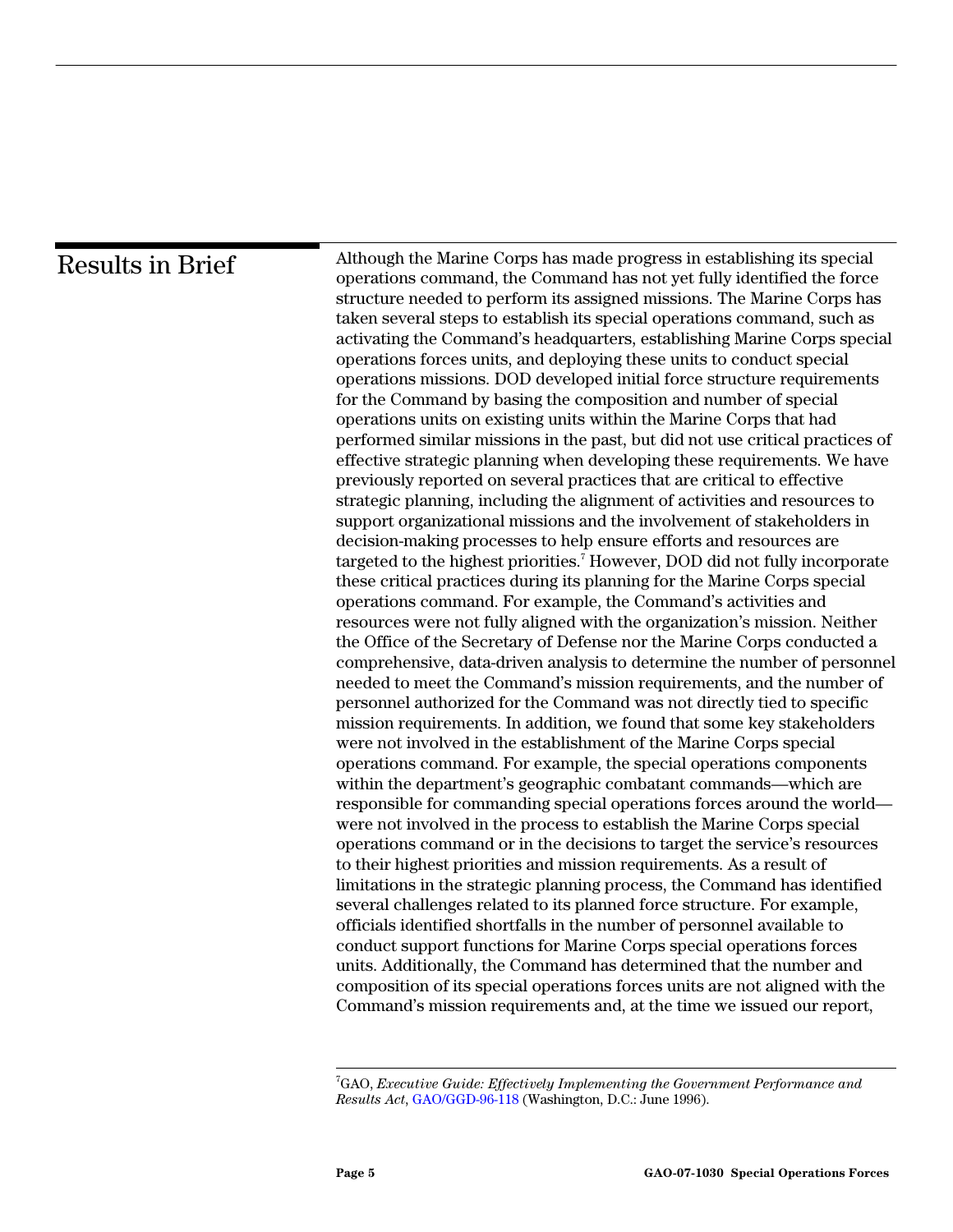the Marine Corps special operations command was developing several proposals to significantly revise its force structure to better meet its mission needs. These revisions would adjust the number and size of the Command's warfighter units to better meet mission requirements. Although the Command had not completed several analyses of the personnel and funding requirements that are tied to these proposed force structure changes, it has set milestones for completing its work. Until the analyses are completed, however, the Command will be unable to determine whether the approved plans for its personnel and funding should be adjusted in order for the Command to perform all of its assigned missions.

Although some preliminary steps have been taken, the Marine Corps has not developed a strategic human capital approach to manage personnel in its special operations command because the Command has not yet conducted a comprehensive analysis to identify the critical skills and competencies required of personnel in its special operations forces units. Our prior work has shown that the analysis of critical skill and competency gaps between current and future workforce needs is an important step in strategic human capital planning. 8 The Marine Corps special operations command has begun to identify some of the critical skills that are needed to perform special operations missions. For example, as part of the effort to identify these critical skills, it is developing a training course that will provide baseline training to newly assigned personnel to prepare them for positions in warfighter units. The Command plans to provide these personnel with training on advanced survival skills and foreign languages. However, the Command has not conducted a comprehensive analysis to fully identify and document the advanced skills and additional training that are necessary to support its full range of assigned missions. Moreover, the Command has not yet fully determined which positions should be filled by specially trained personnel who are strategically managed to meet the Command's missions. Such analyses are critical to the Marine Corps' efforts to develop a strategic human capital approach for the management of personnel in its special operations forces units. Without the benefit of these analyses, the Marine Corps has developed an interim policy to assign some personnel to special operations forces units for extended tour lengths to account for the additional training and skills. According to officials with Headquarters,

 <sup>8</sup> GAO, *DOD Civilian Personnel: Comprehensive Strategic Workforce Plans Needed*, [GAO-04-753 \(](http://www.gao.gov/cgi-bin/getrpt?GAO-04-753)Washington, D.C.: June 30, 2004).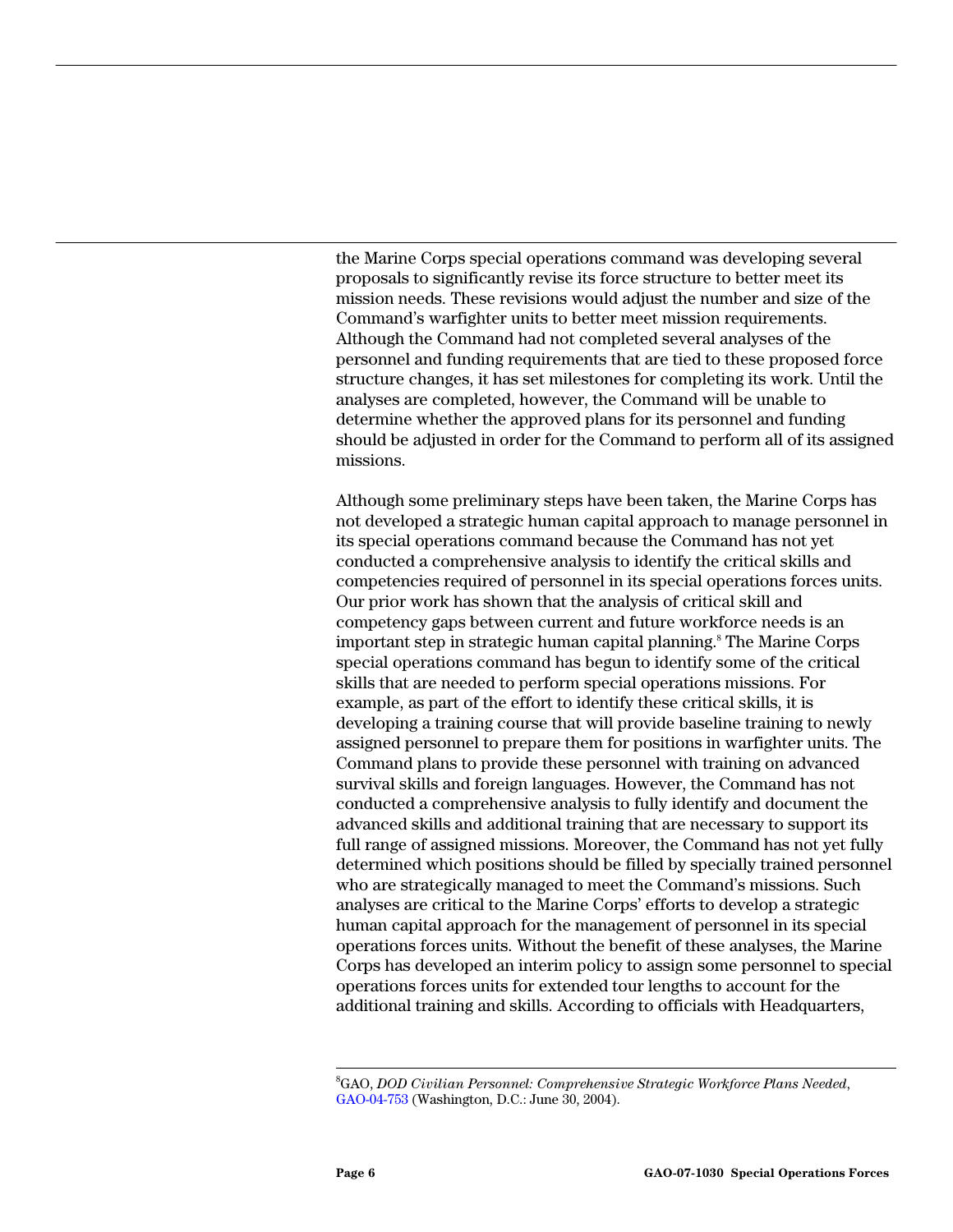Marine Corps, and the Marine Corps special operations command, the interim policy is designed, in part, to retain some personnel at the Marine Corps special operations command long enough to complete specialized training and conduct at least two deployments. However, the interim policy is inconsistent with the Marine Corps special operations command's goal for the permanent assignment of some personnel within the special operations community. According to officials from the Command, permanent assignments for personnel in special operations forces units are necessary to develop and sustain the critical skills required to support the Command's full range of assigned missions. Officials with Headquarters, Marine Corps, told us the service plans to review the interim policy and work with the Marine Corps special operations command to develop a management strategy that better meets the Command's personnel needs. However, until the Command completes a comprehensive analysis to identify and document the critical skills and training needed by its future workforce to perform the Command's full range of assigned special operations missions, the Marine Corps will not have a sound basis for developing or evaluating alternative strategic human capital approaches for the management of personnel assigned to its special operations forces units.

USSOCOM does not have a sound basis for determining whether the Marine Corps special operations command's training programs are preparing its forces for their missions because it has not established common training standards for many special operations skills and it has not formally evaluated whether these programs will prepare units to be fully interoperable with other special operations forces. The Marine Corps special operations command has taken several actions to implement training programs to fulfill its responsibility for training personnel to a unique set of special operations forces standards. For example, the Command has provided training to its forces that has been adapted from the training programs for conventional units that were assigned some special operations missions prior to the activation of the Command. In addition, Command officials told us that training programs for missions that conventional units are not assigned have been determined by consulting with, and selectively incorporating, the service-specific training that USSOCOM's other service components provide to their special operations forces. Although USSOCOM is responsible for evaluating the effectiveness of all training programs and for ensuring the interoperability of all of DOD's special operations forces, it does not have a sound basis to determine whether Marine Corps training programs are preparing units for their missions for two reasons. First, common training standards have not yet been established for many special operations skills. USSOCOM has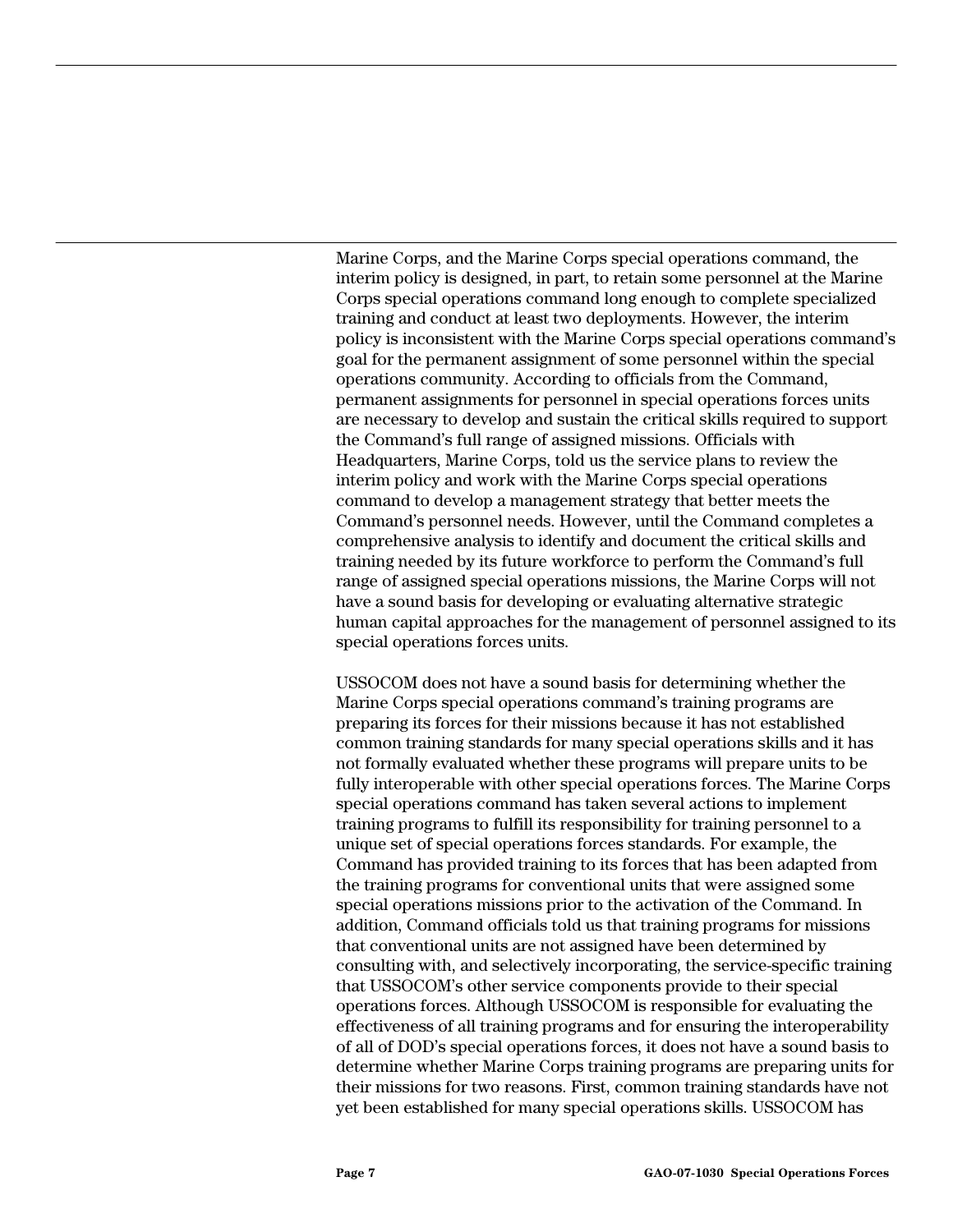<span id="page-11-0"></span>established common training standards for some skills, and is working on an incremental basis to develop common standards for additional skills because of the recognition that current service-specific training may not optimize opportunities for commonality, jointness, or efficiency. Second, while USSOCOM has taken some limited steps to evaluate the training provided to Marine Corps special operations forces, it has not formally validated that the training programs developed by the Marine Corps special operations command meet special operations forces standards and prepare forces to be fully interoperable with the department's other special operations forces. Without common training standards for special operations skills or a formal evaluation of the training and standards used to prepare Marine Corps forces for deployments, USSOCOM cannot demonstrate the needed assurances to the geographic combatant commanders that these forces are being trained to special operations forces standards and that these forces are fully interoperable with DOD's other special operations forces, thereby potentially impacting the success of future joint operations.

To facilitate the development of a strategic human capital approach for the management of personnel assigned to the Marine Corps special operations command and to validate that Marine Corps special operations forces are trained in a manner that is fully interoperable with DOD's other special operations forces, we are making recommendations to the Secretary of Defense to (1) direct the Commandant of the Marine Corps to conduct an analysis of the critical skills and competencies required of personnel in Marine Corps special operations forces units, establish milestones for conducting this analysis, and use the results of this analysis to develop a strategic human capital approach for the management of these personnel; and (2) direct the Commander, USSOCOM, to establish a framework for evaluating Marine Corps special operations forces training programs to ensure the programs are sufficient to prepare Marine Corps special operations forces to be fully interoperable with the department's other special operations forces. In commenting on a draft of this report, DOD generally concurred with our recommendations and noted that actions consistent with the recommendations are underway.

## Background

In 1986, the President signed a joint resolution of Congress that directed the Secretary of Defense to establish a unified combatant command for special operations forces.<sup>9</sup> In April 1987, the Secretary of Defense

<sup>-&</sup>lt;br>9  $^{9}$ Pub. L. No. 99-500, § 9115 (1986) (codified as amended at 10 U.S.C. § 167).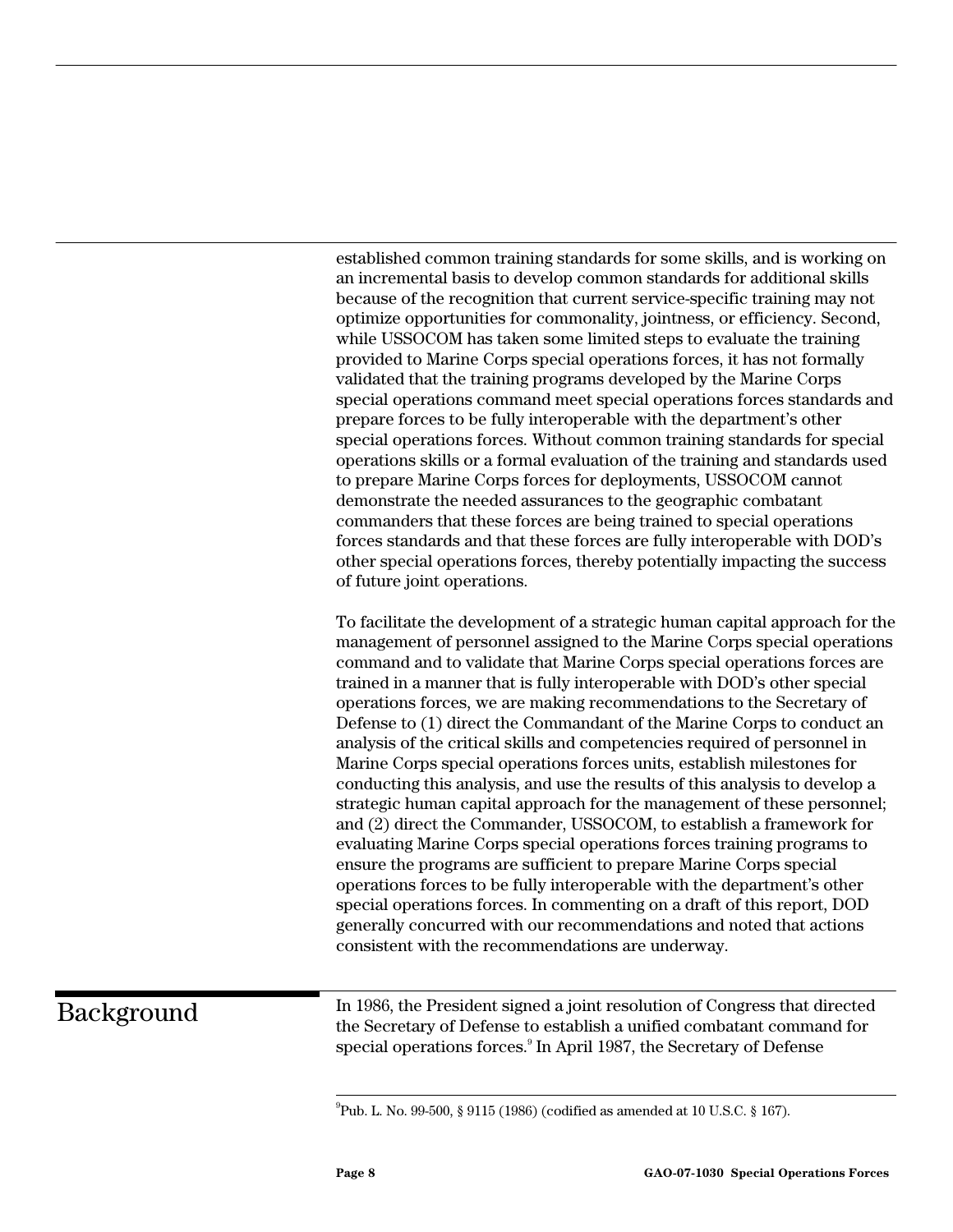<span id="page-12-0"></span>

|                                                                  | terrorist networks.                                                                                                                                                                                                                                                                                                                                                                                                                                                                                                                                                                                                                                                                                                                                                                                                                                         | established USSOCOM with the mission to provide trained and combat-<br>ready special operations forces to DOD's geographic combatant<br>commands. Since 2003, DOD has further expanded the role of USSOCOM<br>to include greater responsibility for planning and leading the department's<br>efforts in the war on terrorism. In addition to training, organizing,<br>equipping, and deploying combat-ready special operations forces to the<br>geographic combatant commands, USSOCOM has the mission to lead,<br>plan, synchronize, and, as directed, execute global operations against |  |
|------------------------------------------------------------------|-------------------------------------------------------------------------------------------------------------------------------------------------------------------------------------------------------------------------------------------------------------------------------------------------------------------------------------------------------------------------------------------------------------------------------------------------------------------------------------------------------------------------------------------------------------------------------------------------------------------------------------------------------------------------------------------------------------------------------------------------------------------------------------------------------------------------------------------------------------|-------------------------------------------------------------------------------------------------------------------------------------------------------------------------------------------------------------------------------------------------------------------------------------------------------------------------------------------------------------------------------------------------------------------------------------------------------------------------------------------------------------------------------------------------------------------------------------------|--|
| <b>Tasks and Missions of</b><br><b>Special Operations Forces</b> | DOD doctrine describes the characteristics of special operations forces,<br>and provides joint force commanders with the guidance and information<br>necessary to identify, nominate, and select missions appropriate for<br>special operations forces. <sup>10</sup> According to doctrine, special operations<br>forces perform two types of activities: special operations forces perform<br>tasks that no other forces in DOD conduct, and they perform tasks that<br>other DOD forces conduct but do so according to a unique set of<br>conditions and standards. In particular, special operations forces are<br>specifically organized, trained, and equipped to accomplish nine core<br>tasks, which represent the collective capabilities of all special operations<br>forces rather than those of any one unit. Table 1 defines these core tasks. |                                                                                                                                                                                                                                                                                                                                                                                                                                                                                                                                                                                           |  |
|                                                                  | <b>Core task</b>                                                                                                                                                                                                                                                                                                                                                                                                                                                                                                                                                                                                                                                                                                                                                                                                                                            | Table 1: Description of Special Operations Forces' Core Tasks<br><b>Description</b>                                                                                                                                                                                                                                                                                                                                                                                                                                                                                                       |  |
|                                                                  | Direct action                                                                                                                                                                                                                                                                                                                                                                                                                                                                                                                                                                                                                                                                                                                                                                                                                                               | Short duration strikes and other small-scale offensive actions<br>conducted in hostile, denied, or politically sensitive environments<br>to seize, destroy, capture, exploit, recover, or damage designated<br>targets.                                                                                                                                                                                                                                                                                                                                                                   |  |
|                                                                  | Special<br>reconnaissance                                                                                                                                                                                                                                                                                                                                                                                                                                                                                                                                                                                                                                                                                                                                                                                                                                   | Reconnaissance and surveillance actions conducted in hostile,<br>denied, or politically sensitive environments to collect or verify<br>information of strategic or operational significance, employing<br>military capabilities not normally found in conventional forces.                                                                                                                                                                                                                                                                                                                |  |
|                                                                  | Foreign internal<br>defense                                                                                                                                                                                                                                                                                                                                                                                                                                                                                                                                                                                                                                                                                                                                                                                                                                 | Participation by civilian and military agencies of a government in<br>any of the action programs taken by another government or other<br>designated organization, to free and protect its society from<br>subversion, lawlessness, and insurgency.                                                                                                                                                                                                                                                                                                                                        |  |

### 10Department of Defense, Joint Pub. 3-05, *Doctrine for Joint Special Operations* (Dec. 17, 2003).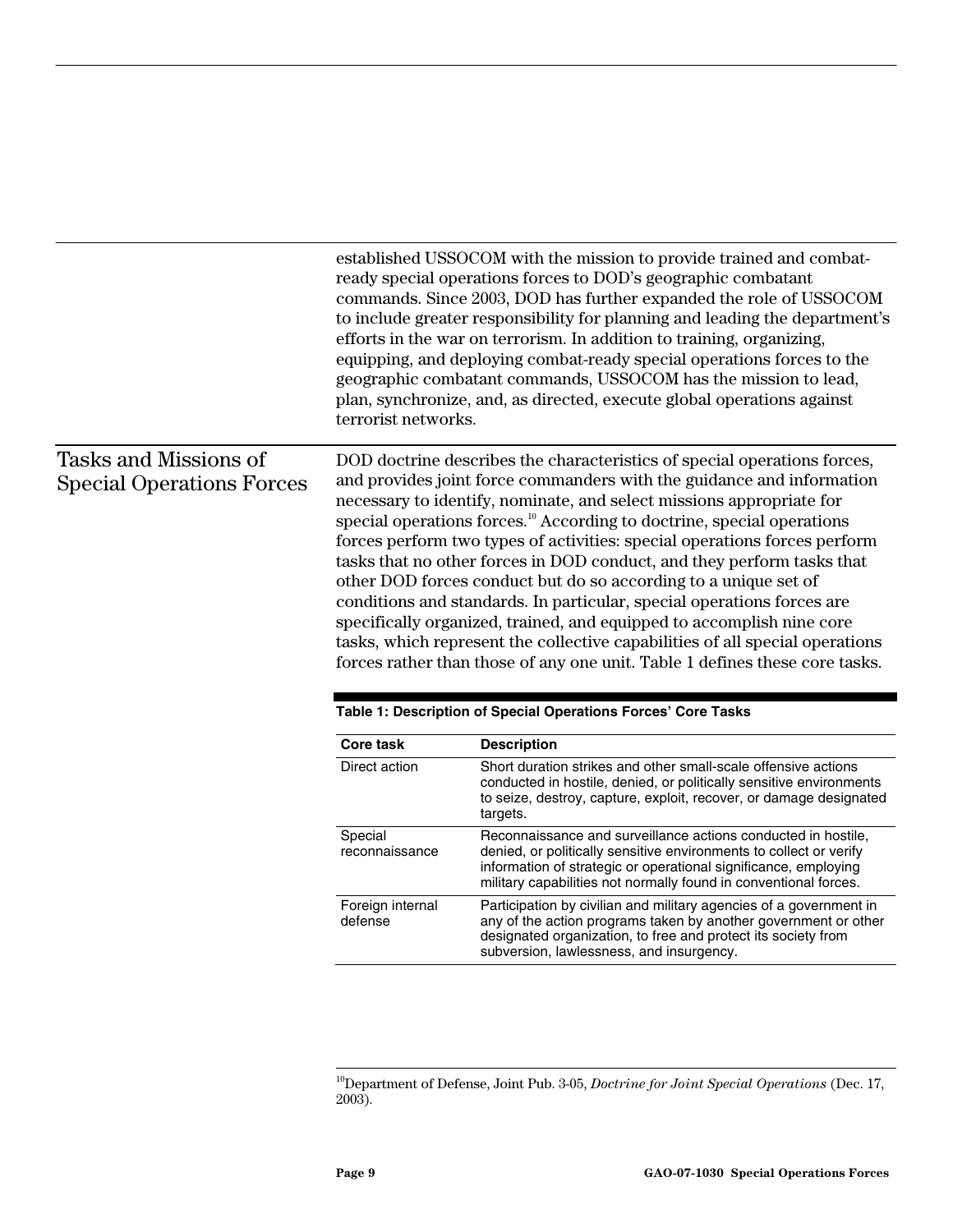| Core task                                                 | <b>Description</b>                                                                                                                                                                                                                                                                                                                                             |
|-----------------------------------------------------------|----------------------------------------------------------------------------------------------------------------------------------------------------------------------------------------------------------------------------------------------------------------------------------------------------------------------------------------------------------------|
| Unconventional<br>warfare                                 | A broad spectrum of military and paramilitary operations, normally<br>of long duration, predominately conducted through, with, or by<br>indigenous or surrogate forces that are organized, trained,<br>equipped, supported, and directed in varying degrees by an<br>external source.                                                                          |
| Counterterrorism                                          | Offensive measures taken to prevent, deter, and respond to<br>terrorism.                                                                                                                                                                                                                                                                                       |
| Counterproliferation<br>of weapons of mass<br>destruction | Actions taken to locate, seize, destroy, render safe, capture, or<br>recover weapons of mass destruction.                                                                                                                                                                                                                                                      |
| Civil affairs<br>operations                               | Operations that establish, maintain, influence, or exploit relations<br>among military forces, government and nongovernmental civilian<br>organizations and authorities, and the civilian populace in friendly,<br>neutral, or hostile areas of operations in order to facilitate military<br>operations and consolidate and achieve U.S. national objectives. |
| Psychological<br>operations                               | Planned operations to convey selected information and indicators<br>to foreign audiences to influence their emotions, motives,<br>objective reasoning, and ultimately the behavior of foreign<br>governments, organizations, groups, and individuals.                                                                                                          |
| Information<br>operations                                 | Actions taken to affect adversary information and information<br>systems while defending one's own information and information<br>systems.                                                                                                                                                                                                                     |

Source: GAO analysis of DOD data.

### Prior Actions Taken to Integrate Marine Corps Forces into USSOCOM

Since 1987, the Marine Corps and USSOCOM have taken several steps to expand the relationship between the two organizations. For example, beginning in 1993, the Marine Corps and USSOCOM established a working group to discuss efforts to improve communication, cooperation, and interoperability. These efforts received a renewed emphasis with the onset of the war on terrorism. In 2002, the Secretary of Defense requested the military services to increase their support to USSOCOM. In 2003, the Marine Corps established a specially trained and equipped unit as a concept to demonstrate the Marine Corps' ability to conduct special operations missions under the operational control of USSOCOM. This unit deployed to Iraq in April 2004 to perform selected special operations missions. The Secretary of Defense approved the establishment of a Marine Corps service component to USSOCOM in October 2005. In February 2006, the Marine Corps activated its special operations command. Since August 2006, the Marine Corps special operations command has deployed its forces to perform special operations missions to support the geographic combatant commanders' requirements. Figure 1 provides a timeline.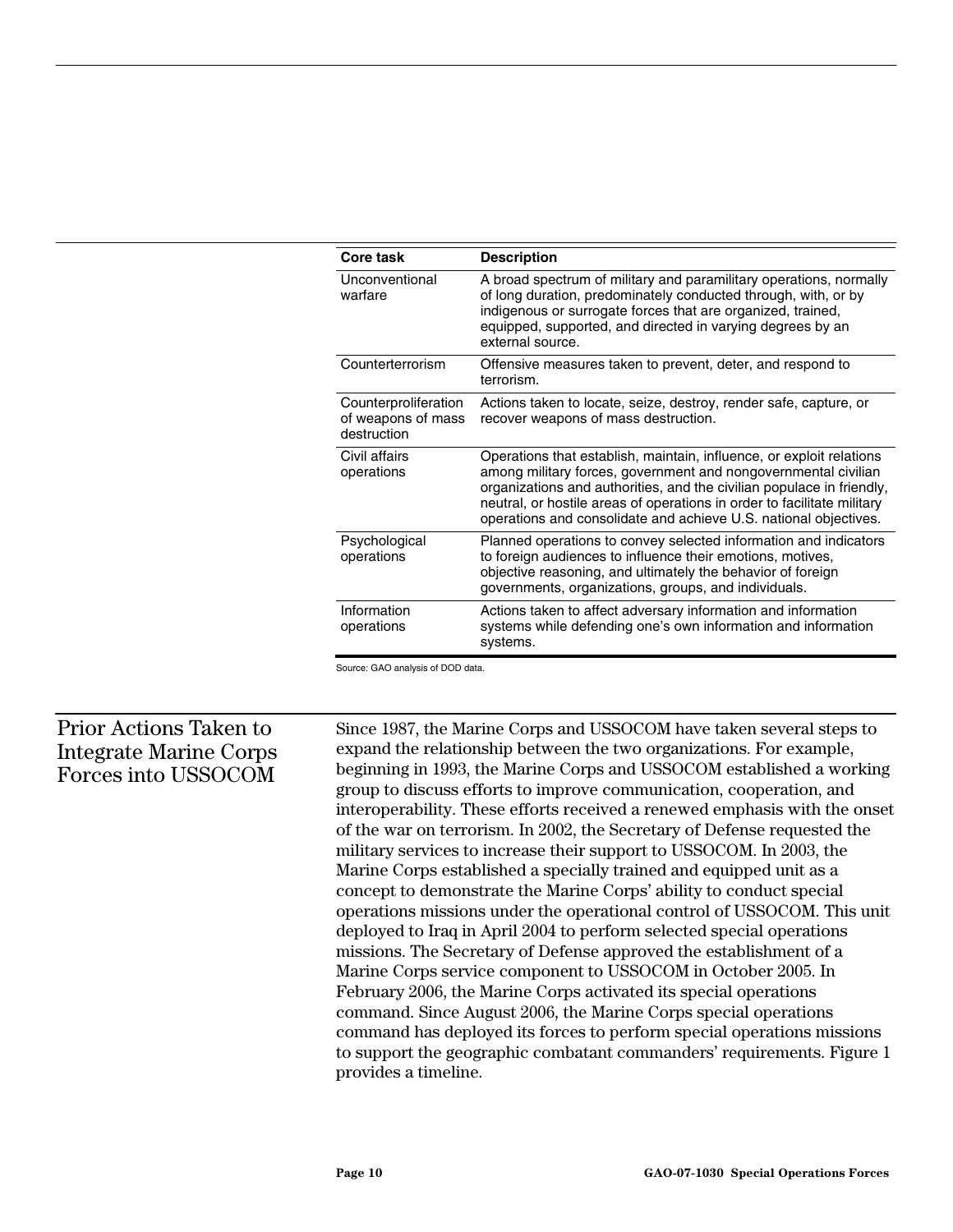

#### <span id="page-14-0"></span>**Figure 1: Timeline of Key Events in the Integration of Marine Corps Forces into USSOCOM**

#### Organization of Marine Corps Forces Special Operations Command

The Marine Corps Forces Special Operations Command is the Marine Corps service component to USSOCOM. The Command is headquartered on Marine Corps Base Camp Lejeune, North Carolina. The Marine Corps special operations command has five major subordinate units. These units include two Marine Special Operations Battalions, the Marine Special Operations Advisor Group,<sup>11</sup> the Marine Special Operations Support Group, and the Marine Special Operations School. Table 2 provides a description of each unit.

 $11$ Prior to May 2007, the Marine Special Operations Advisor Group was named the Foreign Military Training Unit.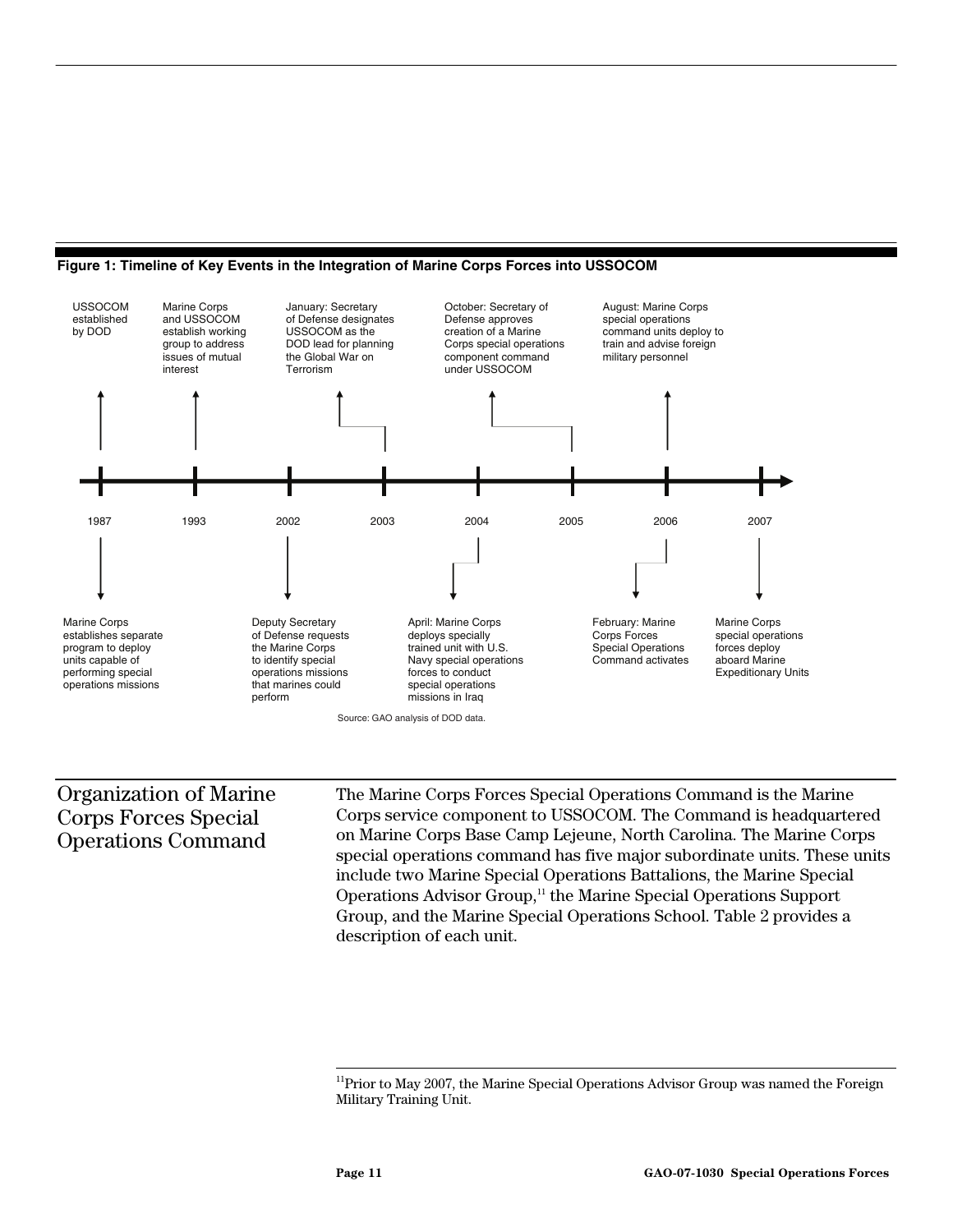<span id="page-15-0"></span>

| Table 2: Description of Units within the Marine Corps Forces Special Operations |  |
|---------------------------------------------------------------------------------|--|
| <b>Command</b>                                                                  |  |

| Unit                                                     | <b>Description</b>                                                                                                                                                                                                                    |
|----------------------------------------------------------|---------------------------------------------------------------------------------------------------------------------------------------------------------------------------------------------------------------------------------------|
| <b>Marine Special Operations</b><br><b>Battalion</b>     | Provides special operations companies to perform direct<br>action, special reconnaissance, and foreign internal<br>defense operations; companies can deploy aboard a<br>Marine Expeditionary Unit or independently.                   |
| <b>Marine Special Operations</b><br><b>Advisor Group</b> | Provides tailored, combat skills training and advisor<br>support for identified foreign forces to enhance the<br>capability of partner nation forces.                                                                                 |
| <b>Marine Special Operations</b><br>Support Group        | Provides tailorable and scalable support capabilities for<br>worldwide special operations missions, including<br>intelligence and communications support, combined arms,<br>military working dog support, and combat service support. |
| <b>Marine Special Operations</b><br>School               | Conducts assessment and selection of Marines assigned<br>to Marine Corps Forces Special Operations Command,<br>develops and standardizes doctrine and tactics, and trains<br>and certifies units for worldwide deployments.           |

Source: GAO analysis of DOD data.

By fiscal year 2011, the Command will be authorized 2,516 personnel— 2,483 military personnel and 33 civilians. With the exception of one Marine Corps reserve position, all of the authorized military personnel will be drawn from the military services' active components. The Marine Corps special operations component will be the smallest service component under USSOCOM. The other military services' special operations components include the following.

- The Army component is the U.S. Army Special Operations Command. Army special operations forces include Special Forces, Rangers, Special Operations Aviation, Civil Affairs, and Psychological Operations units.
- The Navy component is the Naval Special Warfare Command. Naval Special Warfare forces include SEAL Teams, SEAL Delivery Vehicle Teams, and Special Boat Teams.
- The Air Force component is the Air Force Special Operations Command. Air Force special operations forces include fixed and rotary wing aviation squadrons, a combat aviation advisory squadron, special tactics squadrons, and an unmanned aerial vehicle squadron.

Figure 2 shows the number of military personnel positions in fiscal year 2007 authorized for DOD's special operations forces in the active component and reserve component. The authorizations include positions in special operations forces warfighter units, support units, and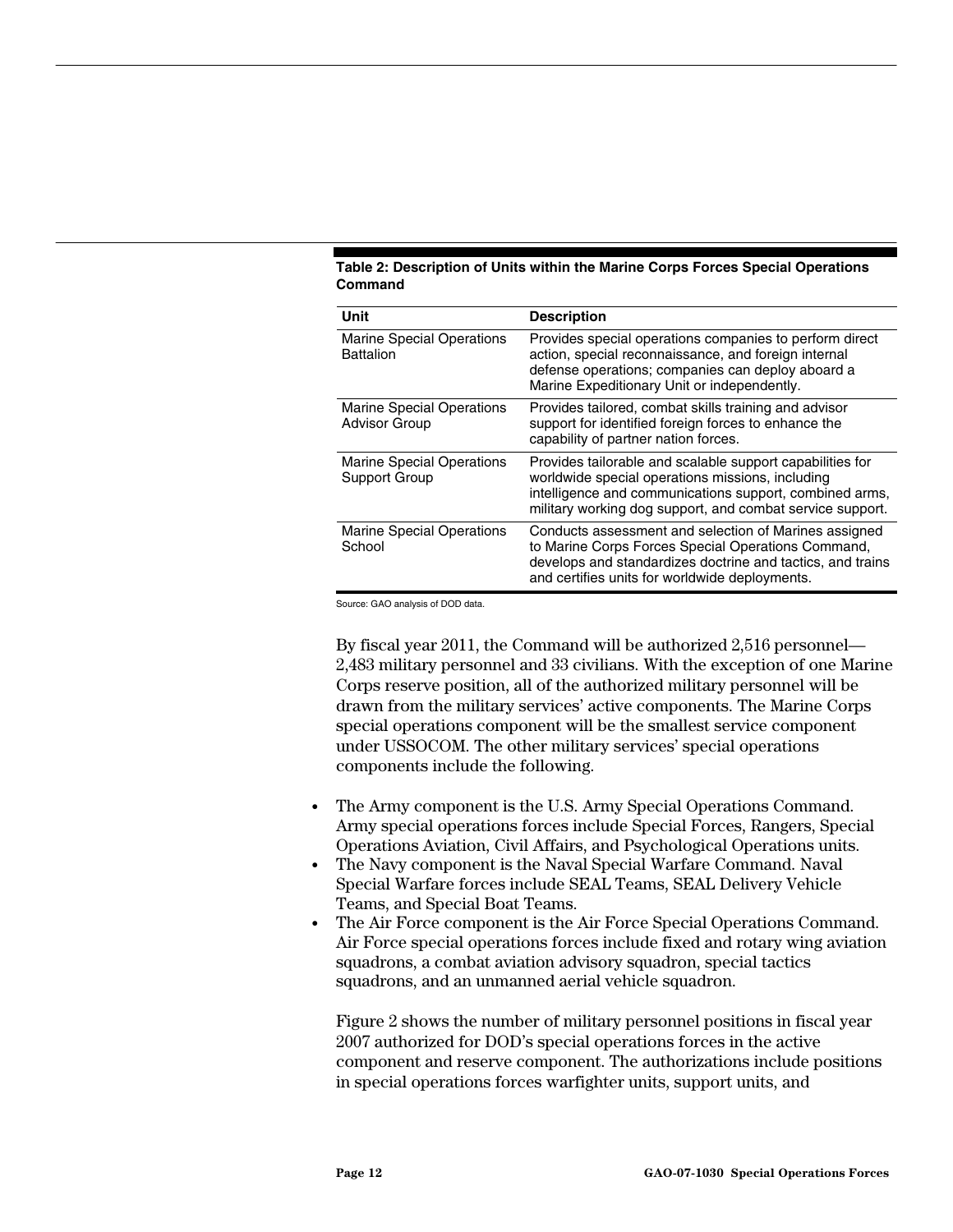<span id="page-16-0"></span>headquarters units such as USSOCOM and its service component commands.

**Figure 2: Fiscal Year 2007 Military Positions Authorized for Special Operations Forces Personnel in the Active Component and Reserve Component**



**Number of military personnel positions**



Since fiscal year 2006, the Marine Corps and USSOCOM have requested baseline and supplemental funding for the Marine Corps special operations command. In fiscal year 2006, the Marine Corps and USSOCOM received \$109.3 million in supplemental funds to establish the Marine Corps special operations command. In fiscal year 2007, the Marine Corps and USSOCOM received an additional \$368.2 million in baseline funds for the Command, and \$32 million in supplemental funding. As shown in table 3, the Marine Corps and USSOCOM have projected military construction, operation and maintenance, and procurement funding for the Command for fiscal years 2008 through 2013. Funding for the Marine Corps Special Operations Command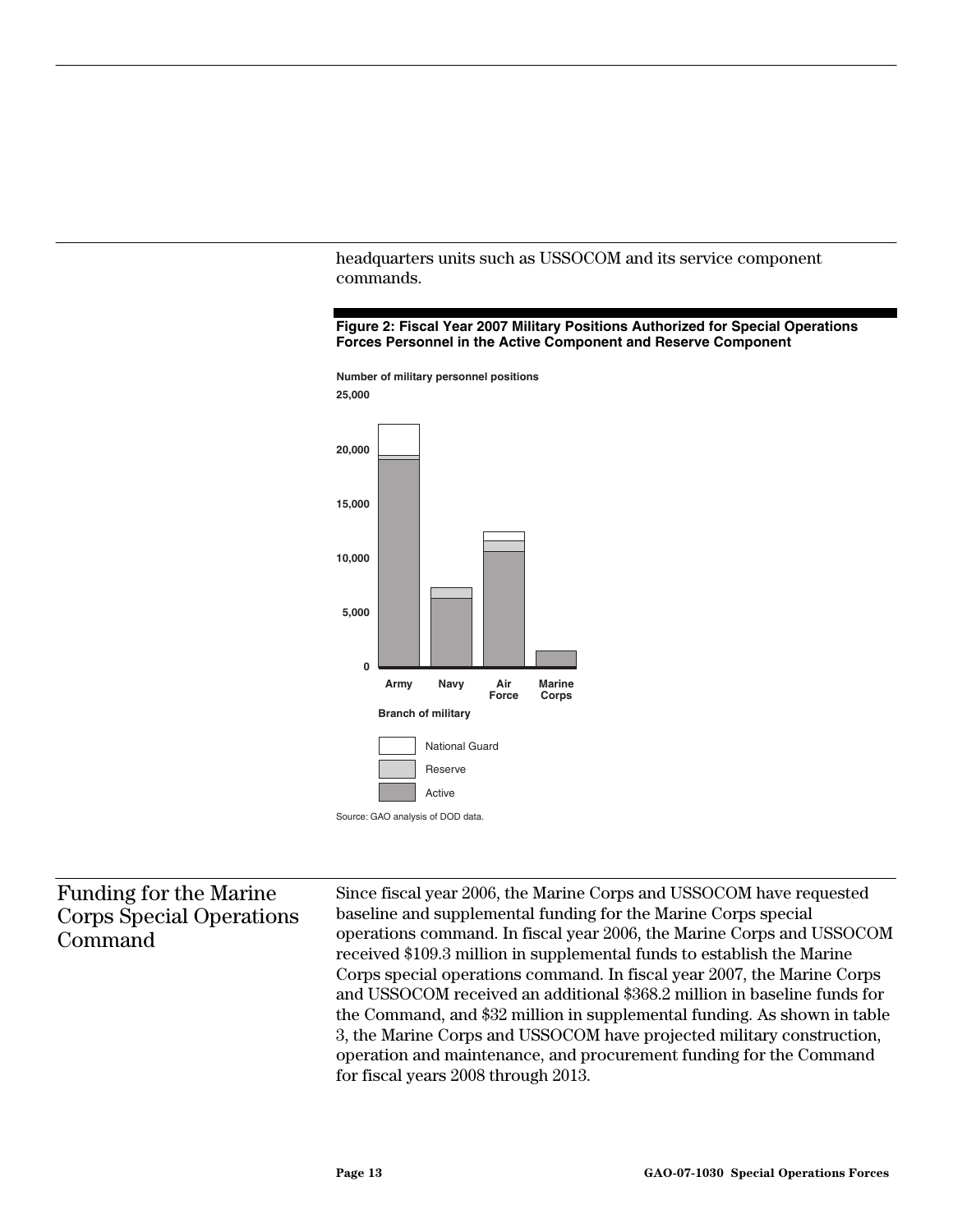| Dollars in millions          |                            |                            |                            |                            |                            |                            |                            |                            |
|------------------------------|----------------------------|----------------------------|----------------------------|----------------------------|----------------------------|----------------------------|----------------------------|----------------------------|
| Appropriation<br>account     | <b>Fiscal year</b><br>2006 | <b>Fiscal year</b><br>2007 | <b>Fiscal year</b><br>2008 | <b>Fiscal year</b><br>2009 | <b>Fiscal year</b><br>2010 | <b>Fiscal year</b><br>2011 | <b>Fiscal year</b><br>2012 | <b>Fiscal year</b><br>2013 |
| <b>Military Construction</b> | \$0                        | \$228.6                    | \$123.4                    | \$10.1                     | \$0                        | \$0                        | \$0                        | \$0                        |
| Operation and<br>Maintenance | 0                          | 65.6                       | 100.4                      | 110.6                      | 74.5                       | 69.9                       | 72.3                       | 75.8                       |
| Procurement                  | 0                          | 74.0                       | 56.1                       | 57.6                       | 70.6                       | 77.4                       | 2.2                        | 6.9                        |
| Supplemental                 | 109.3                      | 32.0                       |                            |                            |                            |                            |                            |                            |
| <b>Total</b>                 | \$109.3                    | \$400.2                    | \$279.9                    | \$178.3                    | \$145.1                    | \$147.3                    | \$74.5                     | \$82.7                     |

#### <span id="page-17-0"></span>**Table 3: Actual and Projected Funding for the Marine Corps Special Operations Command, Fiscal Years 2006 through 2013**

Source: GAO analysis of DOD data as of February 13, 2007.

Note: Amounts include Marine Corps and USSOCOM funding for the Marine Corps special operations command.

Although Some Progress Made in Establishing Marine Corps Special **Operations** Command, Force Structure Needed to Perform Its Missions Has Not Been Fully Identified

Although the Marine Corps has made progress in establishing its special operations command, the Command has not fully identified the force structure needed to enable it to perform its assigned missions. The Marine Corps has taken several steps to establish its special operations command, such as activating the Command's headquarters, establishing Marine Corps special operations forces units, and deploying these units to conduct special operations missions; however, DOD did not use critical practices of effective strategic planning when developing the initial force structure plans for the Command. As a result of limitations in the strategic planning process, the Marine Corps special operations command has identified several force structure challenges that will likely affect the Command's ability to perform its full range of responsibilities, and is working to revise its force structure to address these challenges.

The Marine Corps has taken several steps to establish the Marine Corps special operations command. For example, the Marine Corps has activated the headquarters of its special operations command, established some of its special operations forces units—including 4 special operations companies and 12 foreign military training teams to date—and deployed these units to conduct special operations missions. However, the initial force structure plans for the Command were not developed using critical practices of effective strategic planning. According to officials from the Office of the Secretary of Defense, USSOCOM, and the Marine Corps, the Secretary of Defense directed that the Marine Corps establish a special Steps Taken to Establish Marine Corps Special Operations Command, but Initial Force Structure Plans Were Not Developed Using Critical Practices of Effective Strategic Planning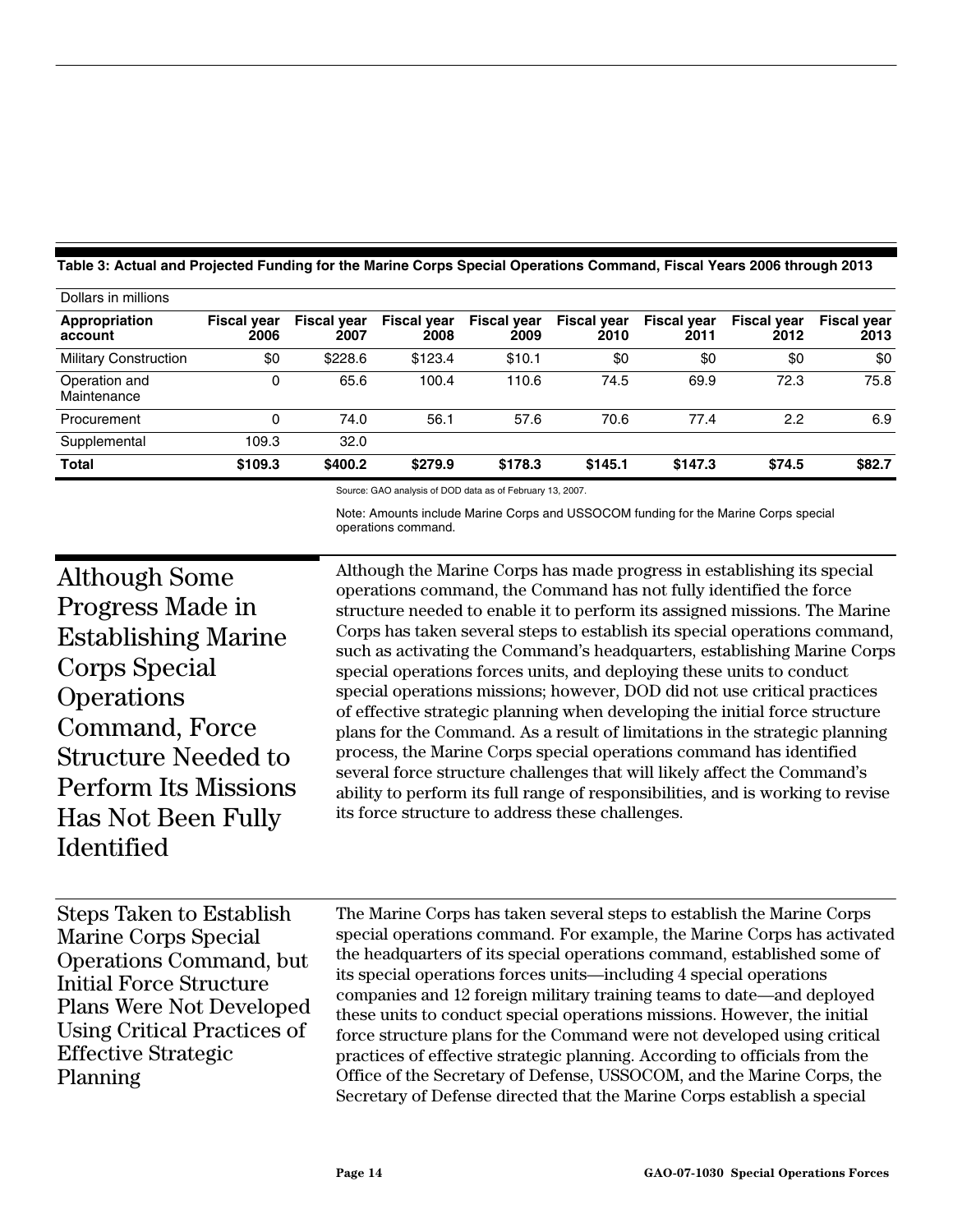operations command to meet the growing demand for special operations forces in the war on terrorism. The Secretary of Defense, with input from the Marine Corps, determined that 2,516 personnel was an appropriate size for the Command based on the assumptions that the Command was to be staffed within the existing Marine Corps end-strength, and the establishment of the Command could not significantly affect the Marine Corps budget. Marine Corps planners then based the composition and number of Marine Corps special operations forces units on existing units within the service that had trained to perform similar missions in the past. For example, Marine Corps officials told us that the force structure plans for its special operations companies were modeled after a Maritime Special Purpose Force, which had previously trained to conduct some special operations missions for conventional Marine Corps units.<sup>12</sup> Additionally, Marine Corps officials told us the initial force structure plan to establish nine special operations companies was based on the need to accommodate the deployment schedule of its Marine Expeditionary Units. The initial force structure plan also included the transfer of the Foreign Military Training Unit from the conventional force to its special operations command. Using this existing force structure, the Marine Corps planned to establish 24 foreign military training teams under its special operations command.

DOD did not fully incorporate critical practices of effective strategic planning when it developed these initial force structure plans for the Marine Corps special operations command. We have previously reported that strategic planning is important to ensure that an organization's activities support its strategic goals. Effective planning principles, such as those embodied in the Government Performance and Results Act of 1993<sup>13</sup> and used by leading organizations, require federal agencies to set strategic goals and develop strategic plans to accomplish those goals. Our prior work has identified several critical practices for effective strategic planning, including the alignment of activities and resources to meet organizational missions and stakeholder involvement. Our prior work has shown that leading organizations recognize that an organization's

 $12$ The Maritime Special Purpose Force was part of the Marine Corps' Marine Expeditionary Unit—Special Operations Capable Program. This program provided a forward deployed, sea-based Marine Air-Ground Task Force capable of executing designated maritime special operations, among other tasks. The Maritime Special Purpose Force was organized and trained using Marine Expeditionary Unit assets to provide a special operations-capable force that could be tailored to execute maritime special operations missions.

<sup>&</sup>lt;sup>13</sup>Pub. L. No. 103-62 (1993).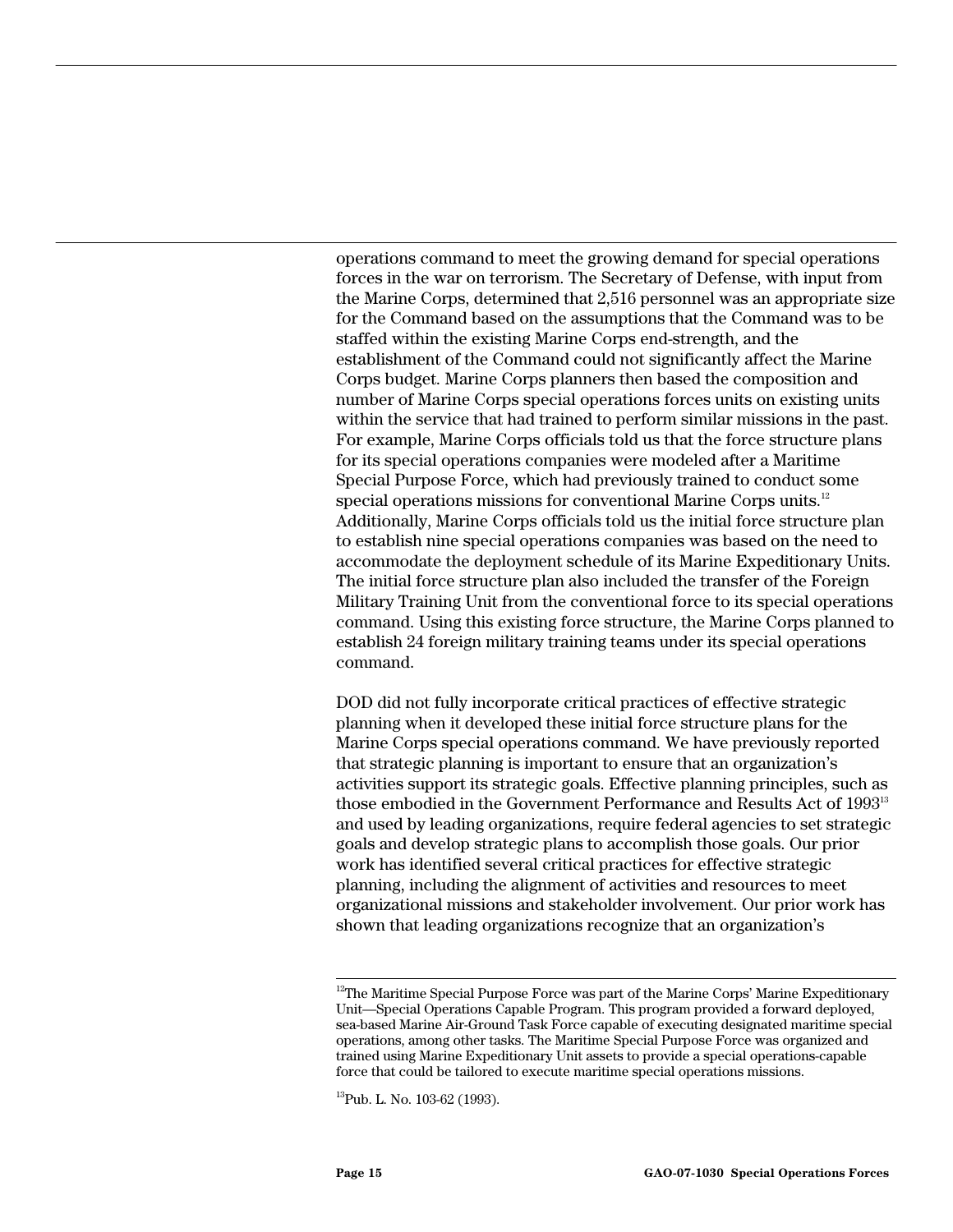activities, core processes, and resources must be aligned to support its mission and help it achieve its goals. Organizations should assess the extent to which their programs and activities contribute to meeting their mission and desired outcomes. In addition, successful organizations base their strategic planning, to a large extent, on the interests and expectations of their stakeholders. Stakeholder involvement is important to help agencies ensure that their efforts and resources are targeted at the highest priorities. Just as important, involving stakeholders in strategic planning efforts can help create a basic understanding among the stakeholders of the competing demands that confront most agencies, the limited resources available to them, and how those demands and resources require careful and continuous balancing.<sup>14</sup>

However, in our review of the planning process that preceded the establishment of the Marine Corps special operations command, we found the Command's activities and resources were not fully aligned with the organization's mission. For example, although the alignment of activities and resources to meet organizational missions, a critical practice of effective strategic planning, should include an analysis of the number of personnel required for an organization to accomplish its missions, Marine Corps officials stated that the size of the Marine Corps special operations command (2,516 personnel) was not determined through an analysis of the Command's assigned missions. Specifically, neither the Office of the Secretary of Defense nor the Marine Corps conducted a comprehensive, data-driven analysis to determine the number of personnel needed to meet the Marine Corps special operations command's mission requirements that directly tied the number of personnel authorized for the Command with its assigned missions. USSOCOM did not provide official mission guidance to the Marine Corps until October 2006, almost 1 year after the Command's personnel authorizations had been determined. In the absence of specific guidance, Marine Corps planners did not conduct a comprehensive, datadriven analysis to determine the number of personnel needed to meet the Marine Corps special operations command's full range of mission requirements. Our prior work has shown that valid and reliable data on the number of employees required to meet an agency's needs are critical

 $^{14}$ [GAO/GGD-96-118](http://www.gao.gov/cgi-bin/getrpt?GAO/GGD-96-118).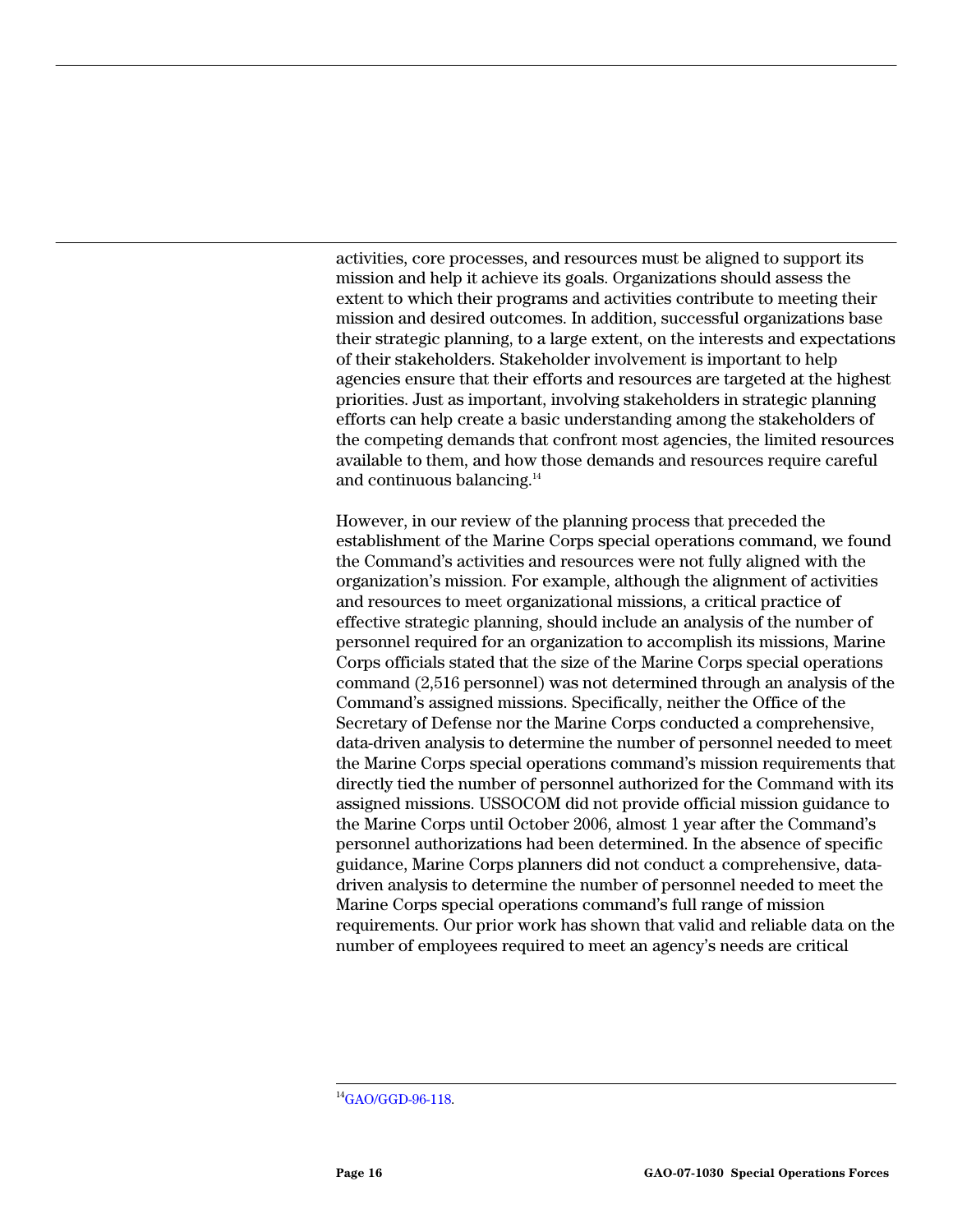because human capital shortfalls can threaten an agency's ability to perform its missions efficiently and effectively.15

The alignment of activities and resources should also include an analysis of the number and composition of Marine Corps special operations forces units. However, the Marine Corps did not determine the number and composition of its special operations forces units based on specific guidance from USSOCOM. Although the Marine Corps special operations command was established as the Marine Corps service component under USSOCOM, USSOCOM did not provide guidance to Marine Corps planners on the full range of missions assigned to the Command, or on the number of special operations forces that the Marine Corps needed to provide. Both USSOCOM and Marine Corps officials reported that USSOCOM provided only informal guidance to Marine Corps planners on the core tasks that would be assigned to Marine Corps special operations forces units. According to Marine Corps officials involved in the planning for the Marine Corps special operations command, the informal guidance did not prioritize the core tasks to focus Marine Corps planning efforts, and the guidance did not identify the required capacity for specific capabilities within the Command.

The official guidance that USSOCOM provided to the Marine Corps special operations command in October 2006 contained a complete list of missions the Command would be expected to perform. However, the guidance did not prioritize these missions to focus the Command's planning efforts. Additionally, the guidance did not establish milestones and benchmarks that the Command could use to determine when, and to what level of proficiency, Marine Corps special operations forces units should be able to perform all of their assigned missions. In the absence of specific guidance, Marine Corps officials told us the initial force structure plan to establish nine special operations companies was not based on a USSOCOM requirement for the number of these companies. Moreover, while the decision to transfer the foreign military training teams to the Marine Corps special operations command met the Command's mission to provide USSOCOM with a foreign internal defense capability, the decision on the number of teams needed by the Command to meet USSOCOM's mission requirements was left to the Marine Corps. Marine Corps officials also told us that in the absence of clear guidance on the required capacity

 <sup>15</sup>GAO, *A Model of Strategic Human Capital Management*, [GAO-02-373SP](http://www.gao.gov/cgi-bin/getrpt?GAO-02-373SP) (Washington, D.C.: Mar. 15, 2002).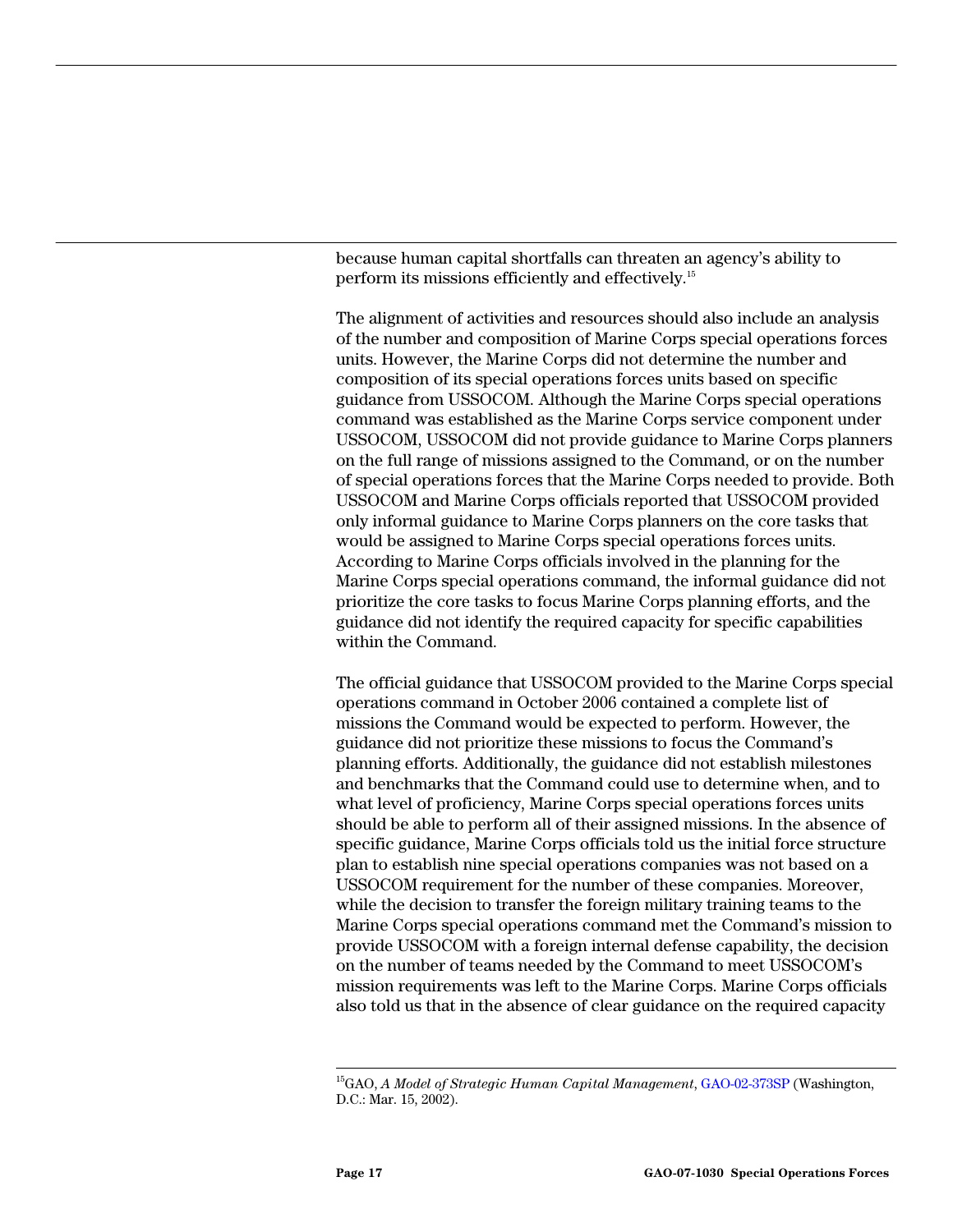for support personnel within the Command, Marine Corps planners prioritized the assignment of personnel in warfighter positions in special operations forces units over positions in support units. Specifically, because planners were basing the Command's force structure decisions on the personnel limit established by DOD, the Marine Corps exchanged positions related to support functions within the Command for positions in its warfighter units. Support functions such as vehicle maintenance, motor transportation, intelligence operations, communication support, and engineering support provide important and necessary support to Marine Corps special operations forces units, as well as other special operations forces units in USSOCOM's other service components.

Furthermore, we found a lack of involvement by some key stakeholders in the establishment of the Marine Corps special operations command. For example, the special operations components with the department's geographic combatant commands—which are responsible for commanding special operations forces around the world—were not involved in the process to establish the Marine Corps special operations command or in the decisions to target the service's resources to their highest priorities and mission requirements. Officials with the U.S. Pacific Command's special operations command who are responsible for functions such as operations and planning told us they provided little input into the planning process to help determine how Marine Corps special operations forces units should be organized and what capabilities were needed in these units to meet the mission requirements of the geographic combatant commands. Similarly, officials from the U.S. Central Command's special operations command who were responsible for operations and planning in that command told us they were not included in the planning process that preceded the establishment of the Marine Corps special operations command. In particular, officials told us they were not involved in the decisions regarding the types of missions that Marine Corps special operations forces units would need to perform, although as we noted in our July 2006 report on special operations forces deployment trends, 85 percent of all fiscal year 2005 special operations forces deployments were to the U.S. Central Command's area of responsibility.16

 $^{16}$ [GAO-06-812](http://www.gao.gov/cgi-bin/getrpt?GAO-06-812).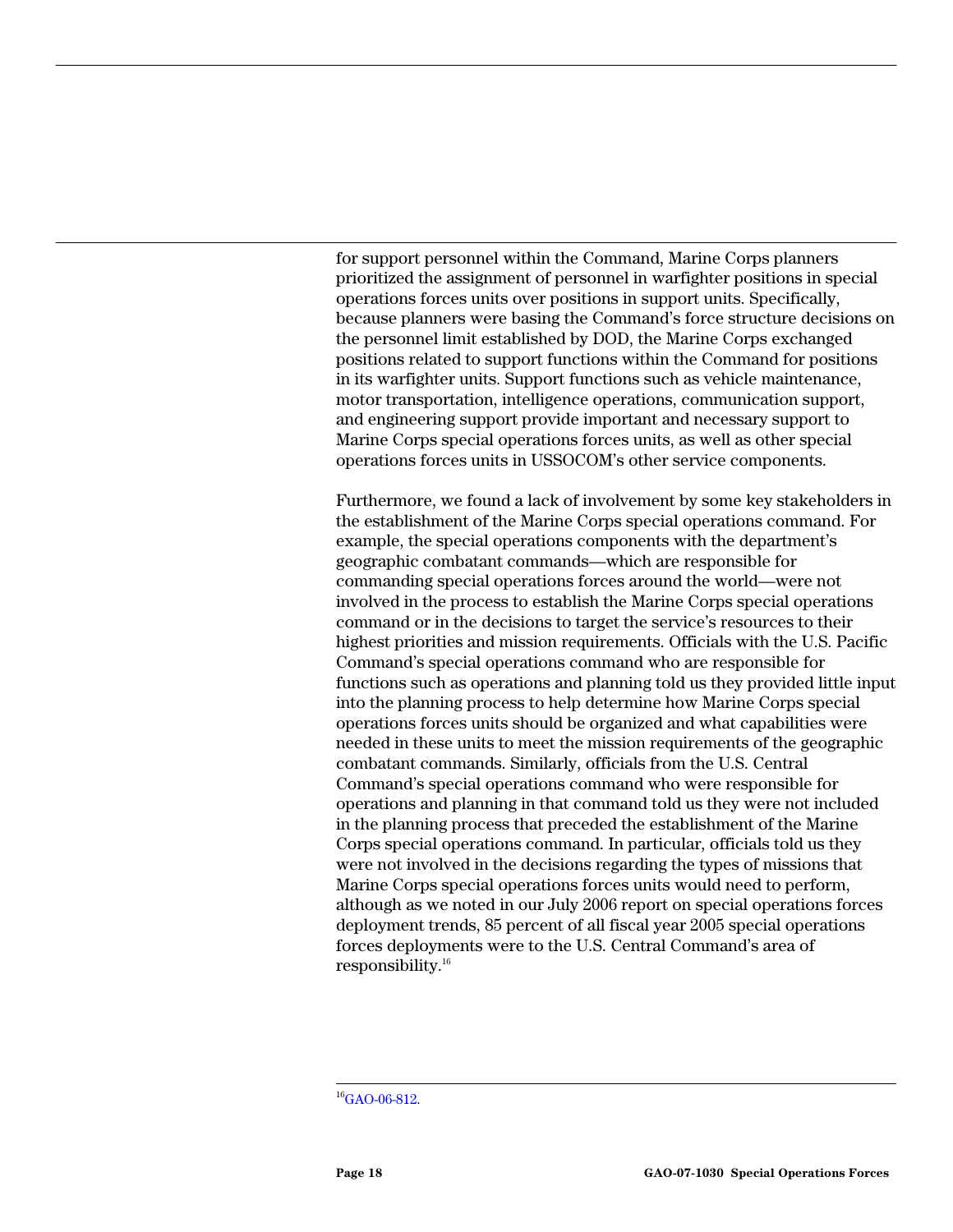Limitations in Strategic Planning Process Led to Force Structure Challenges, although Plans Are Being Revised to Address These Challenges

The Marine Corps special operations command has identified several force structure challenges that stem from limitations in DOD's strategic planning process that will likely affect its ability to perform its full range of responsibilities, and the Command is revising its force structure plans to address these challenges. For example, the Command has determined that the number and composition of its special operations forces units are not aligned with the Command's mission requirements. In particular, the Command has identified shortages in positions such as authorized intelligence personnel, which will affect the Command's ability to simultaneously provide intelligence support to Marine Corps special operations forces and USSOCOM. Moreover, according to Marine Corps special operations command officials, the limited number of personnel available to perform support functions will prevent the Command from effectively performing all of its mission requirements. To illustrate this point, Marine Corps special operations command officials told us that the initial force structure plans for the Command call for less than one support person available for every person assigned to a warfighter position. According to Command officials, this ratio is less than what would be expected for a command of similar size and assigned missions. Officials said an expected ratio for a command such as theirs would be at least two support personnel to one warfighter, and therefore their goal is to adjust the force structure to meet this ratio.

In addition, Marine Corps special operations command officials reported that the number of positions authorized for support personnel will also affect the Command's ability to meet its responsibilities to organize, train, and equip Marine Corps special operations forces. Officials stated the number of personnel assigned to its command elements, such as the headquarters and the staffs of the subordinate units, is insufficient to effectively accomplish these responsibilities. Current force structure plans authorize approximately 780 military personnel and 33 civilian personnel for the Command's headquarters and the staffs of its major subordinate units.

At the time of our work, the Marine Corps special operations command was developing several proposals to significantly revise its force structure to address the challenges stemming from the limitations in the planning process and to better align the Command to meet USSOCOM's mission guidance. These revisions would adjust the number and size of the Command's warfighter units to better meet mission requirements. Additionally, if approved, some of the positions made available through the revisions could be used to remedy shortfalls in personnel who perform support functions such as personnel management, training, logistics,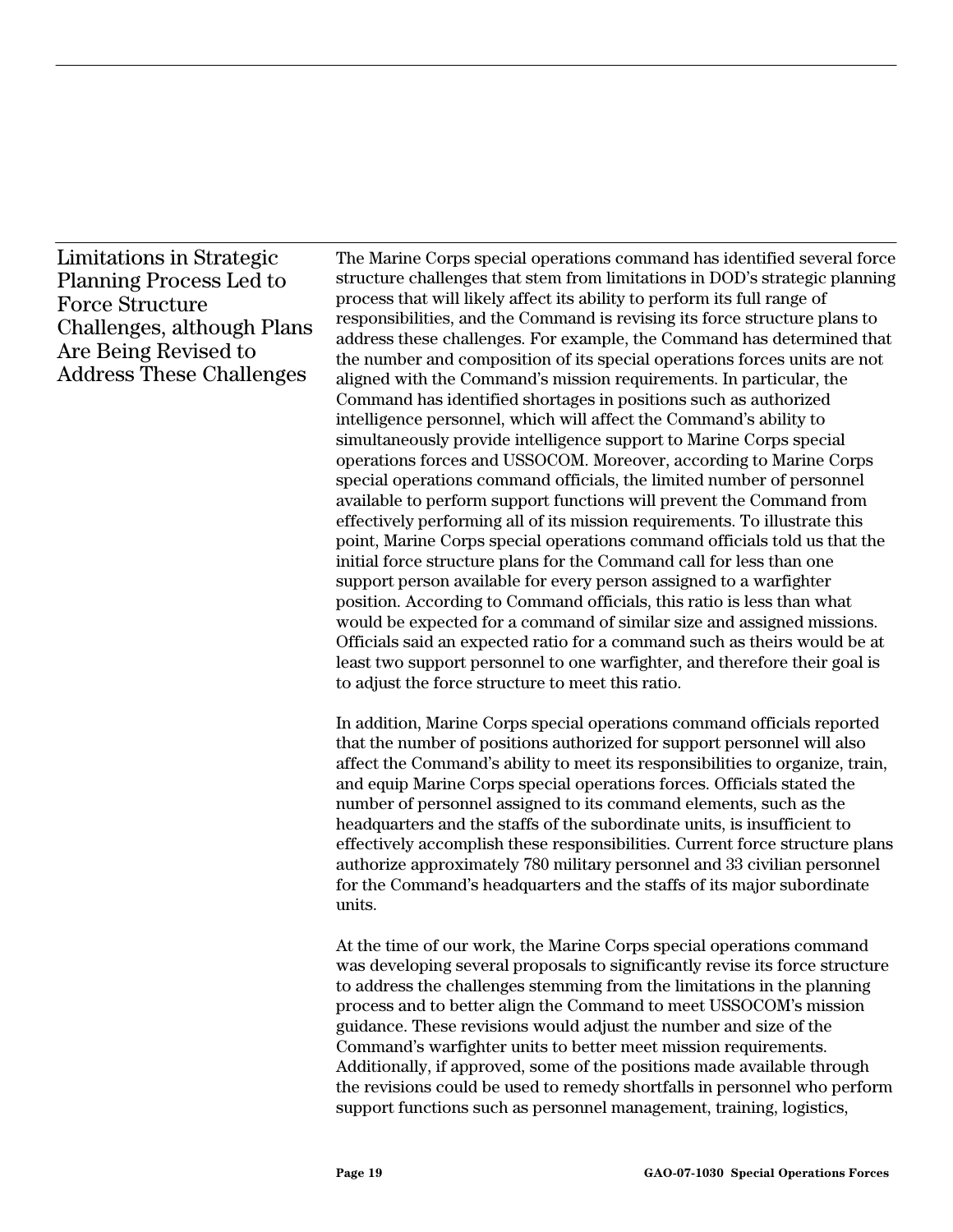<span id="page-23-0"></span>intelligence, and budget-related activities. Command officials told us these proposals would likely mitigate many of the challenges that have resulted from the lack of a comprehensive strategic planning process, but they acknowledged that many of the decisions that are needed to implement the force structure changes will be made by Headquarters, Marine Corps. In order to move forward with its proposals, the Command is working to complete several analyses of the personnel and funding requirements that are tied to these proposed force structure changes. It has set milestones for when these analyses should be completed in order to determine whether any additional funding or personnel would be required. However, the Command expects to be able to implement these proposals within the funding levels already identified and planned for future fiscal years. Until the analyses are completed, the Command will be unable to determine whether the approved plans for its personnel and funding should be adjusted in order for the Command to perform all of its assigned missions.

Although Preliminary Steps Have Been Taken, the Marine Corps Has Not Developed a Strategic Human Capital Approach to Manage the Critical Skills And Competencies Required of Personnel in Its Special Operations Command

Although preliminary steps have been taken, the Marine Corps has not developed a strategic human capital approach to manage the critical skills and competencies required of personnel in its special operations command. While the Marine Corps special operations command has identified some skills that are needed to perform special operations missions, it has not conducted a comprehensive analysis of the critical skills and incremental training required of personnel in its special operations forces units. Such analyses are critical to the Marine Corps' efforts to develop a strategic human capital approach for the management of personnel in its special operations forces units. Without the benefit of these analyses, the Marine Corps has developed an interim policy to assign some personnel to special operations forces units for extended tour lengths to account for the additional training and skills needed by these personnel. However, this interim policy is inconsistent with the Marine Corps special operations command's goal for the permanent assignment of some personnel within the special operations community.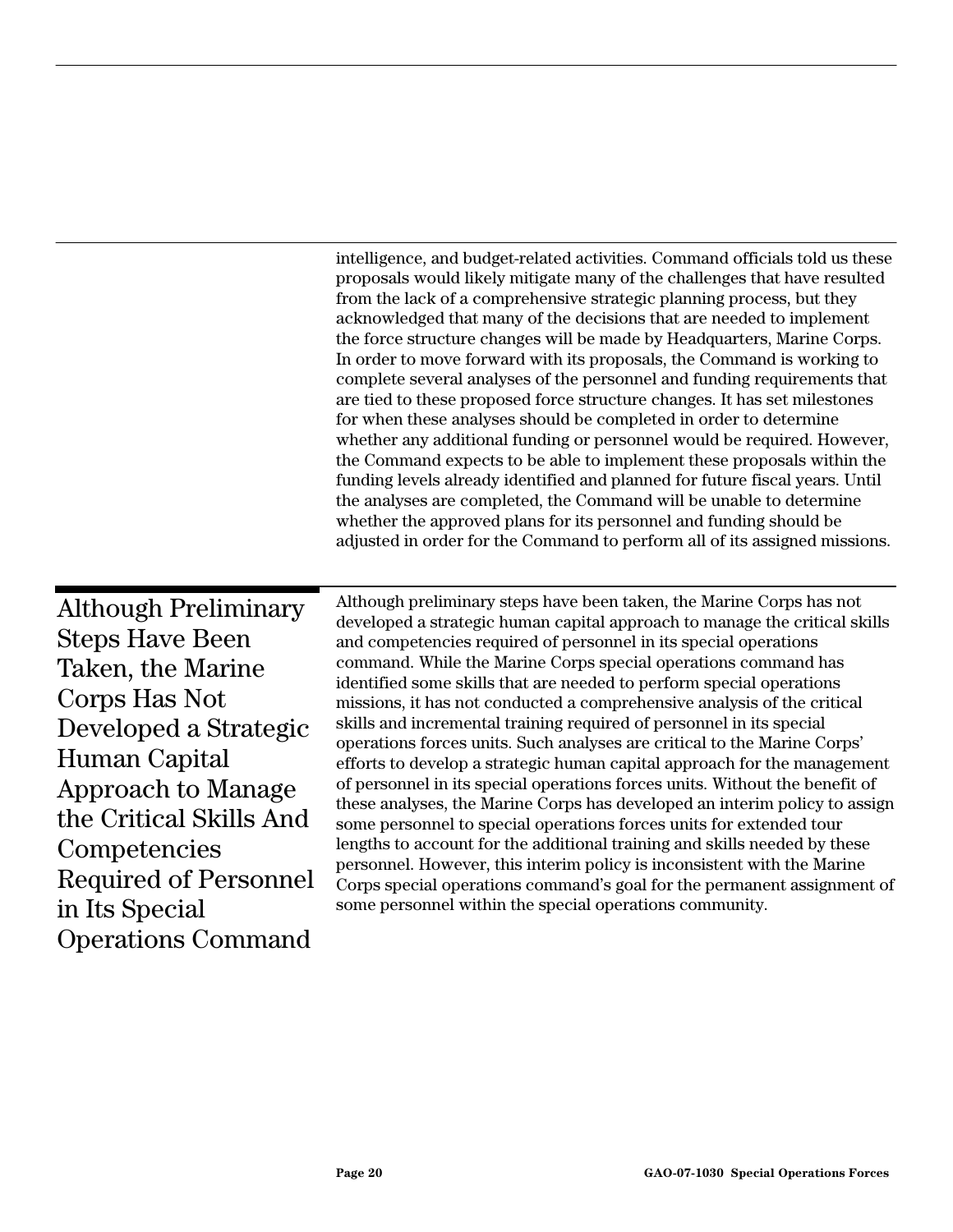While Some Personnel Requirements Have Been Identified, Marine Corps Special Operations Command Has Not Fully Identified the Critical Skills and Competencies Required of Its Personnel

While the Marine Corps special operations command has identified some critical skills and competencies that are needed to perform special operations missions, it has not fully identified these requirements because it has not yet conducted a comprehensive analysis to determine all the critical skills and additional training required of personnel in its units. We have previously reported that strategic human capital planning is essential to federal agencies' efforts to transform their organizations to meet the challenges of the 21st century. Generally, strategic human capital planning addresses two needs: (1) aligning an agency's human capital program with its current and emerging mission and programmatic goals, and (2) developing long-term strategies for acquiring, developing, motivating, and retaining staff to achieve programmatic goals. Our prior work has shown that the analysis of critical skill and competency gaps between current and future workforce needs is an important step in strategic human capital planning. 17 We have also reported that it is essential that long-term strategies include implementation goals and timelines to demonstrate that progress is being made.

As part of the effort to identify these critical skills, the Marine Special Operations School is developing a training course that will provide baseline training to newly assigned personnel to prepare them for positions in warfighter units. For example, the Command plans to provide these personnel with training on advanced survival skills and foreign language in order to prepare them to perform special operations missions. However, the Marine Corps special operations command has not fully identified and documented the critical skills and training that are required for personnel to effectively perform special operations missions, and that build on the skills that are developed in conventional Marine Corps units. Officials told us the Command had not yet identified the full range of training that will be provided in this course in order to establish a minimum level of special operations skills for the Command's warfighters. Additionally, the Marine Corps special operations command has not fully identified the advanced skills and training necessary to support some of the Command's more complex special operations missions, such as counterterrorism, information operations, and unconventional warfare. While the Marine Corps special operations command has established a time frame for when it wants to conduct the training course under development, it has not set milestones for when it will complete its analysis of the critical skills and competencies required of its personnel.

 $^{17}$ [GAO-04-753](http://www.gao.gov/cgi-bin/getrpt?GAO-04-753).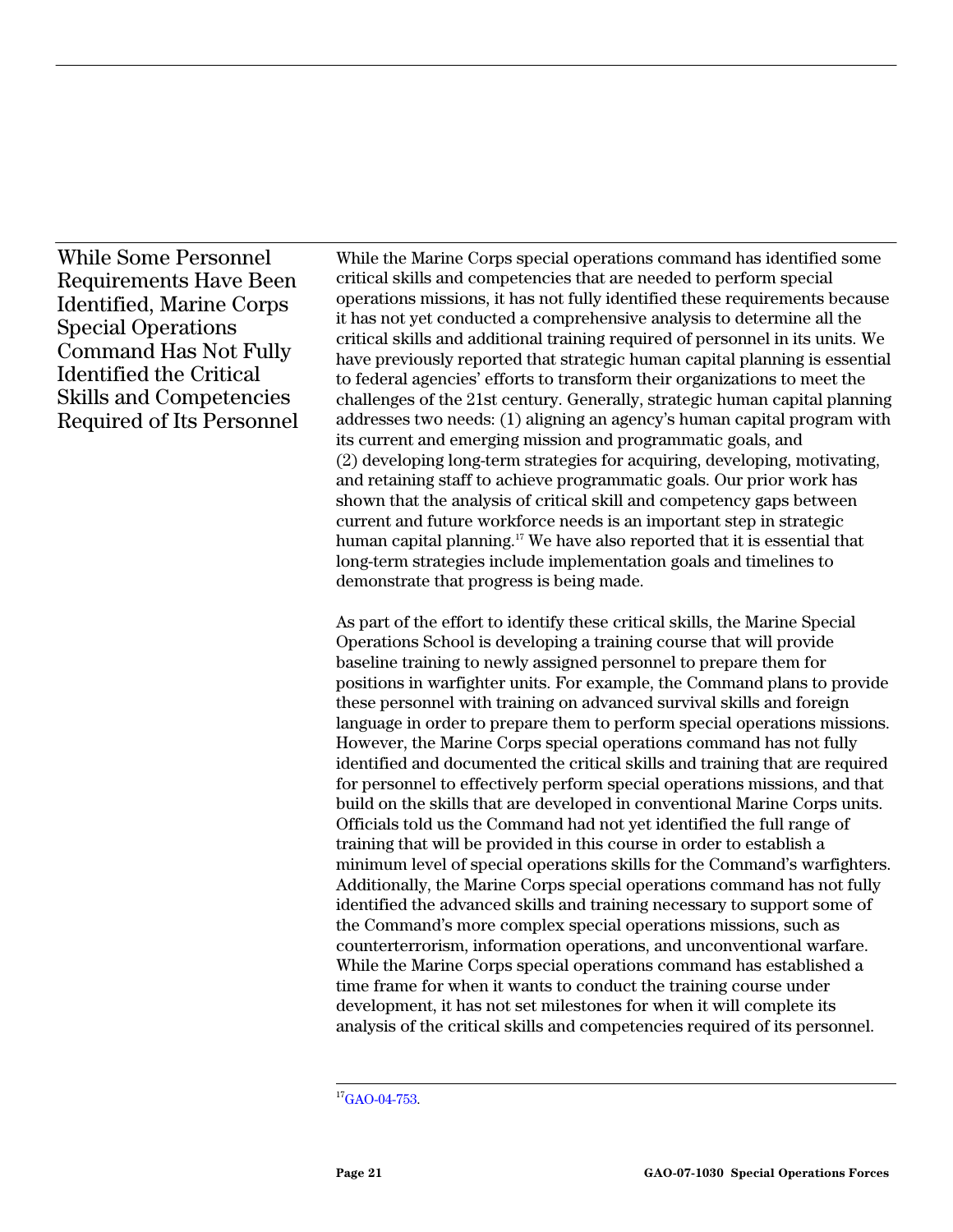Moreover, the Marine Corps special operations command has not yet fully determined which positions should be filled by specially trained personnel who are strategically managed to meet the Command's missions. Officials told us there is broad agreement within the Command that personnel assigned to operational positions in its warfighter units require specialized training in critical skills needed to perform special operations missions, and should therefore be strategically managed to meet the Command's mission requirements. These personnel include enlisted reconnaissance and communications Marines assigned to the Marine Special Operations Battalions and infantry Marines assigned to the Marine Special Operations Advisor Group, as well as some officers assigned to these units. At the time of our review, however, we found that the Command had not yet determined which additional positions should also be filled by personnel who are strategically managed. In particular, we were told by officials from the Command's headquarters that a determination has not yet been made as to whether personnel who deploy with warfighter units to provide critical combat support, such as intelligence personnel, require specialized skills and training that are incremental to the training provided in conventional force units. For example, officials have not yet decided whether intelligence personnel should attend the initial training course that is under development. However, the Marine Special Operations School plans to provide these personnel with specialized intelligence training to enable them to support certain sensitive special operations missions in support of deploying units. Officials acknowledge that until the Command determines the extent to which support personnel require specialized skills and training to perform their missions, the Command cannot fully identify which positions should be filled by personnel who are strategically managed.

Marine Corps Has Developed an Interim Policy to Manage Personnel in Its Special Operations Command, but It Lacks Consensus on a Strategic Human Capital Approach

To address the personnel needs of the Marine Corps special operations command, Headquarters, Marine Corps, has established an interim policy that provides for extended assignments of some personnel in special operations forces units; however, the absence of a comprehensive analysis of the critical skills and training required of personnel in special operations forces units has contributed to a lack of consensus within the Marine Corps on a strategic human capital approach to manage these personnel. The extended assignments apply to Marines who are beyond their first term of enlistment, which is typically 3 to 5 years, and who are assigned to one of the Marine Corps special operations command's warfighter, training, or intelligence units. The policy directs that these personnel will be assigned to the Command for 48 months, in part, to account for the additional training provided to personnel in these units.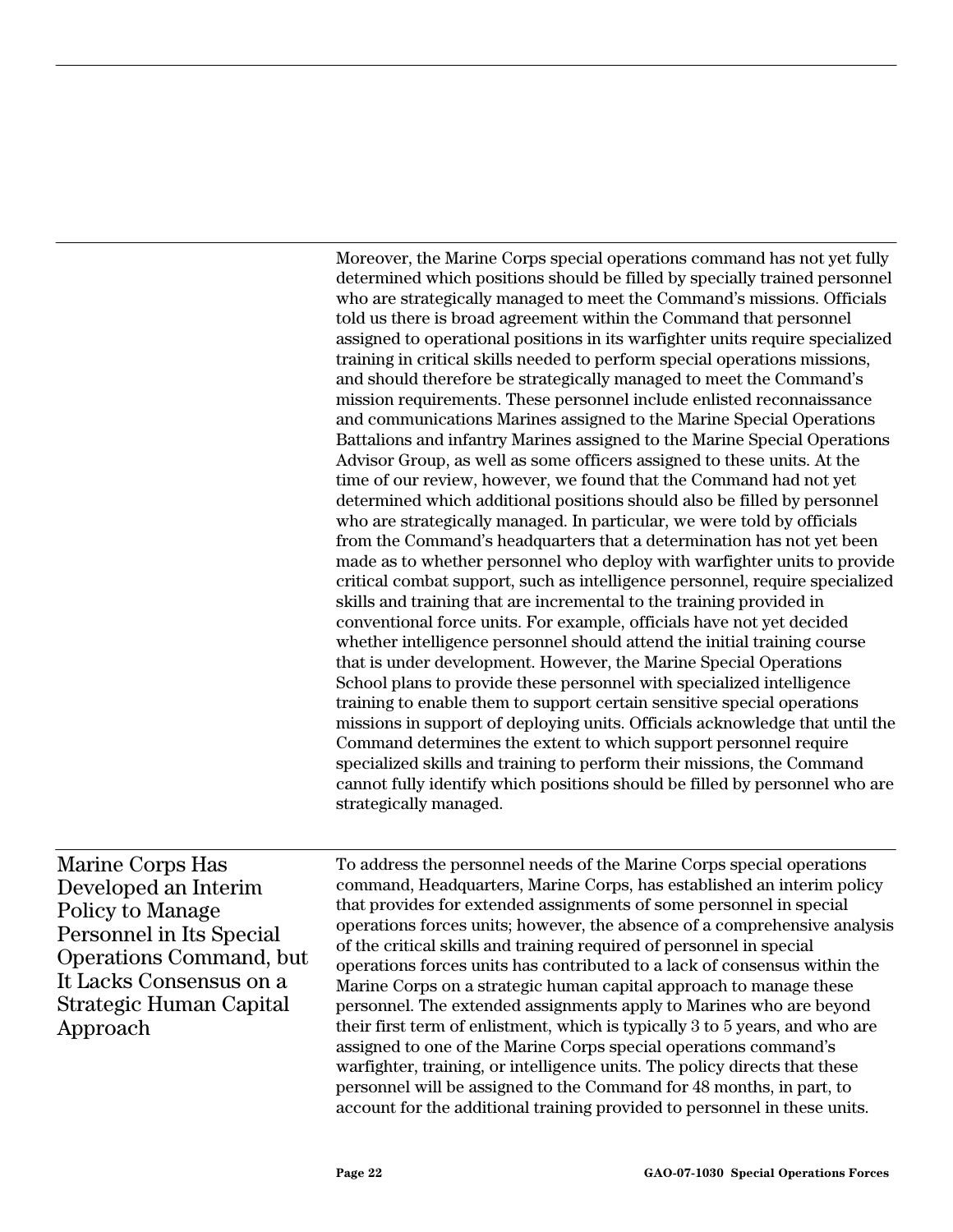According to officials at Headquarters, Marine Corps, and the Marine Corps special operations command, the 48-month assignment policy is designed to retain designated personnel within special operations forces units long enough to complete at least two deployments. All other Marines will be assigned to the Command for approximately 36 months, which is a typical tour length for Marines in conventional force units.

The interim policy also addresses a concern that personnel assigned to special operations forces units will have opportunities for career progression. In general, Marines are managed according to established career progression models for their respective career fields. These career progression models identify the experiences, skills, and professional military education necessary for personnel to be competitive for promotion to the next grade. For example, as personnel are promoted to a higher grade, they are typically placed in positions with increased responsibilities that are consistent with their career progression models in order to remain competitive for further promotion. The Marine Corps has not established a separate career field for special operations forces personnel; instead, the Marine Corps is assigning personnel from a variety of career fields, such as reconnaissance, to its special operations forces units. However, the current structure of the Marine Corps special operations command cannot support long-term assignments of personnel within the Command, in some cases, due to limited opportunities for progression into positions with increased responsibilities. For example, our analysis of the Marine Corps special operations command's force structure shows that the Command is authorized 76 percent fewer reconnaissance positions for personnel in the grade of E-7 as compared to the number of reconnaissance positions for personnel in the grade of E-6. The Marine Corps has established targets for the promotion of reconnaissance personnel to the grade of E-7 after they have spent approximately 5 years in the grade of E-6. As a result, many reconnaissance personnel who are promoted to E-7 while assigned to a special operations forces unit will need to be reassigned to the conventional force in order to move into an E-7 position and remain competitive for further promotion.

The interim policy is also consistent with the approved plan to increase the authorized end-strength of the Marine Corps. In January 2007, the President approved plans to increase the active duty end-strength of the Marine Corps from 179,000 in fiscal year 2006 to 202,000 by fiscal year 2011. This plan includes growth in the number and size of conventional force units and is intended to reduce the stress on frequently deployed units, such as intelligence units, by achieving a 1 to 2 deployment to home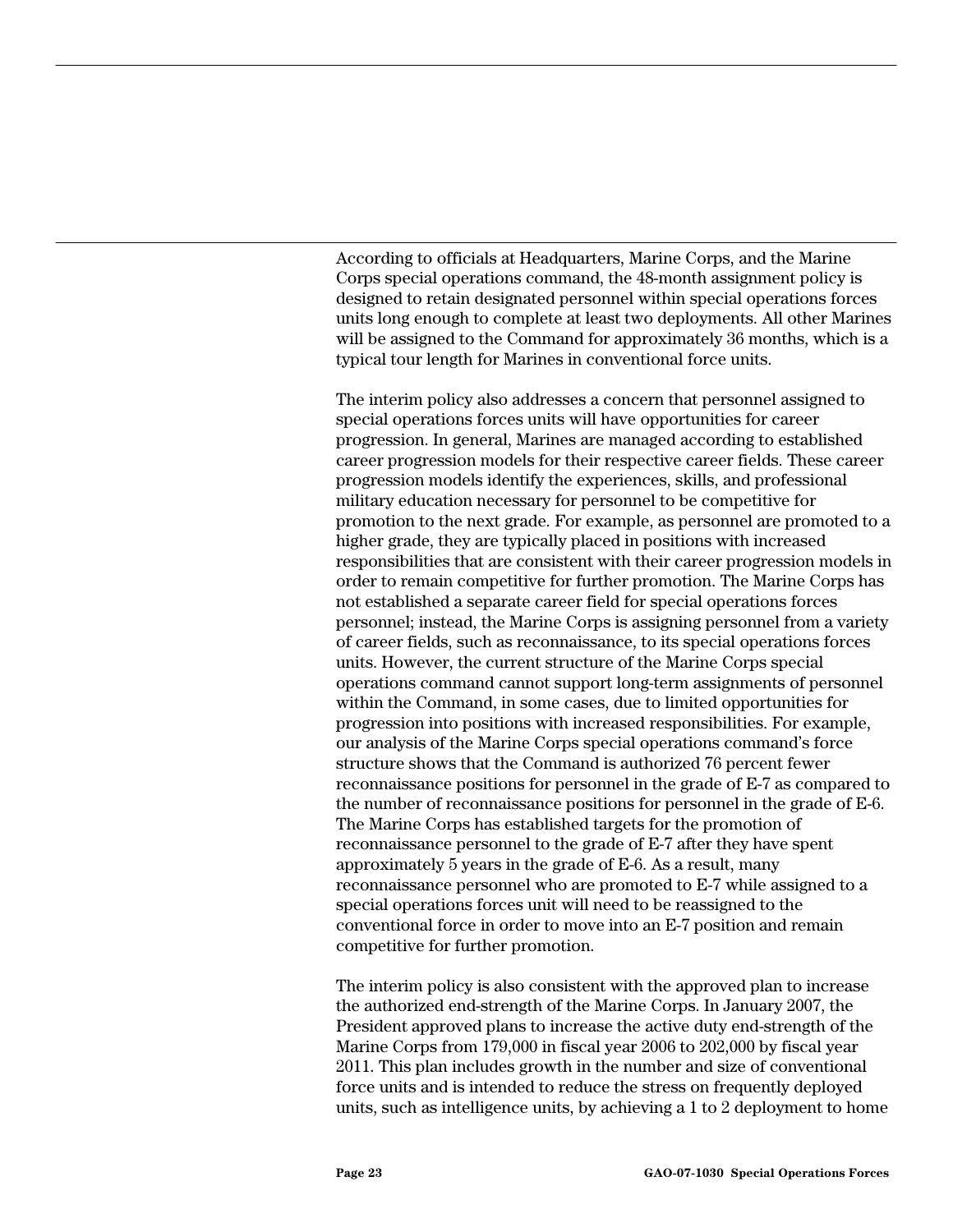station ratio for these units. Marine Corps officials associated with units that will be affected by these increases, such as reconnaissance and intelligence units, told us that the rotation of personnel from Marine Corps special operations units back into the conventional force is important to help ensure that conventional force units are staffed with experienced and mature personnel. For example, our analysis of Marine Corps data shows that by fiscal year 2009, the Marine Corps will increase the servicewide requirement for enlisted counterintelligence/human intelligence personnel by 50 percent above fiscal year 2006 levels. Although the Marine Corps is adjusting its accession, training, and retention strategies to meet the increased requirement for enlisted counterintelligence/human intelligence personnel, officials stated the rotation of these experienced personnel from the Marine Corps special operations command back into the conventional force can help meet the increased personnel needs of conventional intelligence units, while also ensuring that conventional force units have an understanding of special operations tactics, techniques, and procedures. Additionally, officials told us the rotation of personnel from special operations forces units to conventional force units supports the Marine Corps' process for prioritizing the assignment of personnel to units that are preparing for deployments to Iraq and other war on terrorism requirements.

Notwithstanding the intended outcome of the interim policy, Marine Corps special operations command officials told us that the policy might impact the Command's ability to prepare its forces to conduct the full range of its assigned missions and that the policy is inconsistent with the Command's stated goal for the permanent assignment of personnel in its special operations forces units. In congressional testimony, the Commander of the Marine Corps special operations command specified his goal to develop a personnel management strategy that would retain some personnel within the special operations community for the duration of their careers. Officials from the Command told us that a substantial investment of time and resources is required to train personnel in special operations forces units on the critical skills needed to perform special operations missions. For example, Marine Corps special operations forces personnel will receive in-depth training to develop foreign language proficiency and cultural awareness, which is consistent with DOD's requirement to increase the capacity of special operations forces to perform more demanding and specialized tasks during long-duration, indirect, and clandestine operations in politically sensitive environments.18 However,

 <sup>18</sup>Department of Defense, *Quadrennial Defense Review Report* (February 2006).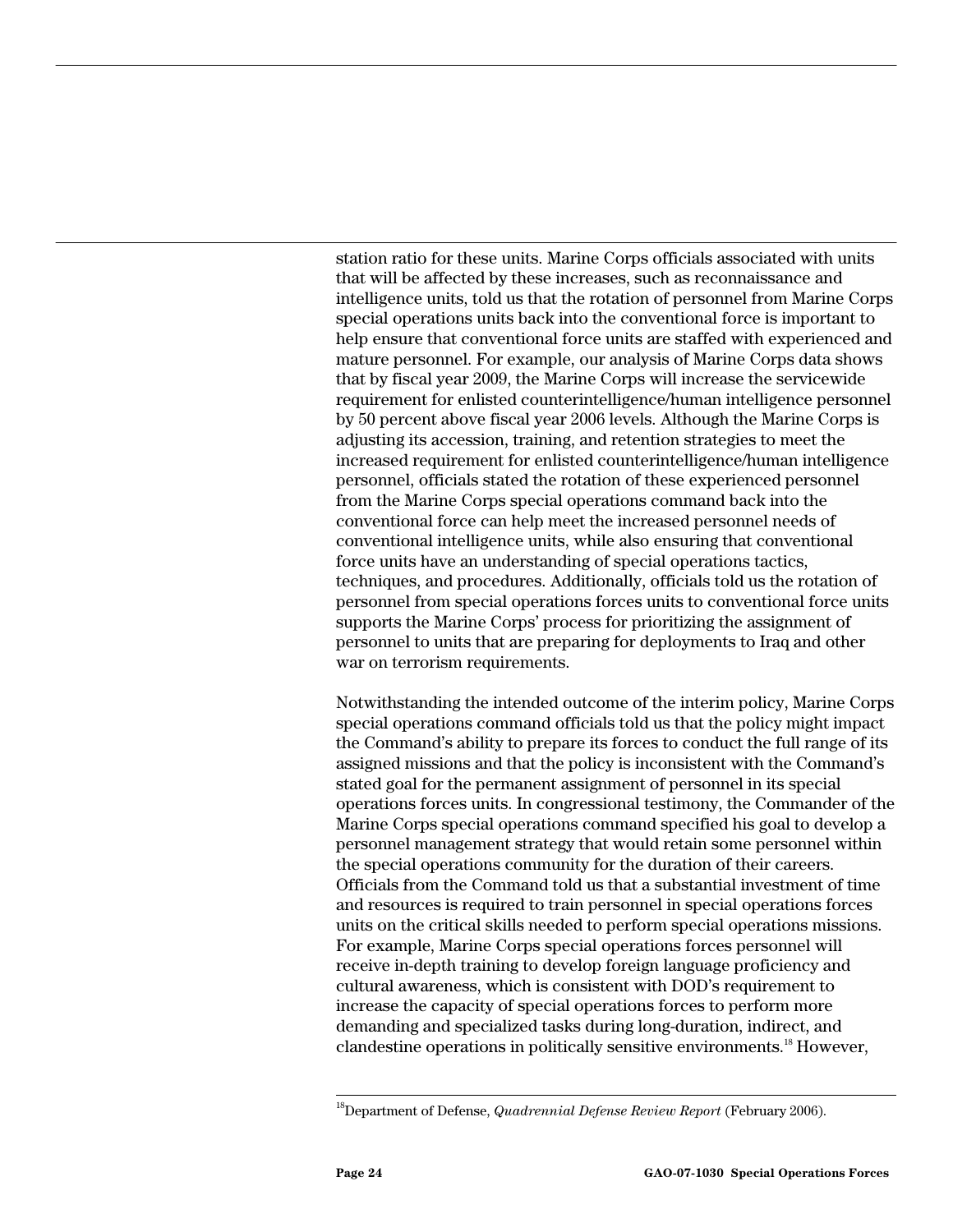these officials believe that the Command's ability to develop and sustain these skills over time will be hampered if its special operations forces units experience high personnel turnover. In addition, according to USSOCOM doctrine, personnel must be assigned to a special operations forces unit for at least 4 years in order to be fully trained in some advanced special operations skills. Consequently, officials from the Command have determined that limited duration assignments would challenge the Command's ability to develop the capability to conduct more complex special operations core tasks, and to retain fully trained personnel long enough to use their skills during deployments. The Marine Corps special operations command has determined that to achieve its goal of permanent personnel assignments within the special operations community, it requires a separate career field for its warfighter personnel. According to officials from the Command, a separate career field would allow the Marine Corps to manage these personnel based on a career progression model that reflects the experiences, skills, and professional military education that are relevant to special operations missions. Moreover, according to officials from the Command, the establishment of a special operations forces career field would allow the Marine Corps to develop and sustain a population of trained and qualified personnel, while providing the Command and USSOCOM with a more appropriate return on the investment in training personnel to perform special operations missions.

The Command's goal for the permanent assignment of some special operations forces personnel is also consistent with USSOCOM's current and projected needs for special operations forces personnel. USSOCOM has identified the retention of experienced personnel who possess specialized skills and training as a key component in its strategy to support the war on terrorism. In its vision of how special operations forces will meet long-term national strategic and military objectives,<sup>19</sup> USSOCOM has identified the need for a comprehensive special operations forces career management system to facilitate the progression of these personnel through increasing levels of responsibility within the special operations community. In addition, senior USSOCOM officials have expressed support for an assignment policy that allows Marine Corps personnel to remain within the special operations community for the duration of their careers.

 <sup>19</sup>U.S. Special Operations Command, *Capstone Concept for Special Operations* (2006).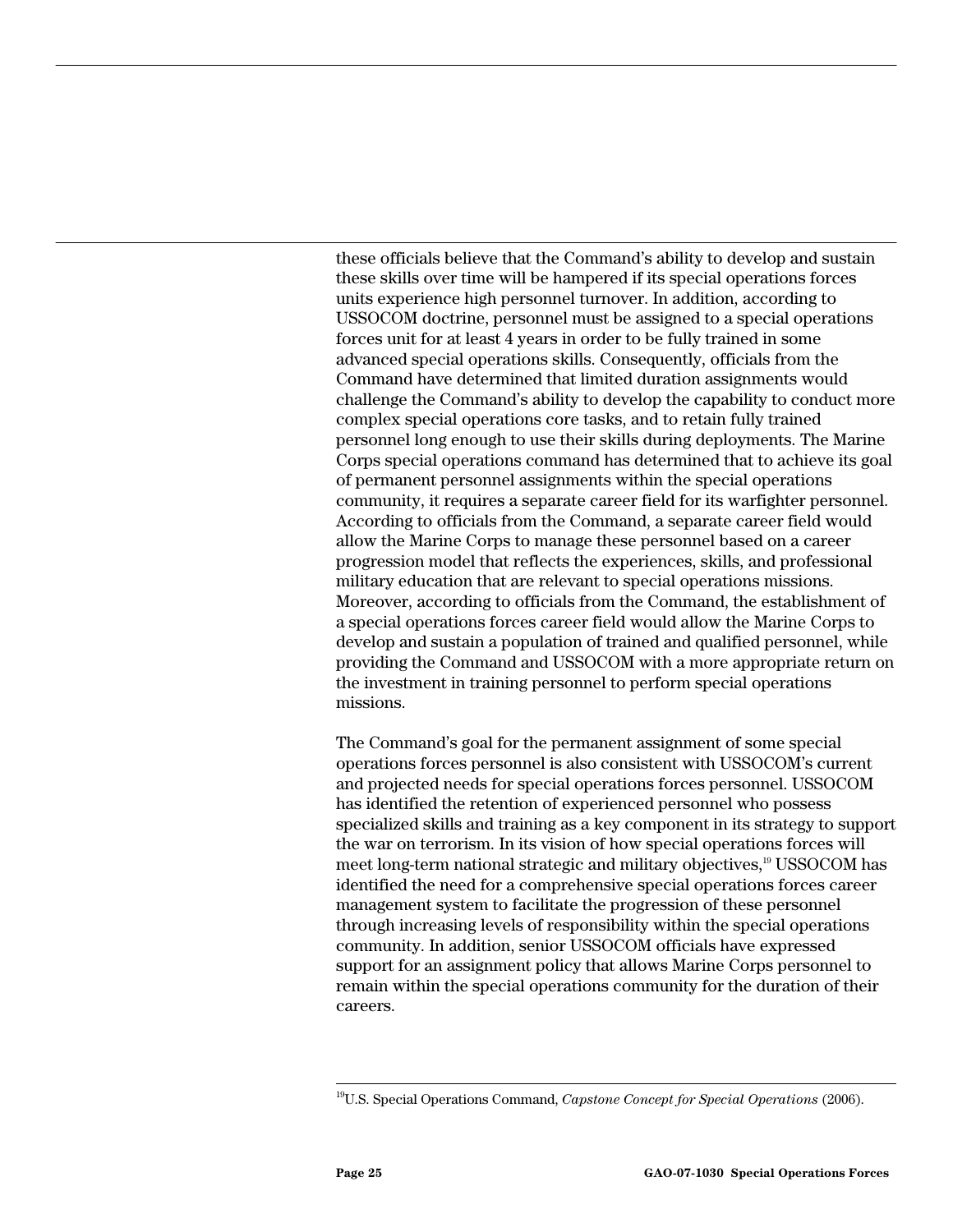<span id="page-29-0"></span>Headquarters, Marine Corps, plans to review its interim policy for assigning personnel to its special operations command annually to determine whether it meets the mission requirements of the Command. Additionally, the Commandant of the Marine Corps recently directed Headquarters, Marine Corps, to study the assignment policies for personnel in certain Army special operations forces units who rotate between conventional Army units and special operations forces units. According to a Headquarters, Marine Corps, official, one purpose of this study is to evaluate whether a similar management strategy may be applied to personnel in Marine Corps special operations forces units. Notwithstanding these efforts, officials with Headquarters, Marine Corps, and the Marine Corps special operations command acknowledge that the analysis of the critical skills and training required of personnel in the Command's special operations forces units is a necessary step in the development of a strategic human capital approach to the management of these personnel. Until the Marine Corps special operations command completes a comprehensive analysis to identify and document the critical skills and additional training needed by its future workforce to perform the Command's full range of assigned special operations missions, the Marine Corps will not have a sound basis for developing or evaluating alternative strategic human capital approaches for the management of personnel assigned to its special operations forces units.

USSOCOM Does Not Have a Sound Basis for Determining Whether Marine Corps Special Operations Forces Training Programs Prepare Units for **Missions** 

USSOCOM does not have a sound basis for determining whether Marine Corps special operations forces training programs are preparing units for their missions because it has not established common training standards for many special operations skills and it has not formally evaluated whether these programs will prepare units to be fully interoperable with DOD's other special operations forces. The Marine Corps special operations command has provided training for its forces that is based on training that was provided to conventional units that were assigned some special operations missions prior to the activation of the Command, and by selectively incorporating the training that USSOCOM's other service components provide to their forces. However, USSOCOM has not formally validated that the training used to prepare Marine Corps special operations forces meets special operations standards and is effective in training Marine Corps special operations forces to be fully interoperable with the department's other special operations forces.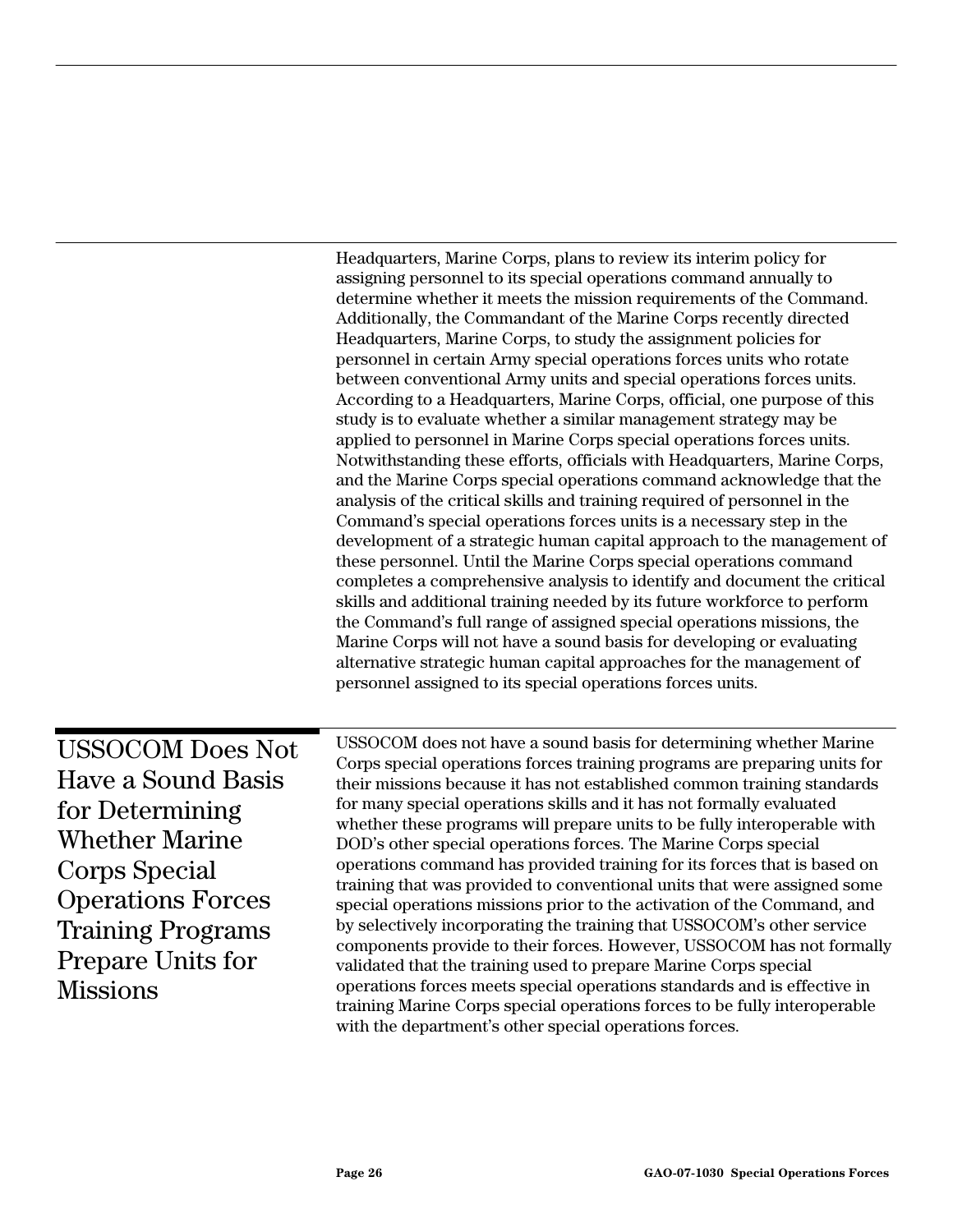Marine Corps Special Operations Command Has Implemented Programs to Train Personnel to Perform Special Operations **Missions** 

The Marine Corps special operations command has taken several actions to implement programs to fulfill its responsibility for training personnel to perform special operations missions. For example, the Command operates the Marine Special Operations School, which has recently finalized plans for a training pipeline to initially screen all of the Marines and Sailors identified for assignment to the Command to determine their suitability for such assignments. Once the initial screening is completed, personnel who volunteer for assignments in one of the Command's warfighter units such as the Marine Special Operations Battalions and the Marine Special Operations Advisor Group—will undergo an additional assessment that measures mental and physical qualifications. As indicated by the Command's plans, personnel who successfully complete this assessment will be provided with additional baseline special operations training prior to being assigned to one of the Command's warfighter units.<sup>20</sup>

The Marine Special Operations School also provides training to personnel in special operations companies. This training consists of both classroom instruction and the practical application of specialized skills. For example, the school has provided training to personnel in skills such as precision shooting, close quarters battle, and special reconnaissance techniques. In addition, the school's instructors conduct exercises to train the special operations companies on the unit's tactics, techniques, and procedures, as well as predeployment training events, to certify the companies are capable of performing the primary special operations missions assigned to these units. $21$ 

The Command's Marine Special Operations Advisor Group has also developed a comprehensive training program designed to build the individual and collective skills required to perform the unit's mission to provide military training and advisor support to foreign forces. The program includes individual training for skills such as light infantry tactics and cultural and language training, as well as training for advanced skills in functional areas such as communications, intelligence, and medical training. The training program culminates with a capstone training event

 $^{20}$ As discussed previously in this report, the Marine Corps special operations command has not fully determined what baseline training will be provided to special operations forces personnel or which personnel will be required to receive this training.

 $2^{1}$ In addition to the training exercise to certify these units are capable of performing special operations missions, the special operations companies also conduct an extensive training program with a Marine Expeditionary Unit prior to deployment.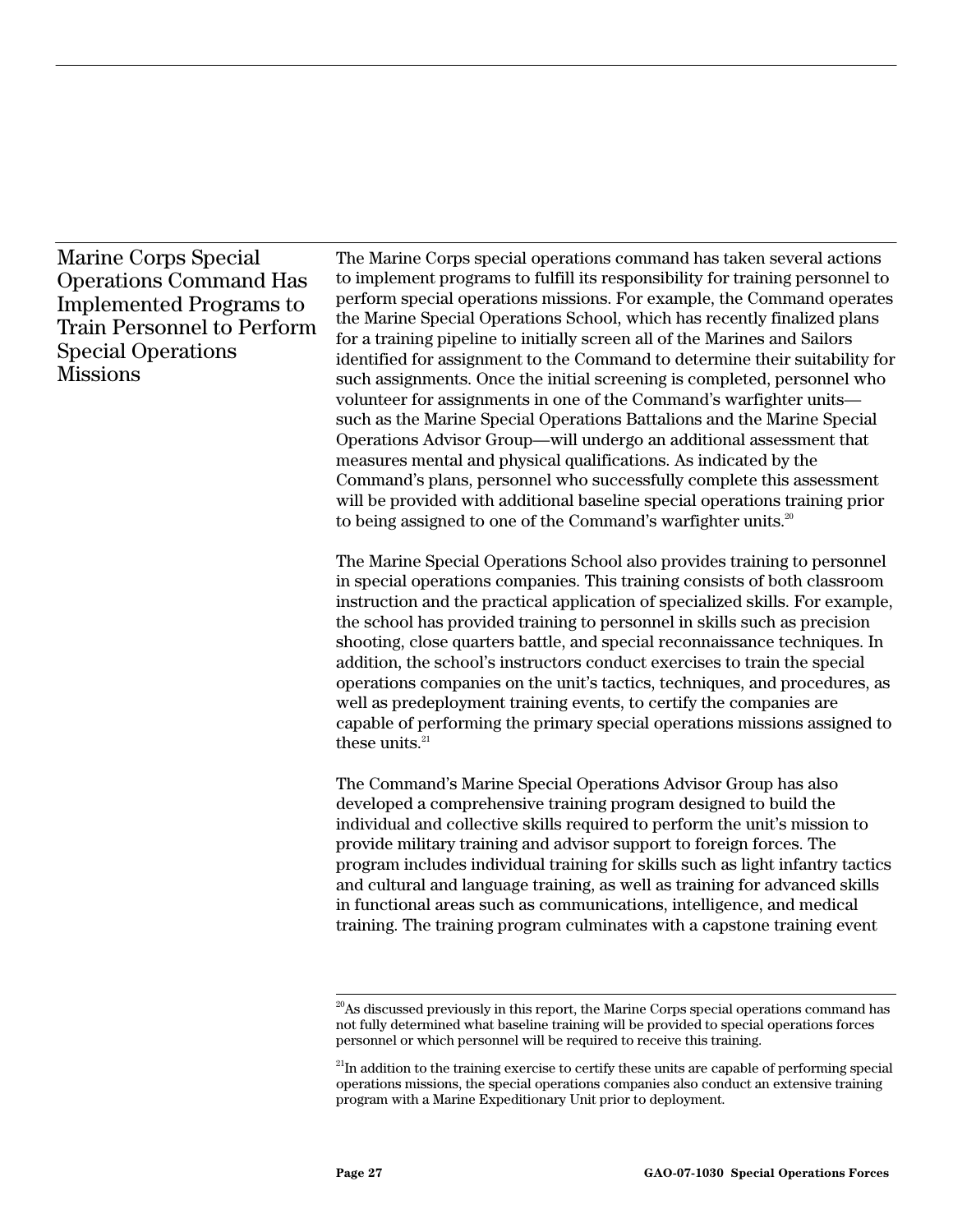that evaluates the proficiency of personnel in mission-essential skills. The training event is used as a means of certifying that these units are trained to perform their assigned missions.

In addition, Marine Corps special operations companies and Marine Special Operations Advisor Group teams conduct unit training to prepare for the missions that will be performed during deployments. According to officials with these units, this training is tailored to prepare personnel for the specific tasks that will likely be performed during the deployment. For example, officials stated that unit training may include enhanced language and cultural awareness training for specific countries and training in environmental terrains where these units will be deployed.

Marine Corps special operations forces have used conventional Marine Corps training standards to prepare personnel and units to conduct some special operations missions. Officials with the Marine Corps special operations command and its subordinate units told us that its special operations forces units have trained personnel in some skills based on the training programs for conventional units that were assigned some special operations missions prior to the activation of the Command. For example, according to Marine Corps policy, the service formerly deployed specially organized, trained, and equipped forces as part of the Marine Expeditionary Units that were capable of conducting some special operations missions, such as direct action operations.<sup>22</sup> Officials with the Marine Corps special operations command and the Marine Corps Special Operations Battalions told us that the special operations companies have been provided with training for skills such as urban sniper, specialized demolitions, and dynamic assault that is based largely on the training and standards for these skills that were established for conventional Marine Corps forces.

For other skills, Marine Corps special operations forces personnel have reviewed and incorporated the training plans that USSOCOM's Army, Navy, and Air Force service components use to prepare their special operations forces. Marine Corps special operations command officials told us that conventional Marine Corps units are not typically trained in many of the advanced skills required to perform some special operations

 $22$ The Maritime Special Purpose Force was organized and trained using Marine Expeditionary Unit assets to provide a special operations-capable force that could be tailored to execute a maritime special operations mission.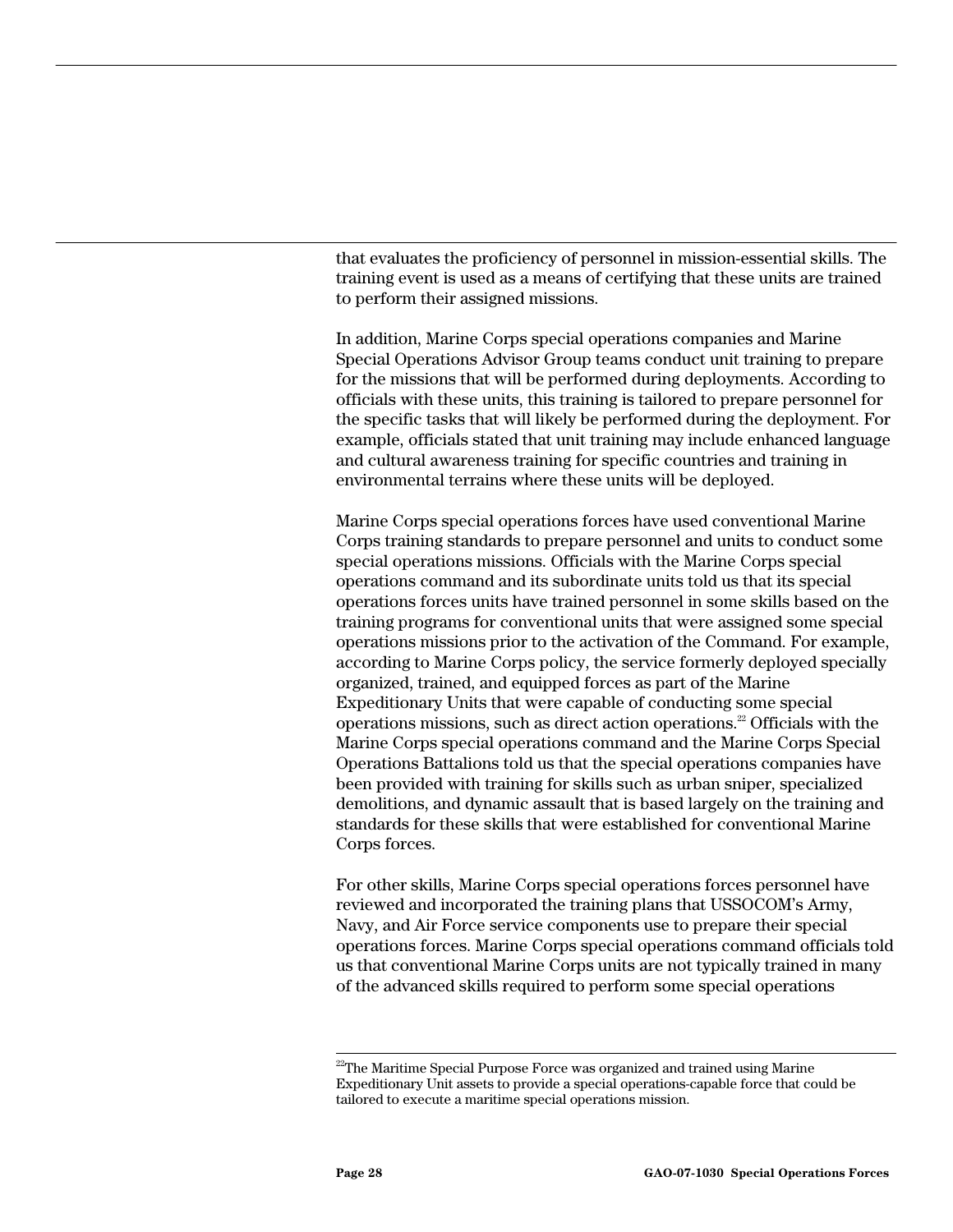missions, such as counterterrorism and unconventional warfare. To develop programs to train personnel on the skills required to perform these and other special operations missions, Marine Corps special operations forces have incorporated the training and standards from the training publications of the U.S. Army Special Operations Command, the Naval Special Warfare Command, and the Air Force Special Operations Command. However, according to a senior USSOCOM official, Marine Corps special operations forces have had the discretion to select the standards to use when training forces to perform special operations skills.

During our review, we met with servicemembers who had recently completed deployments with Marine Corps special operations forces units as well as with servicemembers who were preparing for planned deployments. In general, these servicemembers told us that they believed they were adequately trained and prepared to perform their assigned missions. Team leaders with the Marine Special Operations Advisor Group, for example, stated that they received sufficient guidance to properly plan and execute special operations missions during deployments to train and advise foreign military forces. However, at the time of our work, the Marine Corps special operations companies that participated in the first deployments of these units had not yet completed their deployments. As a result, we were unable to discuss whether the training that was provided was adequate to fully meet their mission requirements.

USSOCOM Has Not Formally Validated That Marine Corps Training Meets Special Operations Forces Standards and Prepares Forces to Be Fully Interoperable with Other Forces

USSOCOM has not formally validated that the training used to prepare Marine Corps forces meets special operations standards and prepares forces to be fully interoperable with the department's other special operations forces. The Marine Corps special operations command has made progress in developing and implementing training programs for Marine Corps special operations forces. However, the Command has not used common training standards for special operations skills because USSOCOM has not developed common training standards for many skills, although work to establish common standards is ongoing. USSOCOM officials stated the headquarters and the service components are working to develop common training standards, where appropriate, because USSOCOM recognizes that the service-specific training conducted for advanced special operations skills may not optimize opportunities for commonality, jointness, or efficiency. In addition, USSOCOM officials told us that common training standards would further promote departmentwide interoperability goals, address potential safety concerns, and provide greater assurances to future joint force commanders that special operations forces are trained to similar standards.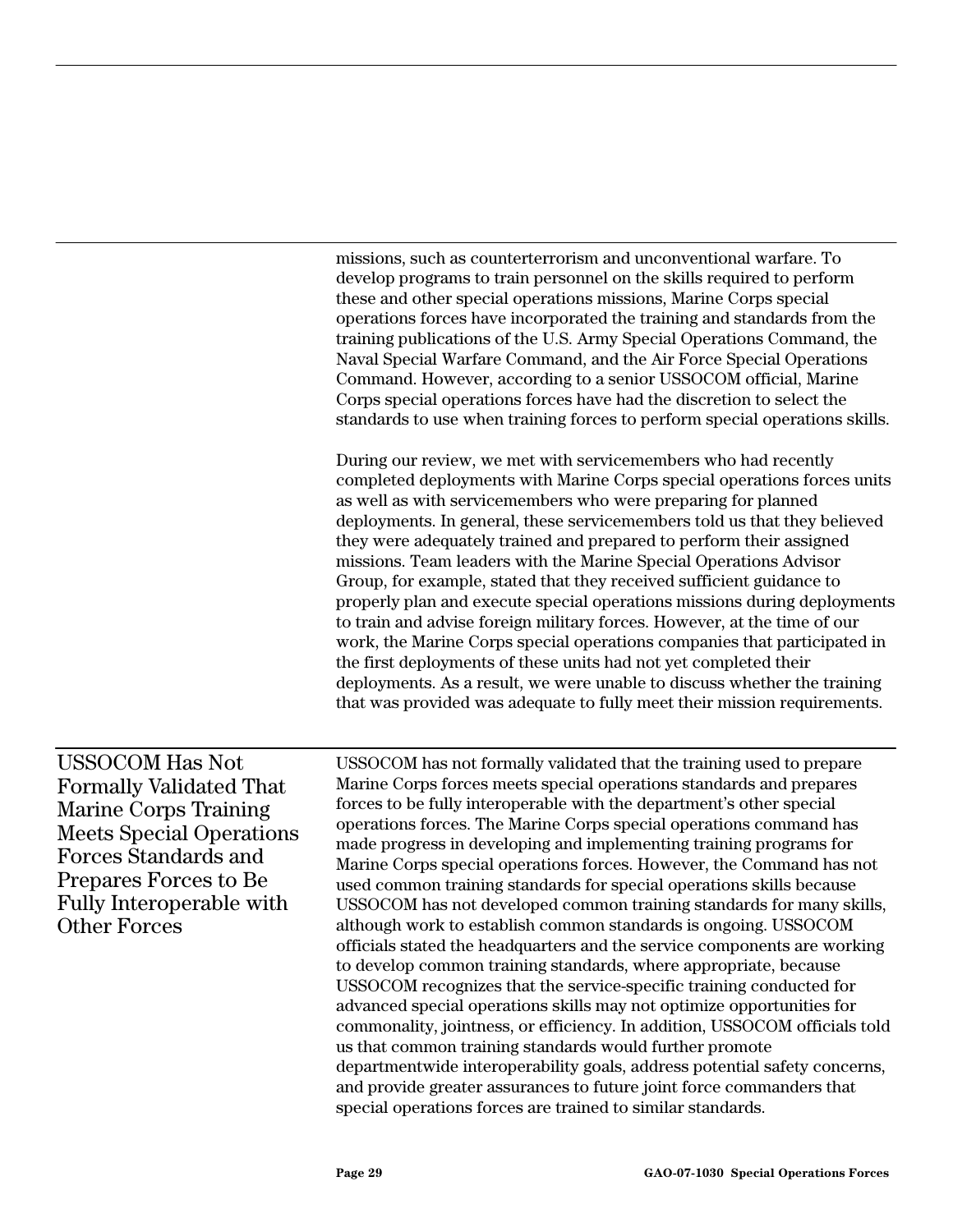Our prior work has shown that the lack of commonality in training standards for joint operations creates potentially hazardous conditions on the battlefield. For example, we reported in 2003 that the military services and the special operations community did not use common standards to train personnel to control air support of ground forces. In particular, we found that the standards for these personnel in special operations units differed among the Army, Navy, and Air Force because personnel were required to meet their service-specific training requirements, which led to hesitation by commanders in Afghanistan to employ some special operations forces personnel to direct air support of ground forces.23 In 2005, USSOCOM established minimum standards for training, qualifying, evaluating, and certifying special operations forces personnel who control air support of ground forces.

USSOCOM formalized a process in 2006 to establish and validate common training standards for special operations skills. As part of this process, USSOCOM established a working group comprised of representatives from USSOCOM and each service component to determine the baseline tasks that define the training standard and the service component training requirements for special operations skills. According to a USSOCOM official, the working group first identified the common training requirements and standards for the skills of military free fall and combat dive. In addition, USSOCOM and its service components are working incrementally to identify common training standards for other special operations skills, such as the training required for personnel assigned to combined joint special operations task forces.<sup>24</sup> However, officials with USSOCOM and the Marine Corps special operations command told us the process to establish common training standards for applicable special operations skills will likely take a considerable amount of time to complete due to the number of advanced special operations skills and the challenge of building consensus among the service components on what constitutes a common training standard.

 <sup>23</sup>GAO, *Military Readiness: Lingering Training and Equipment Issues Hamper Air Support of Ground Forces*, [GAO-03-505](http://www.gao.gov/cgi-bin/getrpt?GAO-03-505) (May 2, 2003).

<sup>&</sup>lt;sup>24</sup>Combined joint special operations task forces are composed of special operations units from one or more foreign countries and more than one U.S. military department. They are formed to carry out a specific special operation or to prosecute special operations in support of a theater campaign or other operations. The combined joint special operations task force may have conventional units assigned or attached to support the conduct of specific missions.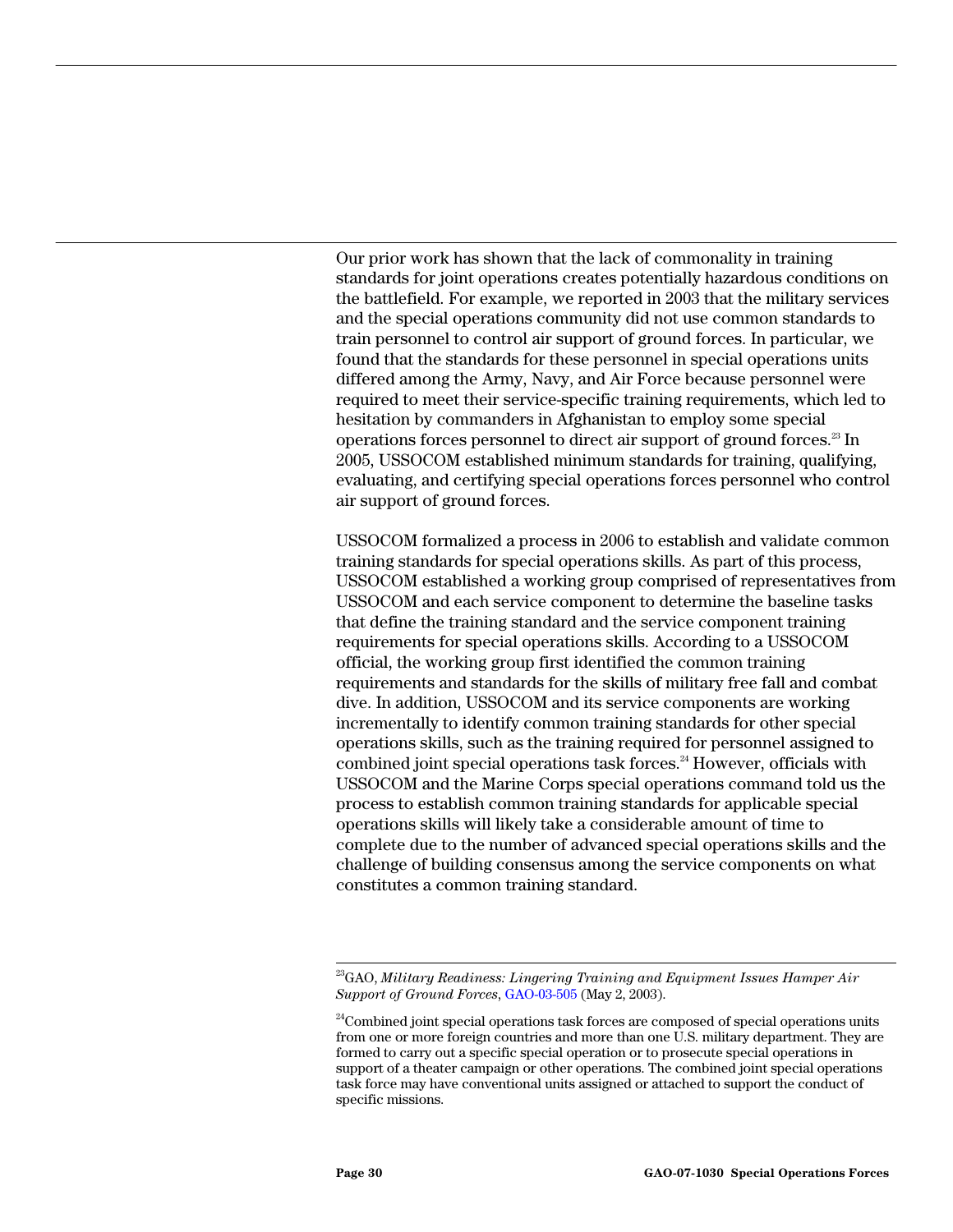Furthermore, USSOCOM has not formally validated whether the training used to prepare Marine Corps forces meets special operations standards and prepares forces to be fully interoperable with the department's other special operations forces. USSOCOM has taken some limited steps to evaluate the training provided to Marine Corps special operations forces. In November 2006, for example, USSOCOM representatives attended a training exercise on Marine Corps Base Camp Pendleton for a Marine special operations company that was preparing for an upcoming deployment. In addition, USSOCOM representatives observed training exercises in February 2007 for Marine Special Operations Advisor Group teams that were preparing to deploy. A USSOCOM official told us that the purpose of these evaluations was to observe some of the planned training tasks and focus on areas where USSOCOM could assist the Marine Corps special operations command in future training exercises. However, USSOCOM has not formally assessed the training programs used by the Marine Corps special operations command to prepare its forces for deployments, despite the fact that USSOCOM is responsible for evaluating the effectiveness of all training programs and ensuring the interoperability of all of DOD's special operations forces. Our review of the reports prepared for USSOCOM leadership and provided to Marine Corps personnel showed that they did not contain a formal evaluation of the training content and they did not provide an assessment of the standards used during the training to determine whether the training was in accordance with special operations forces standards.

Officials with the Marine Corps special operations command and its subordinate units told us that USSOCOM has not been extensively involved in the development of Marine Corps special operations forces training programs and the performance standards used to train Marine Corps special operations forces. In addition, USSOCOM officials told us that a formal assessment of Marine Corps training programs has not occurred, and will likely not occur, because the management of the Marine Corps special operations command's training programs is, like the other service components, a responsibility delegated to the Marine Corps component commander. These officials told us the service component commander has the primary responsibility for establishing training programs and certifying that special operations forces are capable of performing special operations missions prior to deployments. In addition, a USSOCOM official stated that any training-related issues affecting the readiness of special operations forces are identified in readiness reports and are discussed during monthly meetings between senior USSOCOM leadership and the service component commanders. However, without common training standards for special operations skills or a formal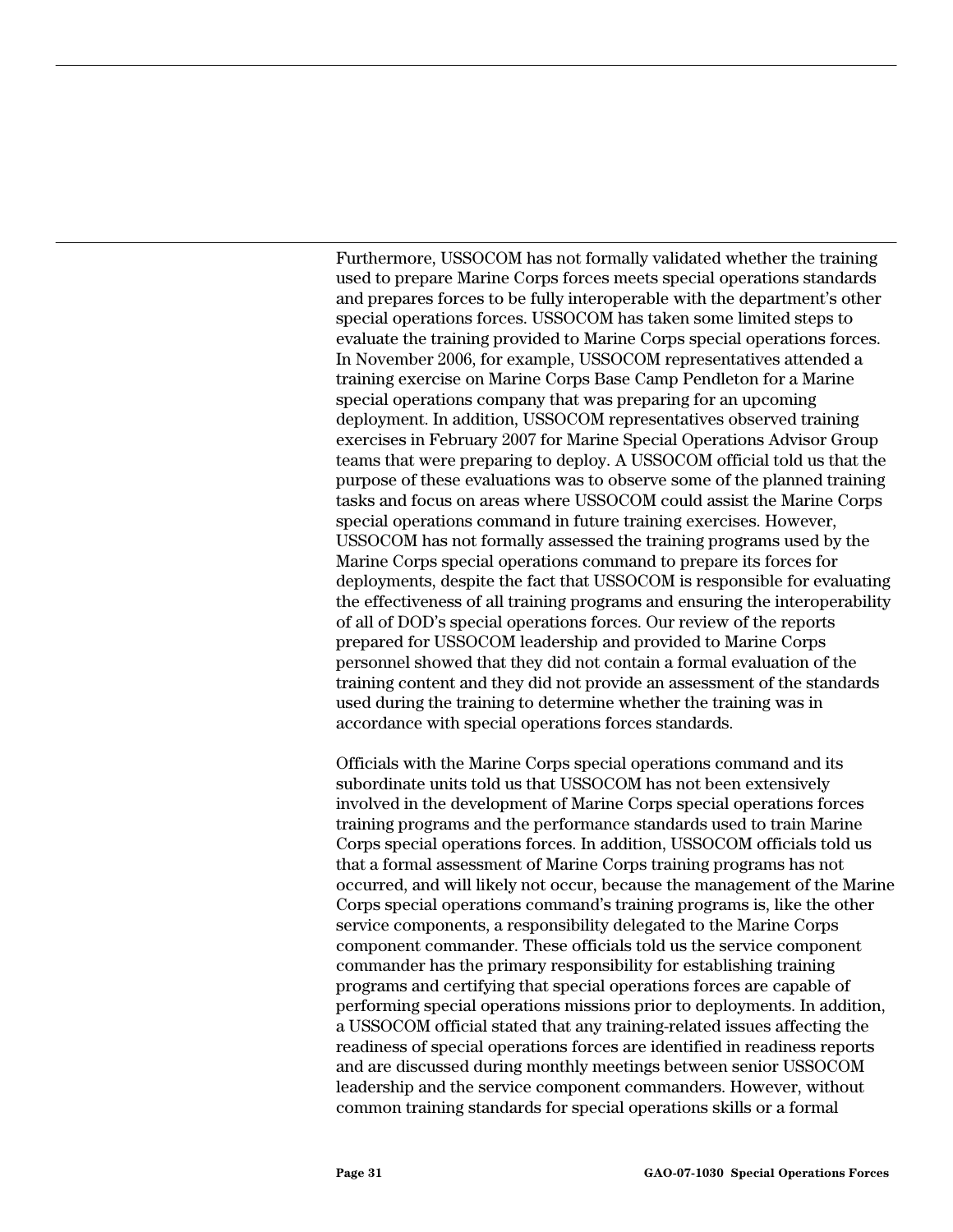<span id="page-35-0"></span>validation of the training used to prepare Marine Corps special operations forces for planned deployments in the near term, USSOCOM cannot demonstrate the needed assurances to the geographic combatant commanders that Marine Corps special operations forces are trained to special operations forces standards and that these forces meet departmentwide interoperability goals for special operations forces, thereby potentially affecting the success of future joint operations.

### **Conclusions**

Since activating a Marine Corps component to USSOCOM, the Marine Corps has made considerable progress integrating into the special operations force structure, and several Marine Corps units have successfully completed deployments to train foreign military forces—a key focus area in DOD's strategy for the war on terrorism. The Marine Corps has also taken an initial step to meet the unique personnel needs of its special operations command. However, it does not have complete information on all of the critical skills and additional training required of its personnel in special operations forces units. This information would enable the Marine Corps to assess the effectiveness of its human capital planning to date and build consensus on the development of alternative approaches for the management of its personnel assigned to special operations forces units. Until the Marine Corps develops a strategic human capital approach that is based on an analysis of the critical skills and training required of personnel in Marine Corps special operations forces units, it may be unable to align its personnel with the Marine Corps special operations command's actual workforce requirements, which could jeopardize the long-term success of this new Command.

The Marine Corps special operations command faces an additional challenge in training its forces to special operations forces standards and meeting DOD interoperability goals because USSOCOM has not yet established common training standards for many advanced skills. In the absence of common training standards, the Marine Corps special operations command is training its newly established special operations forces units in some skills that were not previously trained in conventional Marine Corps units. Unless USSOCOM validates that the training currently being used to prepare Marine Corps special operations forces is effective and meets DOD's interoperability goals, it will be unable to ensure that Marine Corps special operations forces are interoperable with other special operations forces in the department, thereby potentially affecting the success of future joint operations.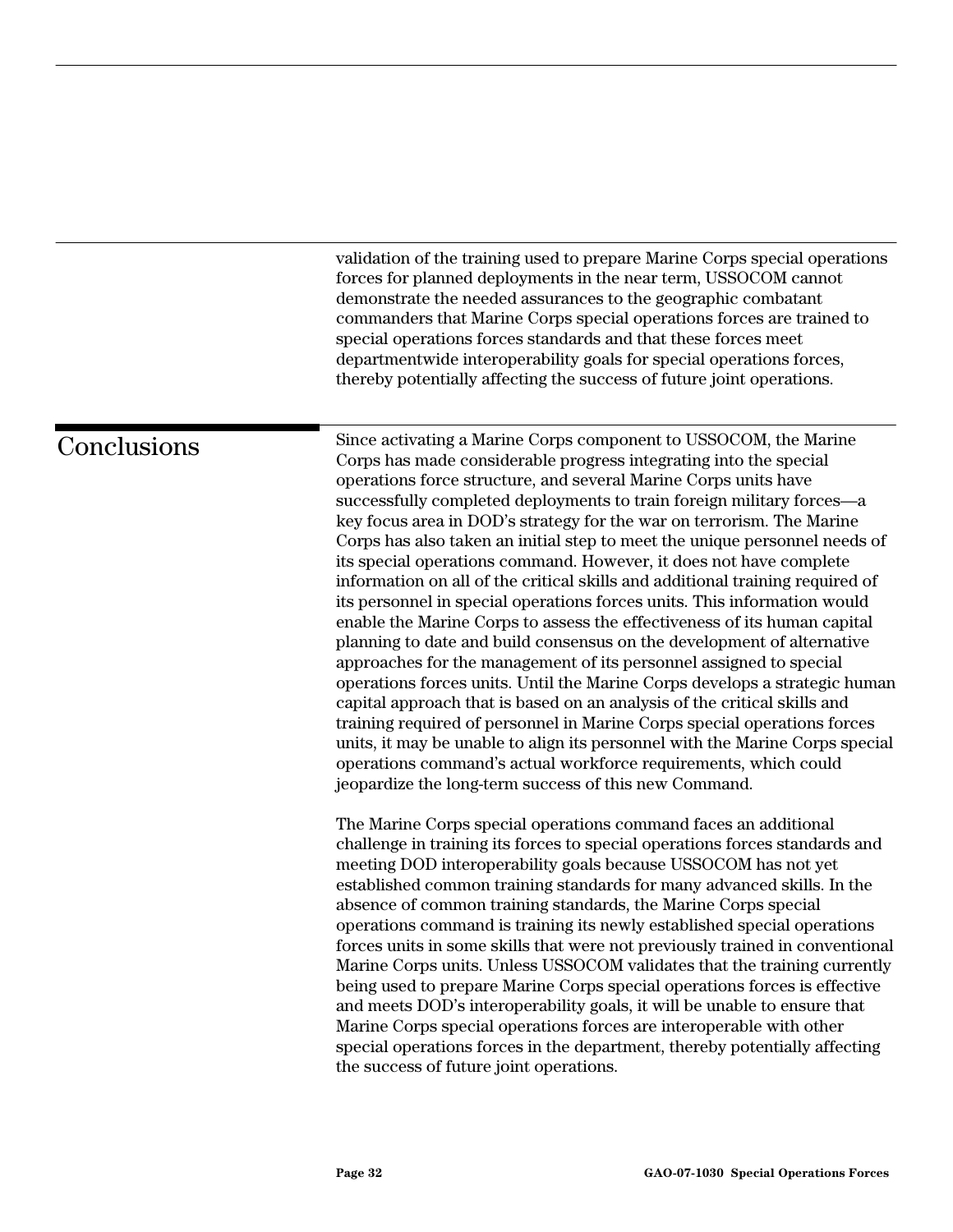<span id="page-36-0"></span>

| Recommendations for<br><b>Executive Action</b> | To facilitate the development of a strategic human capital approach for the<br>management of personnel assigned to the Marine Corps special operations<br>command and to validate that Marine Corps special operations forces are<br>trained to be fully interoperable with DOD's other special operations<br>forces, we recommend that the Secretary of Defense take the following<br>two actions.                                                                                                                                                                                                                                                                                                                                                                                                                                                                                                                                                                                                                                                                                                                                    |  |  |  |
|------------------------------------------------|----------------------------------------------------------------------------------------------------------------------------------------------------------------------------------------------------------------------------------------------------------------------------------------------------------------------------------------------------------------------------------------------------------------------------------------------------------------------------------------------------------------------------------------------------------------------------------------------------------------------------------------------------------------------------------------------------------------------------------------------------------------------------------------------------------------------------------------------------------------------------------------------------------------------------------------------------------------------------------------------------------------------------------------------------------------------------------------------------------------------------------------|--|--|--|
|                                                | Direct the Commandant of the Marine Corps to direct the Commander,<br>Marine Corps Forces Special Operations Command, to conduct an<br>analysis of the critical skills and competencies required of personnel in<br>Marine Corps special operations forces units and establish milestones<br>for conducting this analysis. This analysis should be used to assess the<br>effectiveness of current assignment policies and to develop a strategic<br>human capital approach for the management of these personnel.                                                                                                                                                                                                                                                                                                                                                                                                                                                                                                                                                                                                                      |  |  |  |
|                                                | Direct the Commander, USSOCOM, to establish a framework for<br>evaluating Marine Corps special operations forces training programs,<br>including their content and standards, to ensure the programs are<br>sufficient to prepare Marine Corps forces to be fully interoperable with<br>DOD's other special operations forces.                                                                                                                                                                                                                                                                                                                                                                                                                                                                                                                                                                                                                                                                                                                                                                                                         |  |  |  |
| <b>Agency Comments</b><br>and Our Evaluation   | In written comments on a draft of this report, DOD generally concurred<br>with our recommendations and noted that actions consistent with the<br>recommendations are underway. DOD's comments are reprinted in<br>appendix II. DOD also provided technical comments, which we<br>incorporated into the report as appropriate.                                                                                                                                                                                                                                                                                                                                                                                                                                                                                                                                                                                                                                                                                                                                                                                                          |  |  |  |
|                                                | DOD partially concurred with our recommendation to require the<br>Commandant of the Marine Corps to direct the Commander, Marine Corps<br>Forces Special Operations Command, to establish milestones for<br>conducting an analysis of the critical skills and competencies required in<br>Marine Corps special operations forces units and, once completed, use<br>this analysis to assess the effectiveness of current assignment policies and<br>develop a strategic human capital approach for the management of these<br>personnel. DOD stated that the Marine Corps special operations command<br>is currently conducting a detailed analysis of the critical skills and<br>competencies required to conduct the missions assigned to the Command.<br>The department further noted that the Command will also fully develop<br>mission-essential task lists, and individual and collective training<br>standards in order to clearly state the requirements for training and<br>personnel. DOD also stated that USSOCOM is providing assistance so that<br>these processes are integrated with USSOCOM's development of the Joint |  |  |  |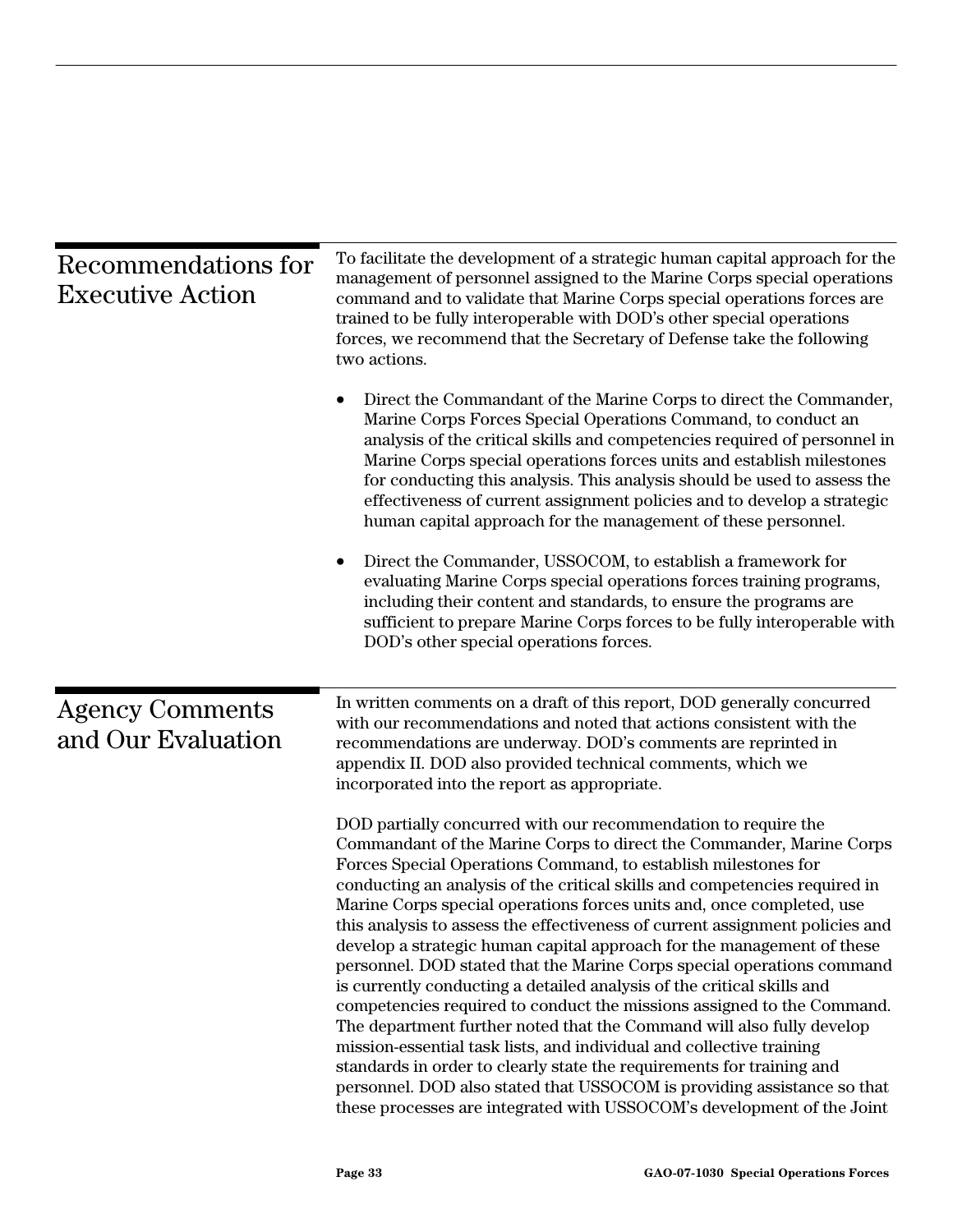Training System, which is mandated by the Chairman of the Joint Chiefs of Staff. We believe these are important steps if fully implemented. We note, however, DOD's response does not address the issue of milestones and gives no indication when the ongoing analysis will be completed. We believe milestones are important because they serve as a means of holding people accountable. Furthermore, DOD did not address the need for the Marine Corps to use the analysis being conducted by the Command to assess the effectiveness of the current assignment policy. Without such an assessment, neither the Marine Corps nor DOD will have needed assurances that the current Marine Corps policy for assigning personnel to its special operations command is providing DOD with an appropriate return on the investment the department is making to train Marine Corps special operations forces personnel. Moreover, without a strategic human capital approach that is based on the comprehensive analysis of the critical skills and training required of its special operations forces personnel, the Marine Corps may be unable to effectively align its personnel with the Marine Corps special operations command's workforce requirements.

DOD partially concurred with our recommendation to require the Commander, USSOCOM, to establish a framework for evaluating Marine Corps special operations forces training programs to ensure the programs are sufficient to prepare Marine Corps forces to be fully interoperable with DOD's other special operations forces. DOD stated that USSOCOM is currently implementing the Joint Training System that is mandated by the Chairman of the Joint Chiefs of Staff Instruction 3500.01D. According to DOD, the Joint Training System will provide the framework for USSOCOM to evaluate component training programs to ensure special operations forces operational capabilities are achieved. DOD also stated that Headquarters, USSOCOM, established the Training Standards and Requirements Integrated Process Team to complement the Joint Training System, which is focusing on standardizing training for individual skills across USSOCOM, and ensuring increased efficiency and interoperability. DOD stated that USSOCOM delegates many authorities to its service component commanders, including training their service-provided forces. DOD further stated that the Marine Corps special operations command has established the Marine Corps Special Operations School, which is tasked with evaluating all unit training programs to assess their combat capability and interoperability with special operations forces. While we agree that implementing the Joint Training System and standardizing training through the integrated process team will help ensure the interoperability of Marine Corps special operations forces, according to USSOCOM officials, these efforts will likely take several years to complete. We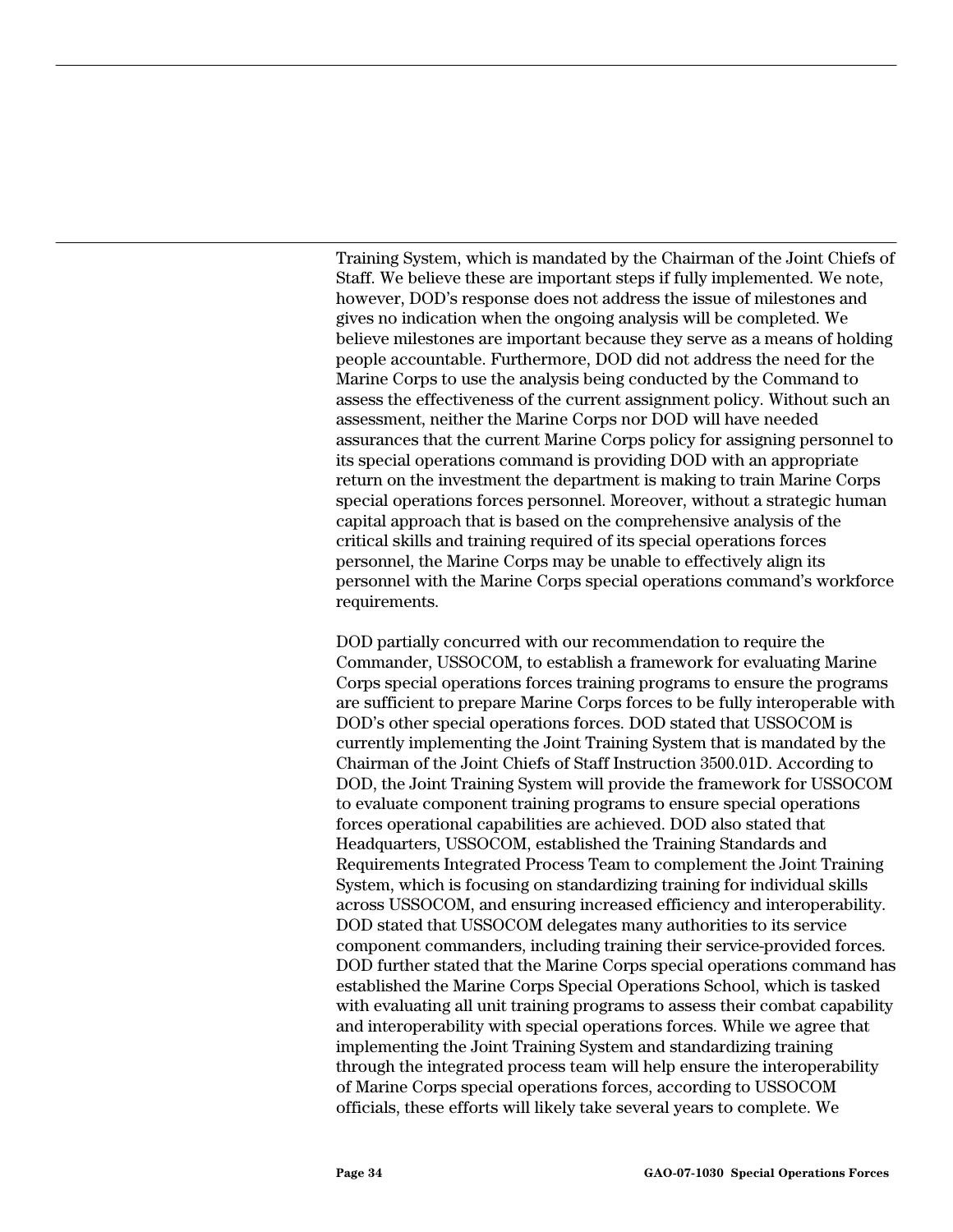continue to believe that in the near term, USSOCOM needs to evaluate the Marine Corps special operations forces training programs that are currently being conducted. While the Marine Corps has trained its conventional forces in skills related to the special operations forces' core tasks of direct action and special reconnaissance, it has not traditionally trained its forces in other special operations forces core tasks, such as unconventional warfare. For this reason, it is incumbent on USSOCOM to validate the ongoing training to ensure these new Marine Corps special operations forces units are adequately prepared to perform all of their assigned missions and are interoperable with DOD's other special operations forces.

We are sending a copy of this report to the Secretary of Defense, the Secretary of the Navy, the Commandant of the Marine Corps, and the Commander, United States Special Operations Command. We will also make copies available to other interested parties upon request. In addition, this report will be made available at no charge on the GAO Web site at [www.gao.gov](http://www.gao.gov/). If you or your staffs have any questions about this report, please contact me at (202) 512-9619 or [pickups@gao.gov](mailto:pickups@gao.gov). Contact points for our Offices of Congressional Relations and Public Affairs may be found on the last page of this report. Key contributors to this report are listed in appendix III.

Sharon L. Pickup

Sharon L. Pickup, Director Defense Capabilities and Management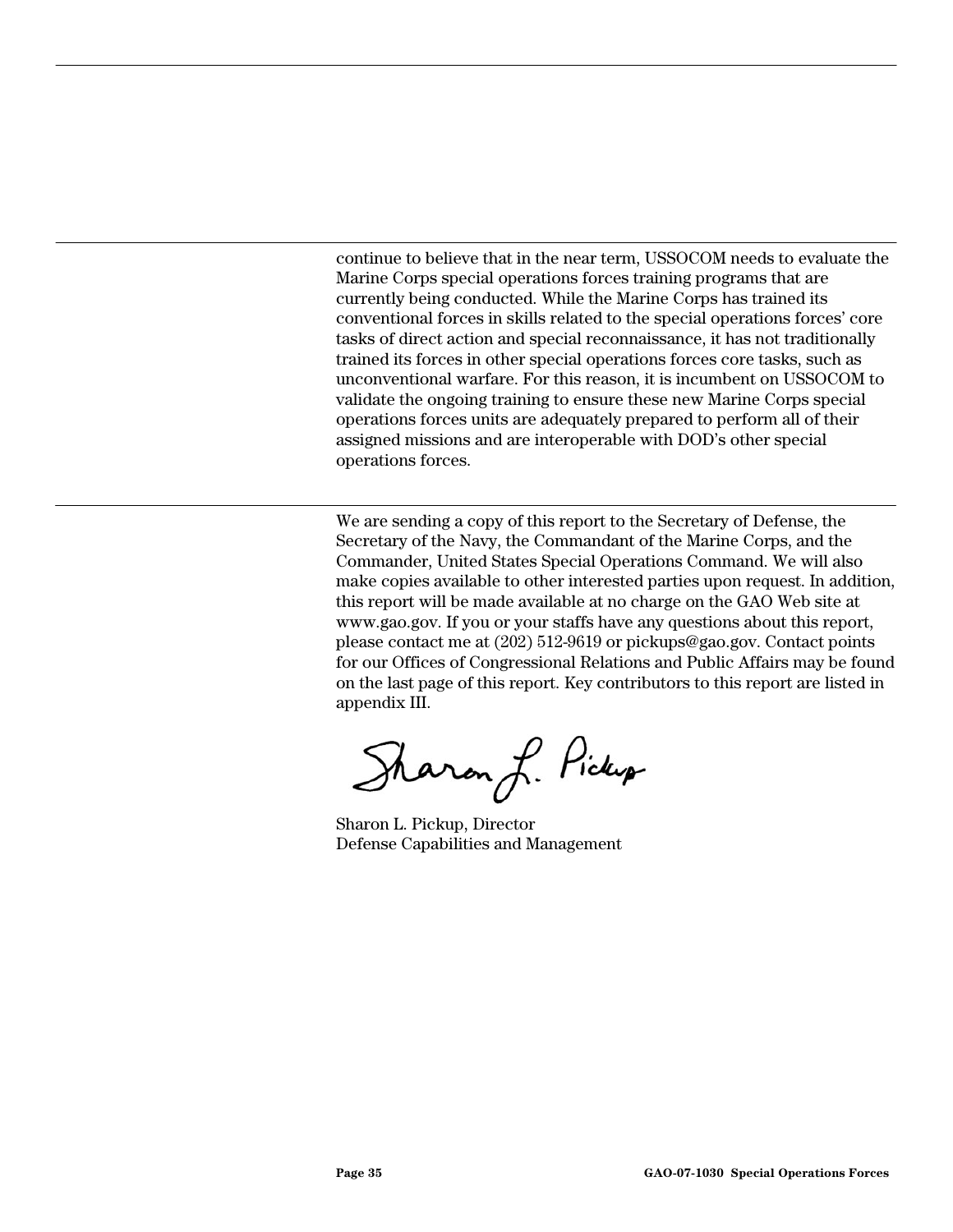## <span id="page-39-0"></span>Appendix I: Scope and Methodology

To assess the extent to which the Marine Corps special operations command (Command) has identified the force structure needed to perform its mission, we identified and reviewed Department of Defense (DOD) reports related to the department's efforts to increase the size of special operations forces by integrating Marine Corps forces into the U.S. Special Operations Command (USSOCOM). These documents included the 2002 Special Operations Forces Realignment Study, the 2006 Operational Availability Study, the 2006 Quadrennial Defense Review Report, and the 2006 Unified Command Plan. We analyzed available internal DOD documentation such as briefings, guidance, and memoranda that identified DOD's plans and time frames for establishing the Marine Corps special operations command. We discussed with officials at DOD organizations the processes that DOD utilized to determine and implement the plans for the new Command. These organizations include, but are not limited to, the Office of the Secretary of Defense, Assistant Secretary of Defense for Special Operations and Low Intensity Conflict; the Joint Staff, Force Structure, Resources, and Assessment Directorate; Marine Corps Plans, Policies, and Operations; Marine Corps Combat Development Command; and Marine Corps Manpower and Reserve Affairs. We also interviewed officials with USSOCOM and the special operations components of the U.S. Central Command and U.S. Pacific Command to determine the role of these commands in the decision-making processes. We reviewed prior GAO reports and the Government Performance and Results Act of 19931 that discuss key elements of effective strategic planning. We interviewed officials from the Marine Corps special operations command to determine the status of the Command's efforts to activate Marine Corps special operations forces units and discussed the challenges the Command has identified that may affect the Command's ability to meet its full range of responsibilities. We analyzed documents that describe the Marine Corps special operations command's proposals to readjust its force structure to overcome its identified challenges. We discussed the status of these proposals with officials from the Marine Corps special operations command and Headquarters, Marine Corps. However, at the time of our review, the Marine Corps special operations command had not finalized decisions on proposed changes to its force structure and concepts of employment for its special operations forces units. As a result, we were unable to assess the extent to which any proposed changes to the Command's force structure would mitigate identified challenges and specified personnel shortfalls.

<sup>|&</sup>lt;br>1  $P$ ub. L. No. 103-62 (1993).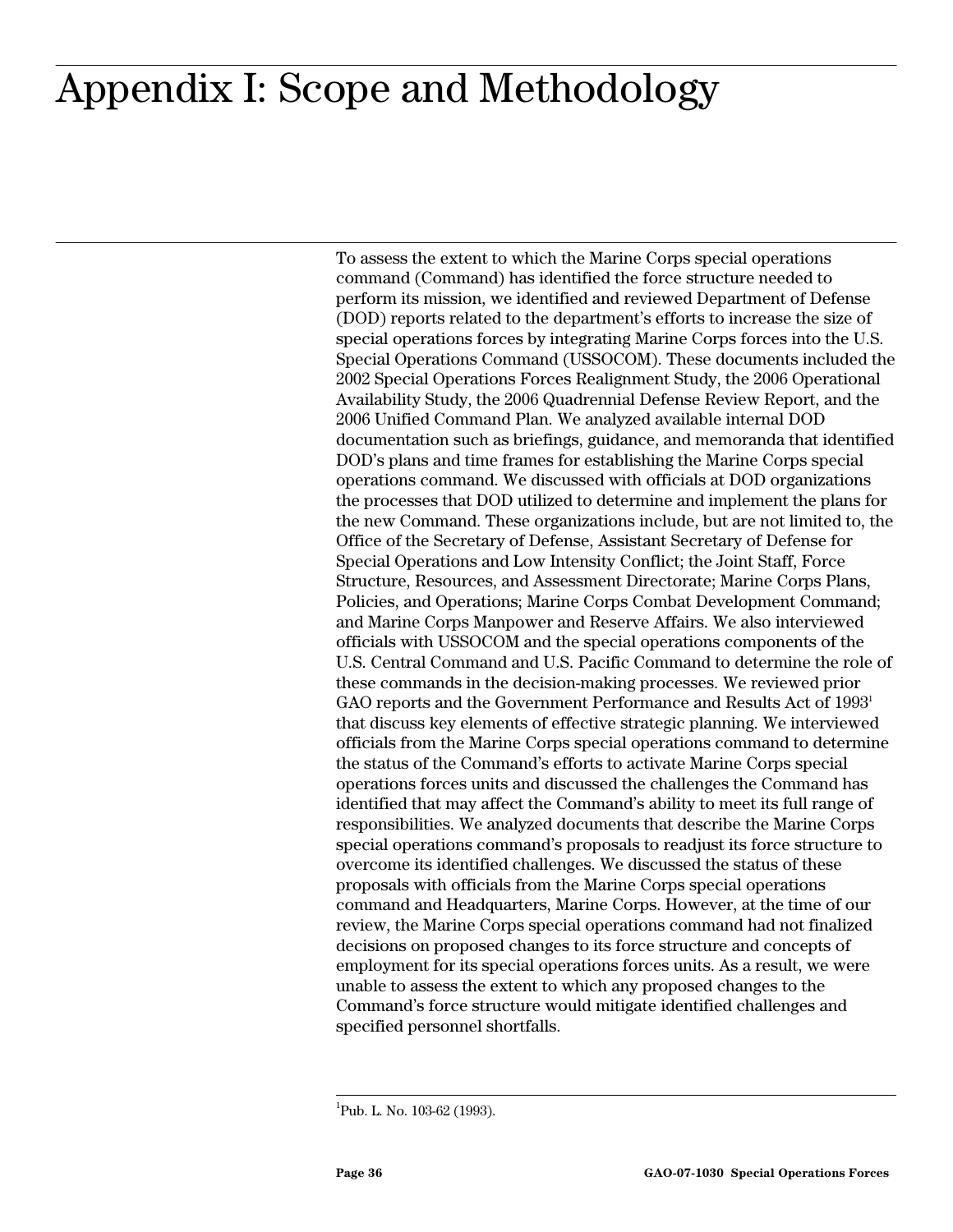To assess the extent to which the Marine Corps has determined a strategic human capital approach to manage the critical skills and competencies required of personnel in its special operations command, we examined relevant Marine Corps policies for assigning personnel to conventional force units and the service's interim policy for assigning personnel to special operations forces units. We interviewed officials from the Marine Corps special operations command and Headquarters, Marine Corps, to discuss the service's career progression models for personnel assigned to Marine Corps special operations forces units. We also reviewed DOD plans to increase the active duty end-strength of the Marine Corps, and interviewed officials from Headquarters, Marine Corps, to discuss the service's strategy to meet the personnel needs of its special operations forces units and its conventional force units. We analyzed the Marine Corps special operations command's planned force structure and interviewed officials with Headquarters, Marine Corps, and the Marine Corps special operations command to determine the challenges the Marine Corps may face in developing a long-term plan to assign personnel to its special operations forces units. To better understand the unique personnel needs of the Marine Corps special operations command, we interviewed officials from the Command to discuss the specialized skills and training that are required by personnel who are assigned to special operations forces units to perform the Command's assigned missions. We reviewed available documentation on the current and proposed training plans that identify the critical skills and training that will be provided to Marine Corps special operations forces personnel, and we interviewed officials with the Command to discuss the status of their efforts to fully identify all special operations critical skills and training requirements. We reviewed congressional testimony by the Commander of the Marine Corps special operations command<sup>2</sup> and relevant Command planning documents to identify the Marine Corps special operations command's goal for a human capital plan that supports its assigned missions. We examined USSOCOM annual reports and strategic planning documents relevant to the Marine Corps special operations command, and interviewed USSOCOM officials to discuss the management of special operations forces personnel. We also reviewed our past reports that discuss effective strategies for workforce planning.

<sup>-&</sup>lt;br>2 Statement of Major General Dennis Hejlik, Commander, U.S. Marine Corps Forces Special Operations Command, before the Subcommittee on Terrorism and Unconventional Threats and Capabilities, Committee on Armed Services, House of Representatives, January 31, 2007.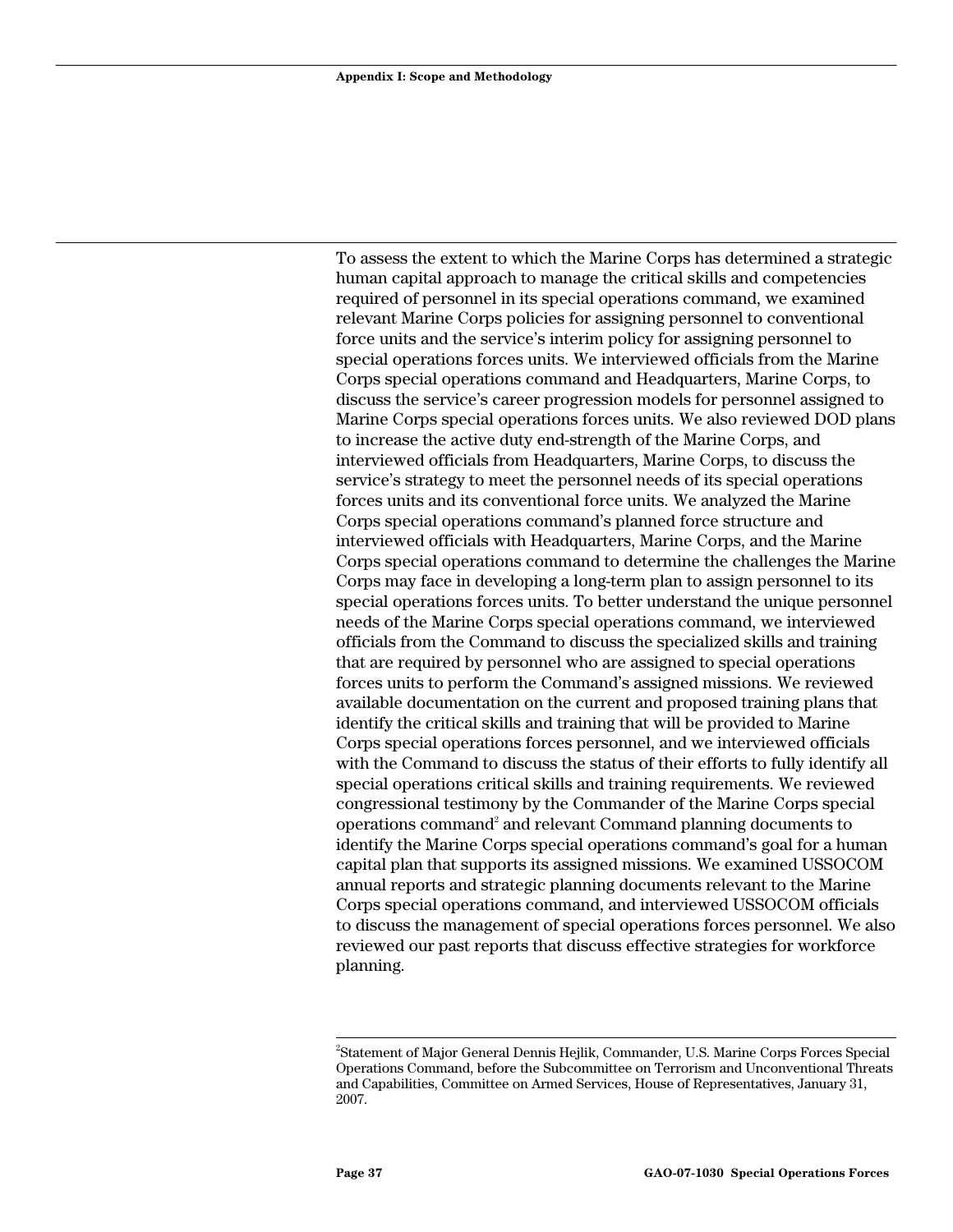To assess the extent to which USSOCOM has determined whether Marine Corps special operations training programs are preparing these forces for assigned missions, we examined relevant laws and DOD doctrine related to the responsibilities of the Marine Corps and USSOCOM for training special operations forces personnel. We analyzed Marine Corps special operations command and USSOCOM training guidance for special operations forces. We examined USSOCOM documents related to the processes in place to establish common training standards for advanced special operations skills, and interviewed officials to discuss the status of USSOCOM's efforts to establish common training standards for special operations skills. We examined available documents that detail training programs for Marine Corps special operations forces. We interviewed officials from the Marine Corps special operations command and USSOCOM to discuss the processes used to identify and select training standards for special operations skills. We collected and analyzed documents related to USSOCOM's evaluations of Marine Corps special operations forces training, and we discussed the efforts that have been taken by the Marine Corps special operations command and USSOCOM to assess the effectiveness of these training programs. We conducted our work from August 2006 through July 2007 in accordance with generally accepted government auditing standards. Using our assessment of data reliability, we concluded that the data used to support this review were sufficiently reliable to answer our objectives. We interviewed the source of these data to determine how data accuracy was ensured, and we discussed their data collection methods, standard operating procedures, and other internal control measures.

We interviewed officials and obtained documentation at the following locations:

- Office of the Secretary of Defense
	- Office of the Assistant Secretary of Defense for Special Operations and Low Intensity Conflict
- Joint Staff
	- Force Structure, Resources, and Assessment Directorate, J8
- U.S. Marine Corps
	- U.S. Marine Corps Headquarters (Combat Development Command)
	- U.S. Marine Corps Headquarters (Installations and Logistics Department)
	- U.S. Marine Corps Headquarters (Intelligence Department)
	- U.S. Marine Corps Headquarters (Manpower and Reserve Affairs)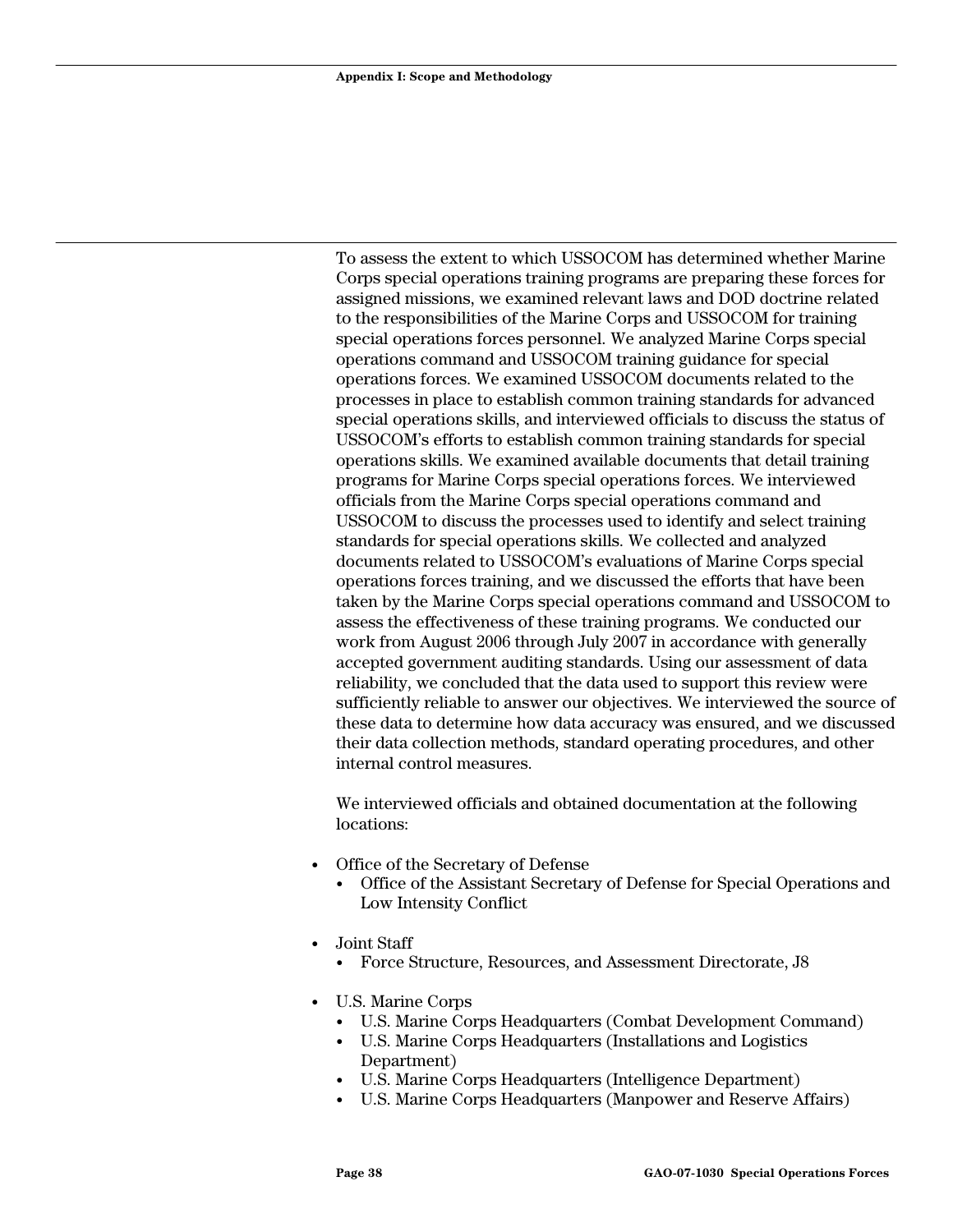- U.S. Marine Corps Headquarters (Plans, Policies, and Operations)
- U.S. Marine Corps Headquarters (Programs and Resources)
- U.S. Marine Corps Headquarters (Training and Education Command)
- Marine Corps Forces Command, Norfolk Naval Base, Virginia
- Marine Corps Forces Pacific Command, Camp Smith, Hawaii
- I Marine Expeditionary Force, Camp Pendleton, California
- II Marine Expeditionary Force, Camp Lejeune, North Carolina
- III Marine Expeditionary Force, Camp Courtney, Okinawa, Japan
- Marine Corps Forces Special Operations Command
	- Marine Corps Forces Special Operations Command Headquarters
	- 1st Marine Special Operations Battalion
	- 2nd Marine Special Operations Battalion
	- Marine Special Operations Advisor Group
	- Marine Special Operations Support Group
	- Marine Special Operations School
- U.S. Special Operations Command
	- U.S. Special Operations Command, Center for Command Support
	- U.S. Special Operations Command, Center for Special Operations
	- U.S. Special Operations Command, Center for Special Operations Knowledge and Futures
- Theater Special Operations Commands
	- Special Operations Command, U.S. Central Command
	- Special Operations Command, U.S. Pacific Command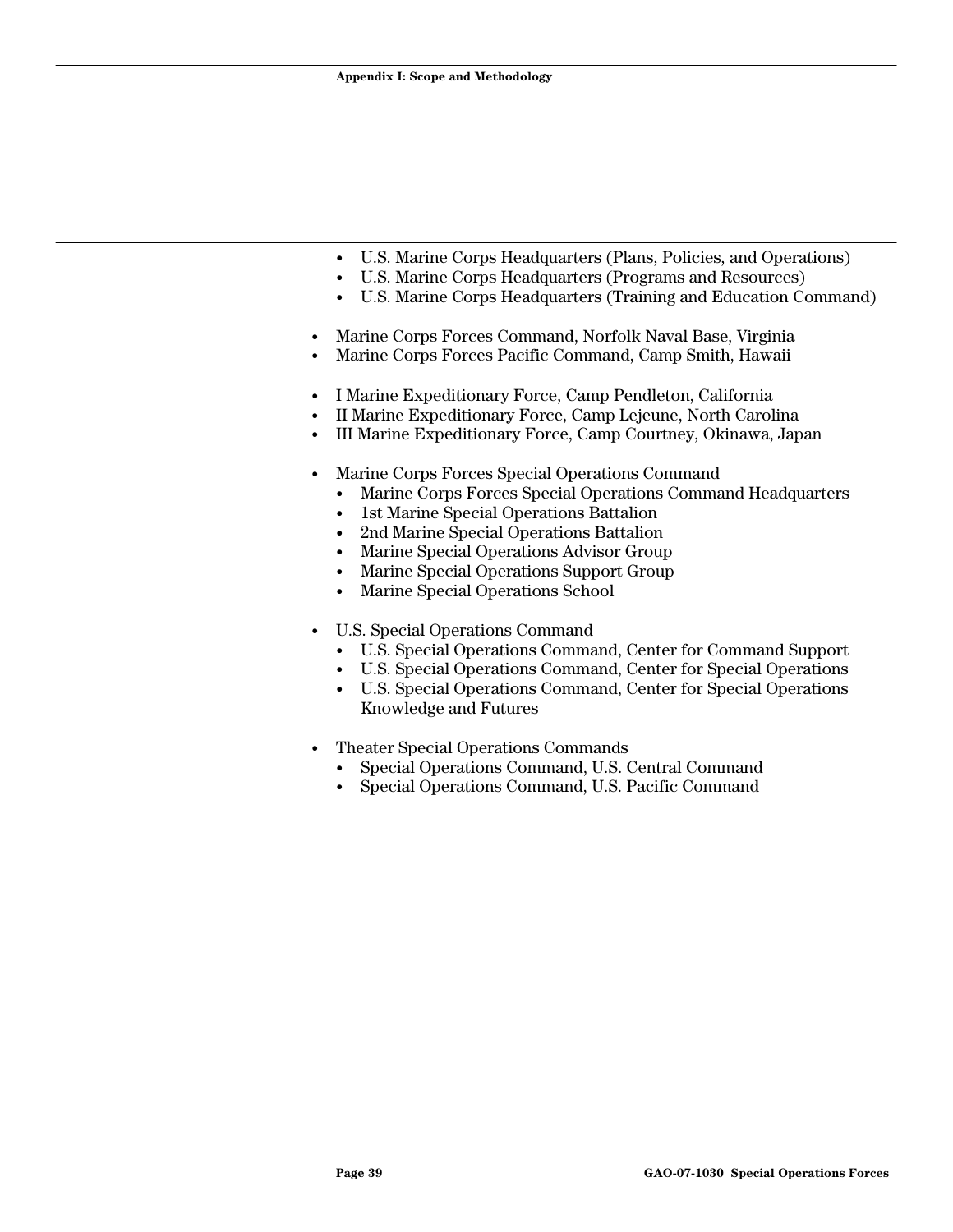## <span id="page-43-0"></span>Appendix II: Comments from the Department of Defense

OFFICE OF THE ASSISTANT SECRETARY OF DEFENSE WASHINGTON, D.C. 20301-2500 **SPECIAL OPERATIONS/**<br>LOW-INTENSITY CONFLICT AUG 13 2007 Ms. Sharon L. Pickup Director, Defense Capabilities and Management U.S. Government Accountability Office 441 G Street, N.W. Washington, DC 20548 Dear Ms. Pickup, This is the Department of Defense (DoD) response to the GAO Draft Report, GAO-07-1030, "SPECIAL OPERATIONS FORCES: Management Actions are Needed to Effectively Integrate Marine Corps Forces into the U.S. Special Operations Command," dated July 13, 2007 (GAO Code 350908). The Department generally concurs with the recommendations, noting that actions consistent with the recommendations are underway. DoD appreciates the work that has gone into GAO's comprehensive assessment. Your objective analysis will enhance the progression of U.S. Marine Corps Forces, Special Operations Command (MARSOC) to full operational capability by the end of fiscal year 2008. MARSOC is an evolving command, engaged in wartime Special Operations missions while continuing to build the processes and institutions needed to fully integrate into the U.S. Special Operations Command (USSOCOM). Sincerely, *Lalw* 2. Sm Dr. Kalev I. Sepp Deputy Assistant Secretary of Defense Special Operations Capabilities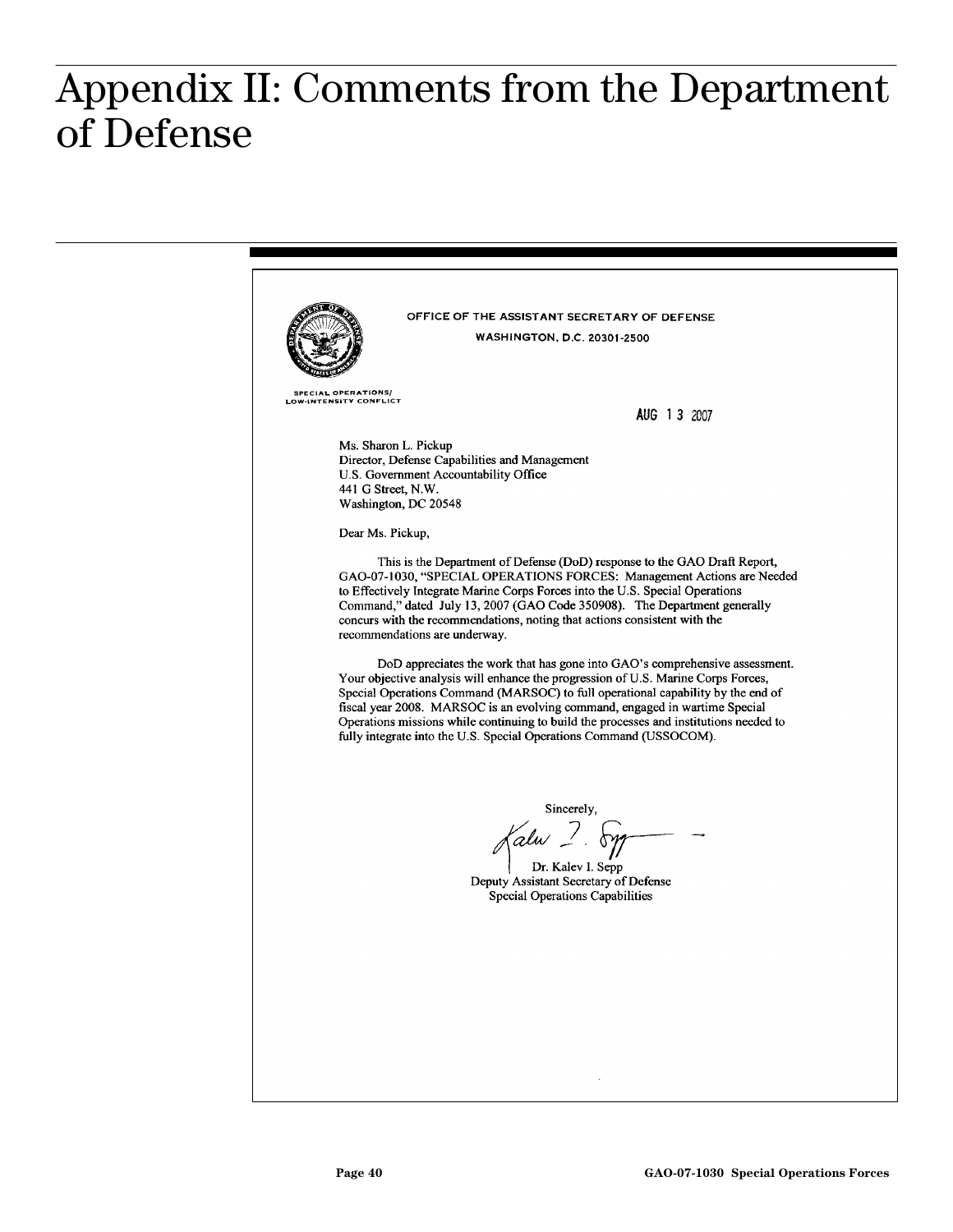|                  | GAO DRAFT REPORT - DATED JULY 13, 2007<br>GAO CODE 350908/GAO-07-1030                                                                                                                                                                                                                                                                                                                                                                                                                                                                                                                                                                                                                                                                                                                                                                 |
|------------------|---------------------------------------------------------------------------------------------------------------------------------------------------------------------------------------------------------------------------------------------------------------------------------------------------------------------------------------------------------------------------------------------------------------------------------------------------------------------------------------------------------------------------------------------------------------------------------------------------------------------------------------------------------------------------------------------------------------------------------------------------------------------------------------------------------------------------------------|
|                  | "SPECIAL OPERATIONS FORCES: Management Actions Are Needed to Effectively<br>Integrate Marine Corps Forces into the U.S. Special Operations Command"                                                                                                                                                                                                                                                                                                                                                                                                                                                                                                                                                                                                                                                                                   |
|                  | DEPARTMENT OF DEFENSE COMMENTS<br>TO THE RECOMMENDATIONS                                                                                                                                                                                                                                                                                                                                                                                                                                                                                                                                                                                                                                                                                                                                                                              |
| these personnel. | RECOMMENDATION 1: The GAO recommends that the Secretary of Defense direct the<br>Commandant of the Marine Corps to direct the Commander, Marine Corps Forces Special<br>Operations Command, to conduct an analysis of the critical skills and competencies required<br>of personnel in Marine Corps special operations forces units and establish milestones for<br>conducting this analysis. This analysis should be used to assess the effectiveness of current<br>assignment policies and to develop a strategic human capital approach for the management of                                                                                                                                                                                                                                                                      |
|                  | DOD RESPONSE: Partially Concur. Marine Corps Forces Special Operations Command<br>(MARSOC) is currently conducting a detailed analysis of critical skills and competencies<br>required to conduct their assigned missions. MARSOC will fully develop Mission Essential<br>Task lists (METLs), Collective Training Standards, and Individual Training Standards in order<br>to clearly state requirements for training and personnel. Headquarters, U.S. Special<br>Operations Command (USSOCOM), in an effort to facilitate this process, has placed a Joint<br>Training System (JTS) Specialist at Headquarters, MARSOC to implement this program in an<br>integrated fashion with USSOCOM's evolution of the JTS, as mandated by Chairman of the<br>Joint Chiefs of Staff Instruction (CJSC) 3500.01D.                              |
|                  | RECOMMENDATION 2: The GAO recommends that the Secretary of Defense direct the<br>Commander, U.S. Special Operations Command to establish a framework for evaluating<br>Marine Corps special operations forces training programs, including their content and<br>standards, to ensure the programs are sufficient to prepare Marine Corps forces to be fully<br>interoperable with DoD's other special operations forces.                                                                                                                                                                                                                                                                                                                                                                                                              |
|                  | DOD RESPONSE: Partially Concur. Headquarters, U.S. Special Operations Command<br>(USSOCOM) is currently implementing the CJCSI 3500.01D-mandated Joint Training System<br>(JTS). The JTS provides the framework for USSOCOM to evaluate component training<br>programs and ensure Special Operations Force (SOF) operational capabilities are achieved.<br>Additionally, HQ USSOCOM established a Training Standards and Requirements Integrated<br>Process Team (IPT) in 2006 (as referenced in the GAO report) to complement the JTS. The<br>IPT focuses on individual skills to standardize how skill sets are trained across the command,<br>ensuring increased efficiency and interoperability. HQ USSOCOM delegates many Title 10<br>authorities to component commanders, to include tasks of manning, organizing, and training |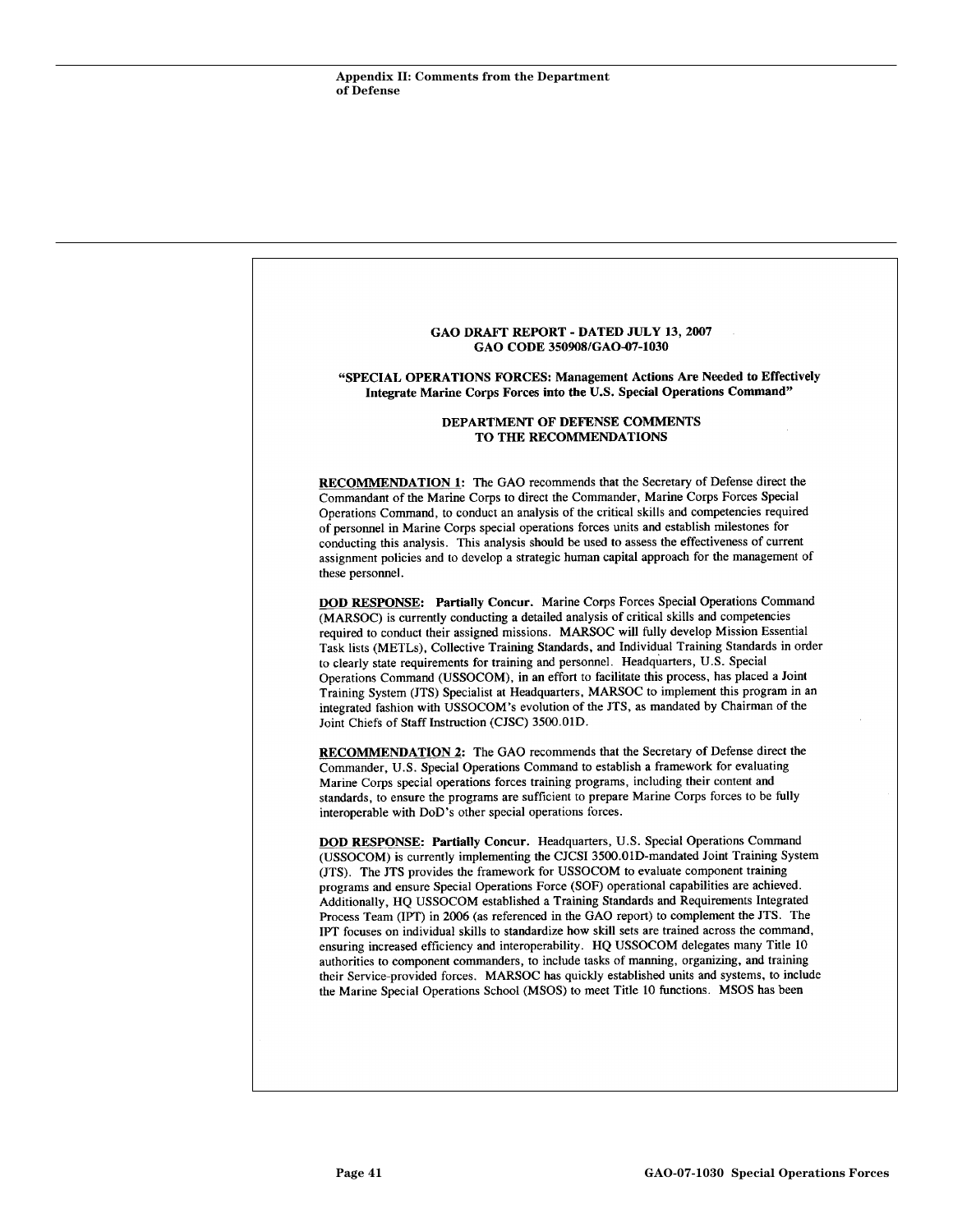tasked with evaluating all unit training programs to assess their combat capability and SOF interoperability. MARSOC implemented a Recruit, Screen, Assess and Select process in May 2007 to screen prospective SOF operators for accession into MARSOC. Over the course of the next year, a refined initial training pipeline will be adopted to give every Marine assigned to MARSOC the required SOF baseline skills.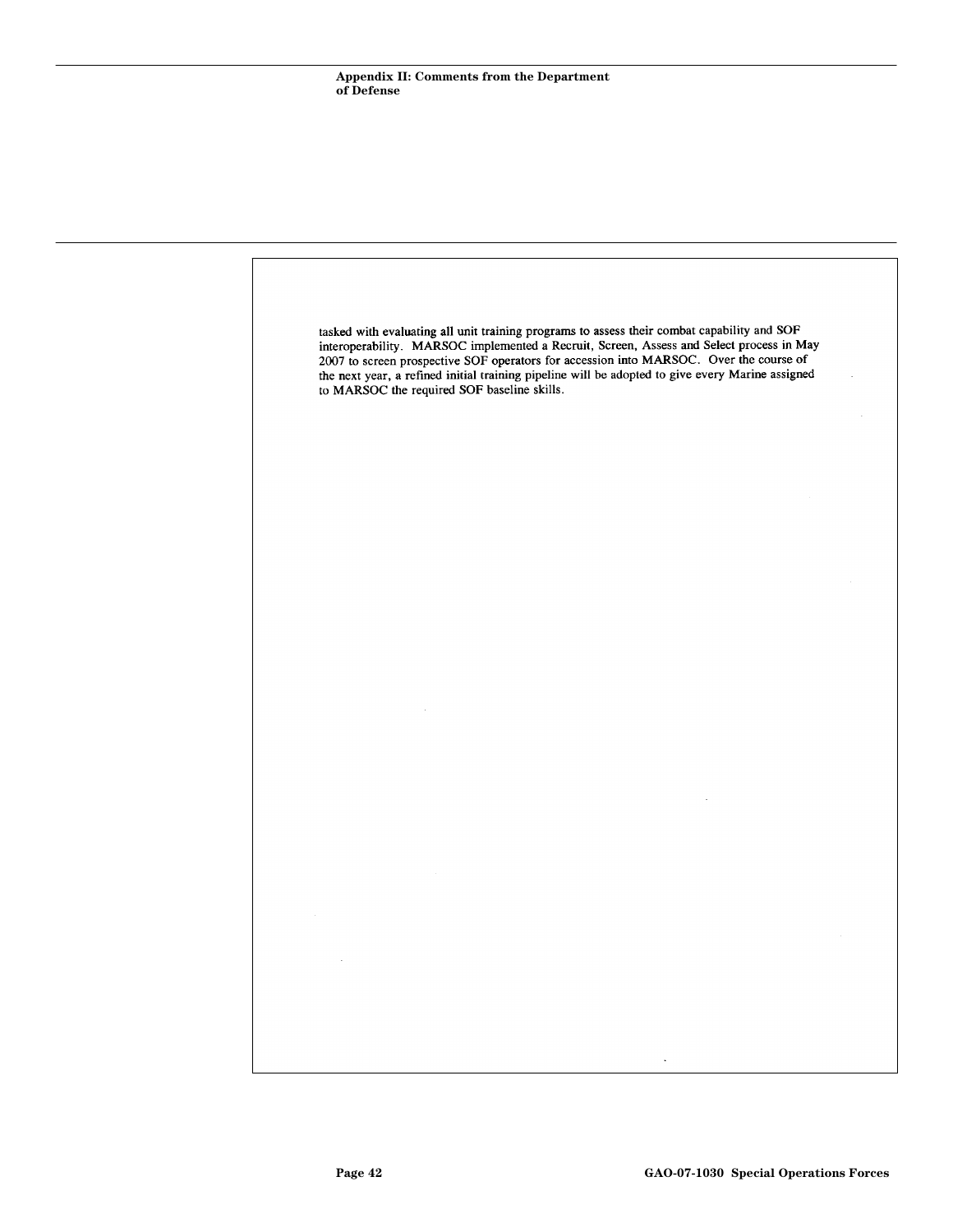#### <span id="page-46-0"></span> $A \cap \bigcap$ **A**  $\mathbf{C} = \mathbf{A} + \mathbf{C}$ **cknowledgments**  Appendix III: GAO Contact and Staff Acknowledgments

| <b>GAO</b> Contact | Sharon L. Pickup, (202) 512-9619 or pickups@gao.gov                                                                                                                                                          |
|--------------------|--------------------------------------------------------------------------------------------------------------------------------------------------------------------------------------------------------------|
| Acknowledgments    | In addition to the contact named above, Carole Coffey, Assistant Director;<br>Renee Brown; Jason Jackson; David Malkin; Karen Thornton; and Matthew<br>Ullengren also made key contributions to this report. |